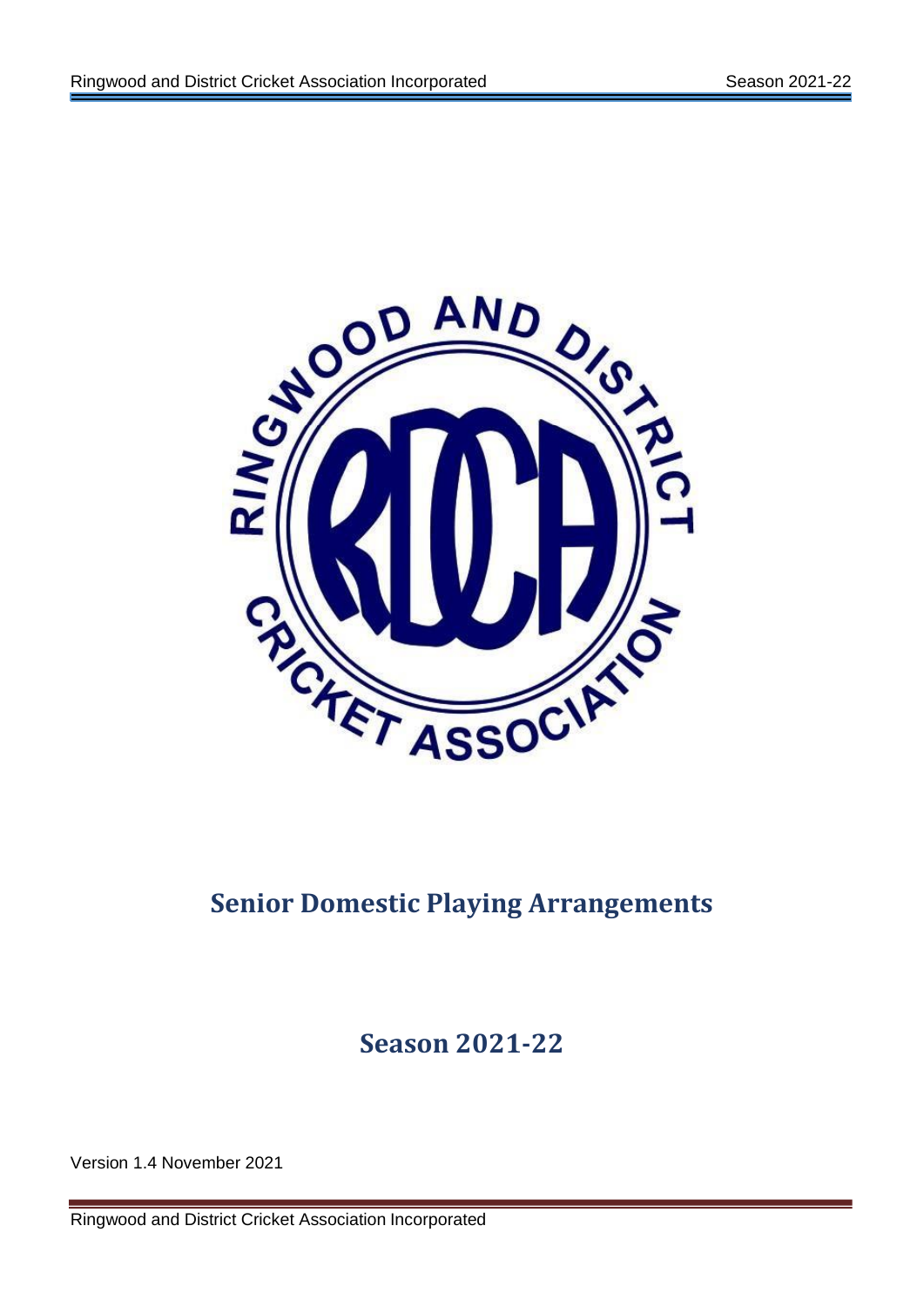## Table of Contents

|                | DOMESTIC PLAYING ARRANGEMENTS -                                                                                                                    |
|----------------|----------------------------------------------------------------------------------------------------------------------------------------------------|
| 1              |                                                                                                                                                    |
| $\overline{2}$ | RDCA RULES APPLY1                                                                                                                                  |
| 3              | <b>SENIOR COMMITTEE 1</b>                                                                                                                          |
| 4              | COMPETITION STRUCTURE 1                                                                                                                            |
| 5              | COMMUNICATIONS 2                                                                                                                                   |
| 6              | ASSOCIATION REPRESENTATIVE                                                                                                                         |
|                |                                                                                                                                                    |
| 7              | APPLICATIONS FOR ADMITTANCE,                                                                                                                       |
| 8              | FULFILMENT OF FIXTURES3                                                                                                                            |
|                |                                                                                                                                                    |
| 9              | REGISTRATION OF PLAYERS4                                                                                                                           |
| 10             | <b>CLASSIFICATION OF PLAYERS 4</b>                                                                                                                 |
| 11             | <b>CLEARANCES AND PERMITS 5</b>                                                                                                                    |
|                |                                                                                                                                                    |
| 12             |                                                                                                                                                    |
| 13             |                                                                                                                                                    |
| 14             |                                                                                                                                                    |
|                | MATCH CONDITIONS OF PLAY9                                                                                                                          |
| 15             | LAWS OF CRICKET9                                                                                                                                   |
| 16             | DUTIES OF TEAM CAPTAINS 10                                                                                                                         |
| 17             | TWO-DAY MATCHES11                                                                                                                                  |
| 18             | LIMITED-OVER (ONE-DAY) MATCHES<br>11                                                                                                               |
|                | 19 PLAYING HOURS AND OVERS                                                                                                                         |
|                | 20 OVER RATE REQUIREMENTS18                                                                                                                        |
|                | 21 RULES FOR MODIFIED DIVISION                                                                                                                     |
|                | 22 SPLIT INNINGS ONLY RULES FOR                                                                                                                    |
|                |                                                                                                                                                    |
|                | 23 FINALS MATCHES22                                                                                                                                |
|                | 24 AFTERNOON TEA and DRINKS                                                                                                                        |
|                |                                                                                                                                                    |
|                | 26 FITNESS OF CONDITIONS24                                                                                                                         |
|                | 27 GROUNDS, PLAYING SURFACES AND<br>a sa kacamatan ing Kabupatèn Kabupatèn Kabupatèn Kabupatèn Kabupatèn Kabupatèn Kabupatèn Kabupatèn Kabupatèn K |

| 28      |                                                |
|---------|------------------------------------------------|
| 29      | <b>OTHER POLICIES26</b>                        |
|         | PREMIERSHIP AND GRADING 27                     |
| 30      | PREMIERSHIP SYSTEM27                           |
| 31      |                                                |
|         |                                                |
| 32      | <b>OFFICIAL MATCH SCORE ENTRY 28</b>           |
| 33      | MATCH REPORTS29                                |
| 34      |                                                |
|         | TEAM/INDIVIDUAL AWARDS 30                      |
| 35      | GRADE TROPHIES30                               |
| 36      | OTHER RDCA TROPHIES 31                         |
|         |                                                |
| 37      |                                                |
| 38      | DUTIES AND POWERS OF<br>PROFESSIONAL UMPIRES33 |
| 39      | FINALS UMPIRES33                               |
| 40      | APPOINTMENT OF AMATEUR                         |
|         |                                                |
| 41      | DUTIES OF UMPIRE AT SQUARE LEG<br>34           |
| 42      | UMPIRE REPORTS 34                              |
| 43      | UMPIRES' CODE OF SIGNALS35                     |
|         | 20/20 (T20) COMPETITION36                      |
| 44      | 20/20 (T20) CONDITIONS OF PLAY36               |
| 45      | DURATION OF MATCH AND                          |
|         | NOMINATION OF TEAMS 36                         |
|         | 46 HOURS OF PLAY AND INTERVALS 36              |
|         | 47 DELAYED OR INTERRUPTED                      |
|         |                                                |
|         |                                                |
|         | 49 GROUND DIMENSIONS37                         |
|         | 50 GROUPINGS, FIXTURE, POINTS                  |
|         | 51 RESTRICTIONS ON THE PLACEMENT               |
|         | 52 BOWLING PROCEDURE38                         |
|         |                                                |
| BALL 39 | 54 FREE HIT AFTER A FOOT FAULT NO-             |
|         |                                                |

Ringwood and District Cricket Association Incorporated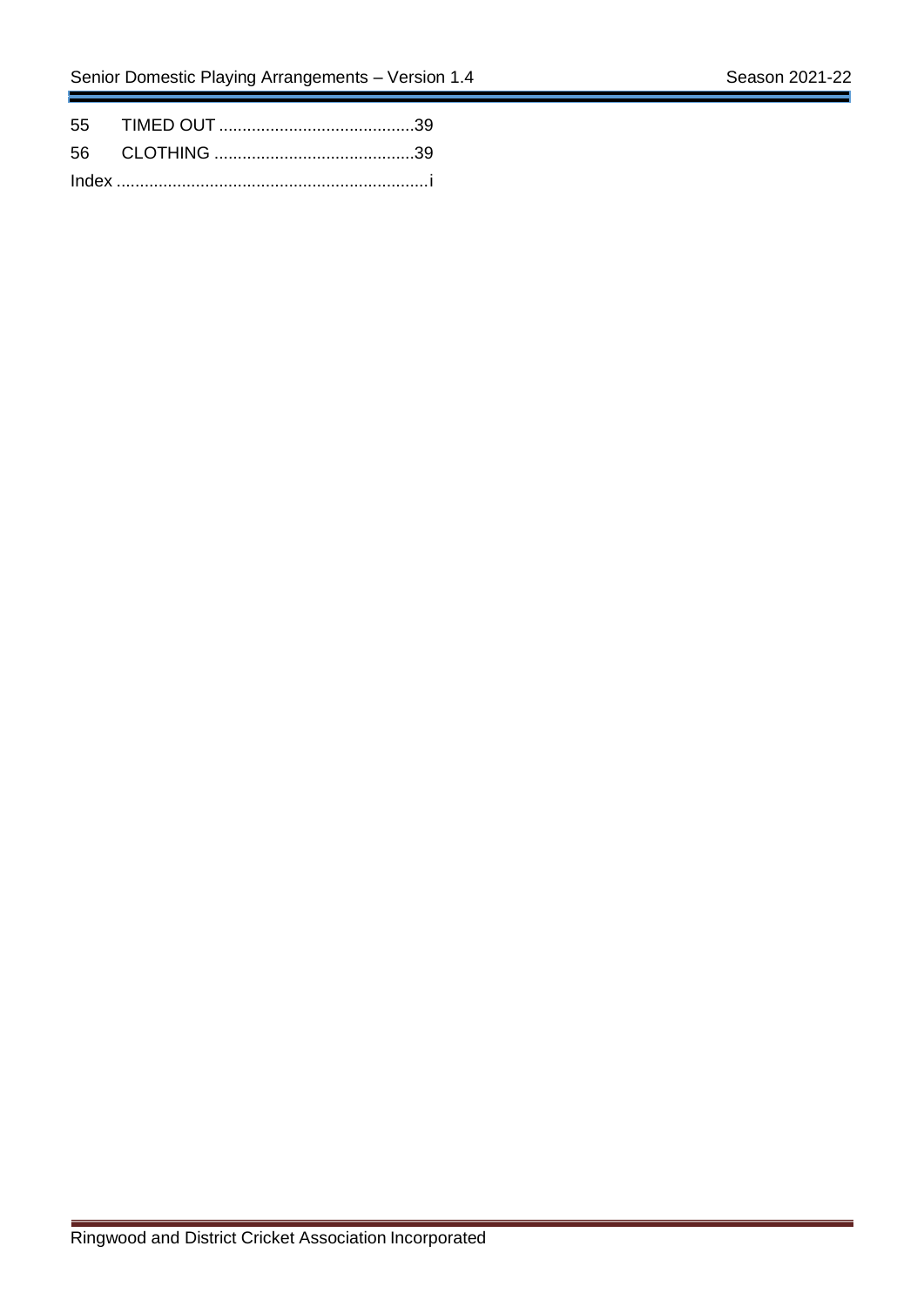# **RINGWOOD AND DISTRICT CRICKET ASSOCIATION**

## **DOMESTIC PLAYING ARRANGEMENTS – SENIOR COMPETITION**

## <span id="page-3-1"></span><span id="page-3-0"></span>**1 TITLE**

The Senior Competition will be known as the Ringwood and District Cricket Association (Incorporated) (RDCA) Senior Competition.

## <span id="page-3-2"></span>**2 RDCA RULES APPLY**

The RDCA Senior Competition operates under the constitution of the RDCA. The rules of the RDCA Constitution and the Senior Competition, as defined herein, will apply. Penalties are stated in penalty units. Each penalty unit is worth \$10.

## <span id="page-3-3"></span>**3 SENIOR COMMITTEE**

- 3.1 The Senior Competition will be administered by the Senior Committee and shall be under the control of the RDCA Board of Management.
- 3.2 The Senior Committee will consist of a Chairperson, Senior Secretary, Registration Secretary, all elected in accordance with the constitution, and other ex-officio members. Ex-Officio members may be invited to serve on the committee and shall have normal voting rights at any Senior Committee Meeting.
- 3.3 No more than two (2) members of any one affiliated club shall be on the Senior Committee at any one time.
- 3.4 The elected Chairperson of the Senior Committee shall be the Chairperson of all its meetings and in their absence, the meeting shall elect a chairperson for that meeting.
- 3.5 The Chairperson at all meetings shall be entitled to a casting vote as well as a deliberative vote.
- 3.6 The Senior Committee will meet as required and the Senior Secretary shall convene meetings.
- 3.7 Five members shall form a quorum and business shall not be proceeded with unless such a quorum is present.
- 3.8 Any member absent, without leave, from three consecutive meetings of the Senior Committee, shall forfeit their seat.
- 3.9 The Senior Committee will issue directives to enforce and administer the rules of the senior competition. If any direction of the Senior Competition has not been complied with, within the specified time, the Senior Committee is empowered to take such action as it deems fit.
- 3.10 The Senior Committee, in the absence of any set penalty for the breach of a rule, will determine the penalty which may be in the form of a fine, and/or the loss of match points and/or another suitable penalty.
- 3.11 Players, Club Officials and Spectators are required to follow any instruction from an RDCA Umpire, RDCA Match Day Official or RDCA Committee Member. Failure to do so will result in disciplinary action by the Senior Committee.

## <span id="page-3-4"></span>**4 COMPETITION STRUCTURE**

The senior competition will comprise multiple divisions, each division containing multiple grades. All grades will comprise eight (8) teams per grade. Grades may comprise an alternate number of teams to fulfil fixturing requirements.

- The first division will be known as "Premier Division" with,
	- six grades and,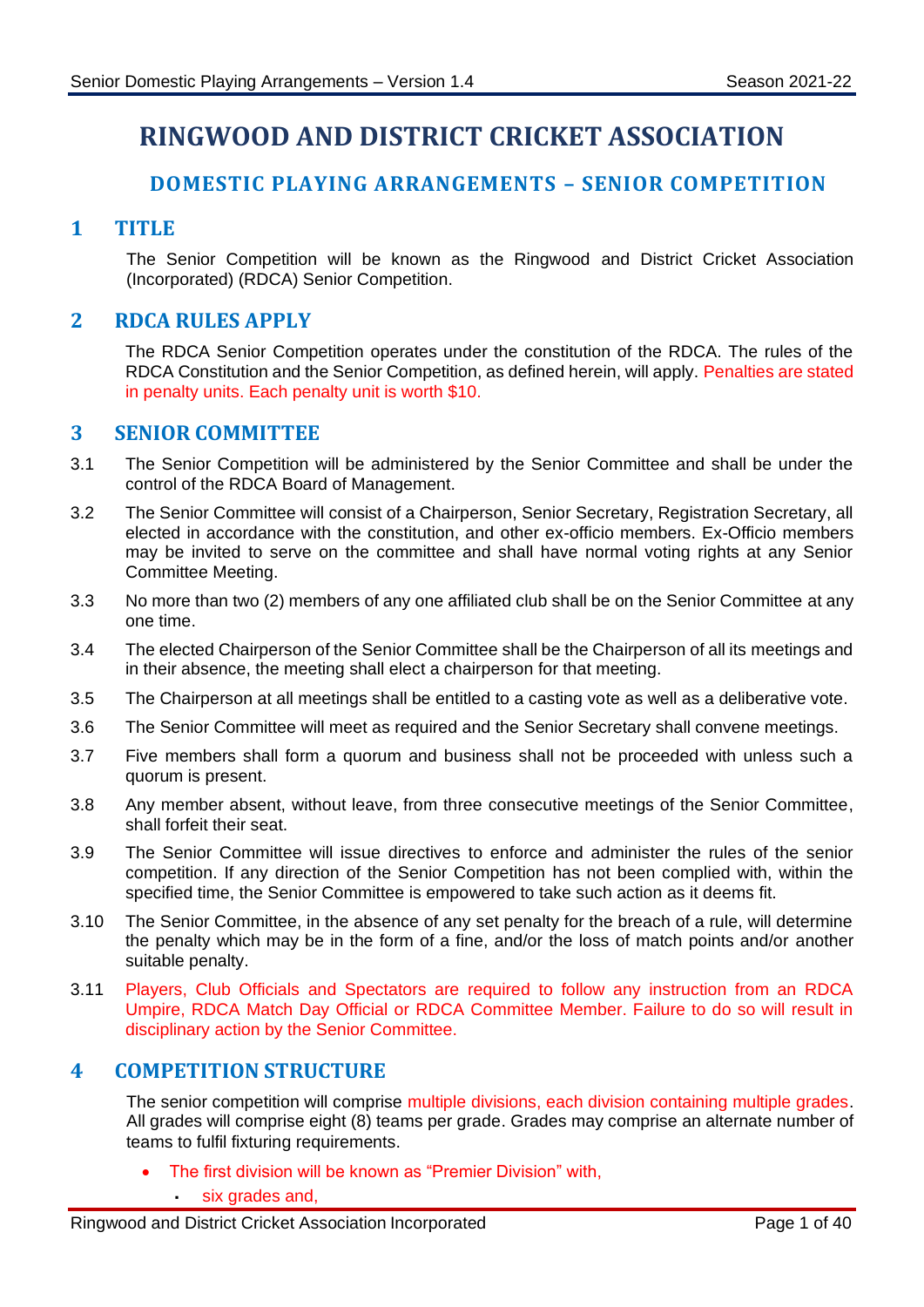- $\cdot$  the top three (3) grades to comprise club  $1<sup>st</sup>$  XI teams only,
	- the last three (3) grades to comprise  $1<sup>st</sup>$  and/or  $2<sup>nd</sup>$  XI teams only.
- The second division will be known as "District Division".
- The third division will be known as "Modified Division".

Other divisions may be created to fulfil other requirements as may be appropriate.

## <span id="page-4-0"></span>**5 COMMUNICATIONS**

- 5.1 Information circulars emanating from RDCA officials must be consecutively numbered to ensure that clubs are aware that all advices have been received. Clubs will be held responsible for ensuring that advices are received in sequence.
- 5.2 All forms and communications addressed to the Association must be by mail, email or facsimile and be typed or written in ink.
- 5.3 Information requiring immediate dissemination to clubs may be sent via mobile text message and/or email.

## <span id="page-4-1"></span>**6 ASSOCIATION REPRESENTATIVE MATCHES**

- 6.1 The Selection Committee consisting of a minimum of three (3) members will be appointed annually by the Senior Committee to select teams to represent the Association in matches.
- 6.2 "Representative Teams" and practice squads of the Association will be selected by the Selection Committee.
- <span id="page-4-4"></span>6.3 A player selected in any Association Representative Team or in any practice squad, who is subsequently unable to play in such Representative Team or attend practice, will furnish the Senior Committee, at least seven (7) days before the match or practice, their notice of unavailability. If a selected player fails to attend or play as required or if the notice of the unavailability is provided less than seven (7) days before the match or practice, the Senior Committee may impose such penalty, including suspension or fine, as it considers the occasion warrants. Players selected in Association Representative Teams will be unavailable for selection in any club team scheduled to play on the same day.
- 6.4 Notification of selection will, for the purpose of this rule, be deemed sufficient if players concerned are advised of their selection personally, by mobile text message, email, or letter at least four (4) days before the match or practice.

## **CLUB/TEAM ENTRIES**

## <span id="page-4-3"></span><span id="page-4-2"></span>**7 APPLICATIONS FOR ADMITTANCE, FEES AND GUARANTEES**

All new clubs will be eligible for affiliation with the Ringwood and District Cricket Association Incorporated subject to the following:

- 7.1 All applications by clubs desirous of playing cricket with the Association for the ensuing season will be made in writing, on forms supplied by the Association and lodged with the Administration Manager/Secretary not later than the first Friday of August in each year and will contain the following information:
	- Name, address and telephone number of President, Secretary, Treasurer, Club Members and when available, Junior Team Managers.
	- Team entries for the ensuing season, indicating the location of playing grounds, type of wicket and the best means of approach to same.
	- Name of team(s) sharing its wicket and dates on which the ground(s) may be unavailable.
	- The telephone number at Pavilion or Ground.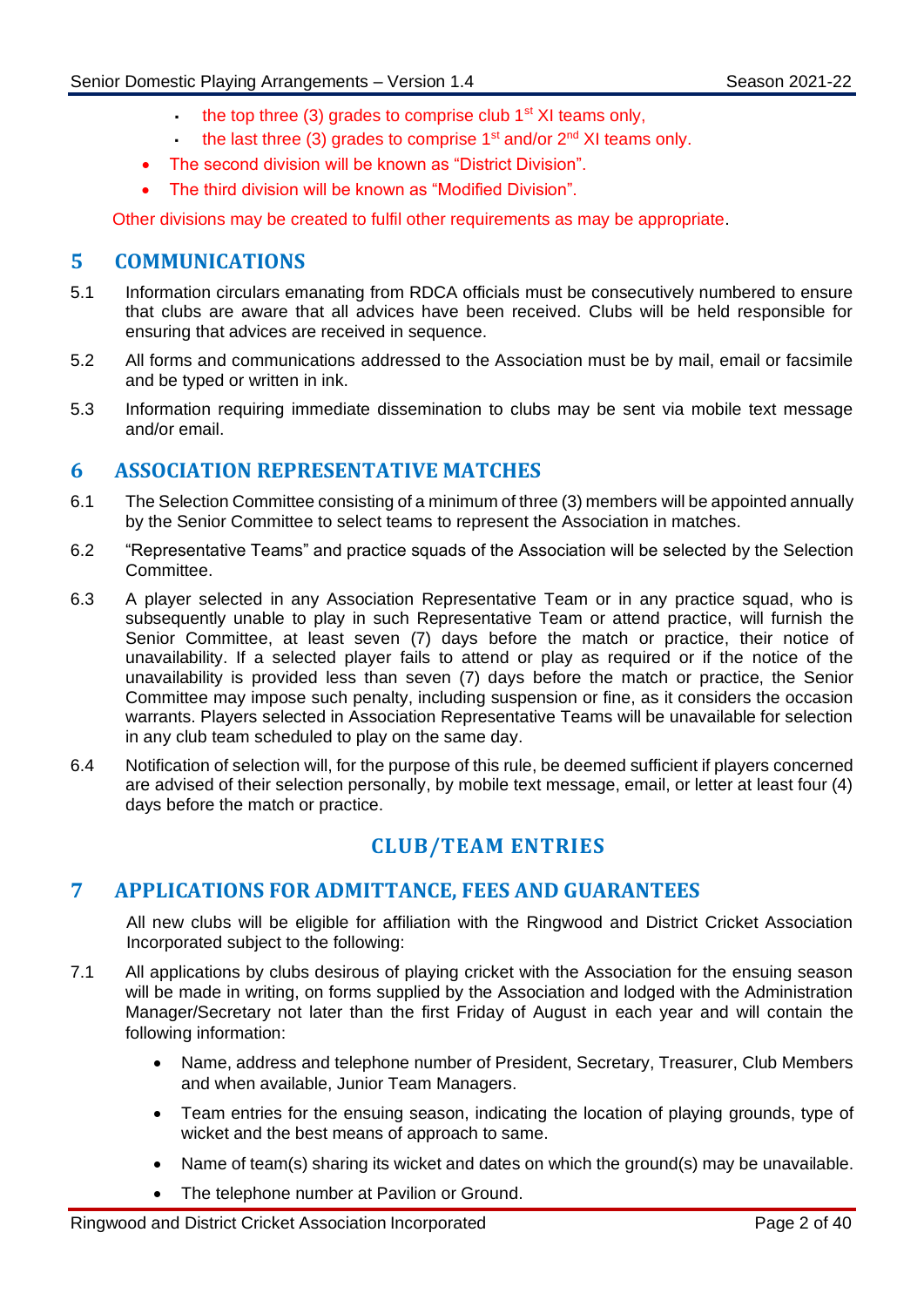Regarding the nomination of new Clubs into the Association, additional information may be required by the Board of Management before a nomination is placed before the General Committee for decision at the Annual General Meeting or a Special General Meeting.

Such entries are to be regarded as final.

- 7.2 i) Failure to field any nominated team may result in a penalty as decided by the Board of Management.
	- ii) Before the commencement of each season each Club must certify that it complies with the requirements of the Member Protection Policy on the form provided by the Senior Secretary.
- 7.3 A club may enter teams in the Veterans and Junior Competitions without the need to play in the Senior Competition.
- 7.4 The Senior Committee will determine the composition of all senior grades. Proposals for changes to the playing competition structure of the Association will be dealt with by the convening of a General Meeting, to provide the clubs with the opportunity to hear submissions, for and against the proposal, and permit the members the opportunity to vote by ballot or by show of hands. A simple majority of eligible votes will be required to achieve acceptance of such a proposal.

## <span id="page-5-0"></span>**8 FULFILMENT OF FIXTURES**

- 8.1 If a team is unable to secure its ground for a match, it must give seven (7) clear days' notice to that effect to the opposing club and to the Senior Committee Secretary. The Senior Committee Secretary will then decide where and when the match will be played and is empowered to impose a penalty on any club failing to comply with its decision.
- 8.2 Every team unable to play a competition match will give notice to the Senior Committee Secretary and to the opposing club of its inability to play by no later than noon on the day preceding the day scheduled for play. Should this deadline be met, the penalty will be the deduction of 4 match points, but should advice be received after this deadline the penalty will be a deduction of 8 match points. Withdrawal of a team from the competition, after the cut-off date in September, will incur a fine of 10 penalty units.
- 8.3 Any team failing to fulfil any engagement will forfeit the match in question and will also be liable to be dealt with by the Senior Committee, which may include financial penalties.
- 8.4 In the event of a club withdrawing a team from the competition or forfeiting a match during the season, then the club must withdraw or forfeit its lowest grade team.
- 8.5 Possibility of re-scheduling of matches (due to vandalism, ground damage etc): Clubs must advise the Senior Committee Secretary as soon as possible who, in consultation with the Senior Committee Chair, or his delegate, will make a ruling.
- 8.6 In the event of any team of a member club being unable to field a team resulting in their forfeiture of matches on more than 5 occasions during a season then the said team and club will be dealt with by the Senior Committee. Sanctions on the said team may include being compulsorily withdrawn from competition during the season. Sanctions on the said club may include a financial penalty (minimum 10 penalty units) and a restriction on the club registering the team again in the following season. Both will be at the discretion of the Senior Committee.
- 8.7 Application to play matches on a Sunday or public holiday (instead of Saturday).

Clubs desiring to take this option must submit an application at least four (4) weeks before the scheduled date of the match. The Senior Secretary is empowered to make the decision. If approved, the match will become part of the scheduled fixture and be subject to the rules that apply thereto. Approval may not be forthcoming if the proposed date of the match clashes with that of a scheduled Association representative match. Clubs requesting a change of fixture must be aware of player availability under Rule [6.3.](#page-4-4) If Saturday matches of the same round are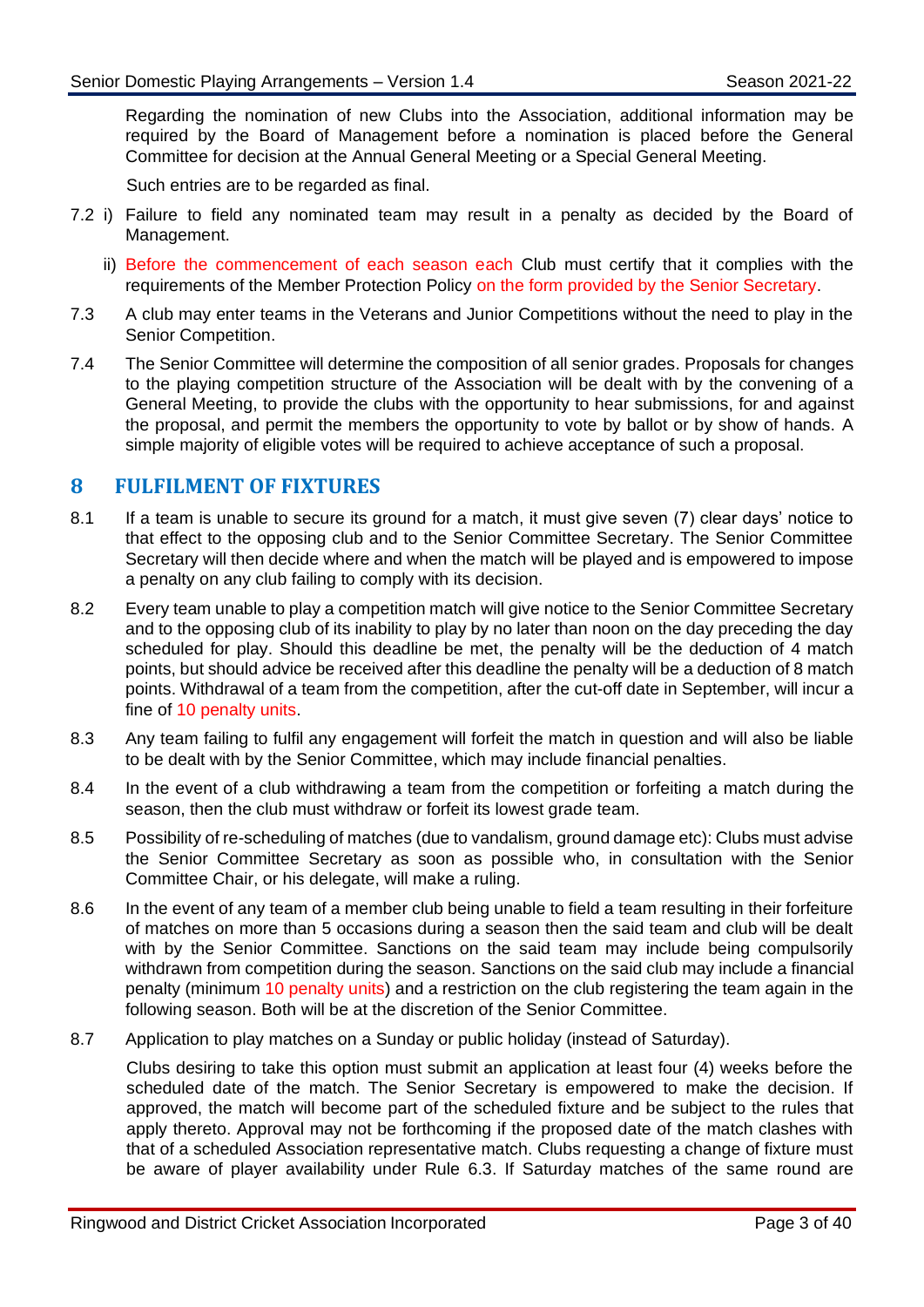abandoned by the Senior Committee due to weather conditions (wet or heat), such decision will also apply to matches in that round being played on the Sunday or public holiday.

## **PLAYING ELIGIBILITY**

## <span id="page-6-1"></span><span id="page-6-0"></span>**9 REGISTRATION OF PLAYERS**

All players must be registered in MyCricket with their respective clubs and a player must be registered with the club with which they desire to play, prior to the completion of the match. Each club is responsible for maintaining its own player registration listing (in MyCricket) comprising ONLY those players that are eligible to be registered with its club.

#### **EXISTING REGISTERED PLAYERS**

9.1 The existing club player block registration listing at the end of the previous season will be used as the club player block registration listing for the next season.

#### **NEW REGISTRATION**

9.2 Before entry onto a Club's MyCricket database, each new player must complete and sign an Association Registration Form. This form must be signed by the Secretary or another official of the club, retained in the club records and produced for verification if required by the RDCA. No player will be eligible to play unless registered as above and no player will be registered unless eligible.

#### **APPROVAL BY BOARD OF MANAGEMENT**

9.3 Notwithstanding anything contained in these rules, all players will be and remain at all times subject to the approval of the Board of Management and / or the Senior Committee.

#### **PLAYER REGISTERING WITH MORE THAN ONE CLUB**

9.4 Any player who signs the registration forms and submits themself for registration with more than one club in this Association will be dealt with by the Senior Committee.

#### <span id="page-6-2"></span>**10 CLASSIFICATION OF PLAYERS**

- 10.1 A Premier, Sub-District or Club of another Association will be permitted free interchange of players between its Senior teams and their highest grade in this Association without permits, provided that such players are duly registered in accordance with the rules of this Association, but this rule will not permit the transfer of players between teams in this Association without compliance with these rules.
- <span id="page-6-3"></span>10.2 i) If a club has two or more teams in this Association, then any player of that club may play in any team of that club, within 6 grades or 1 team, whichever is the greater number of grades, than played in their previous match, without the approval of the Senior Committee. *NB: within 6 grades excludes the grade last played.*
	- ii) A player may transfer to a team of their club in a higher grade at any time without a permit.

#### **MATCHES TO QUALIFY FOR FINALS**

- <span id="page-6-4"></span>10.3 The minimum number of home and away matches (finals qualifying matches) to be played by players to be eligible to play in finals matches of any one grade in any season will be determined by the Senior Committee. A player will be eligible to play for a club in finals matches (as defined in Rule [23\)](#page-24-0) of any one grade in that season if:
	- 1) they have played the minimum number of finals qualifying matches for that club in that grade or lower including Forfeits and Byes received, and
	- 2) excluding any abandoned or cancelled matches, and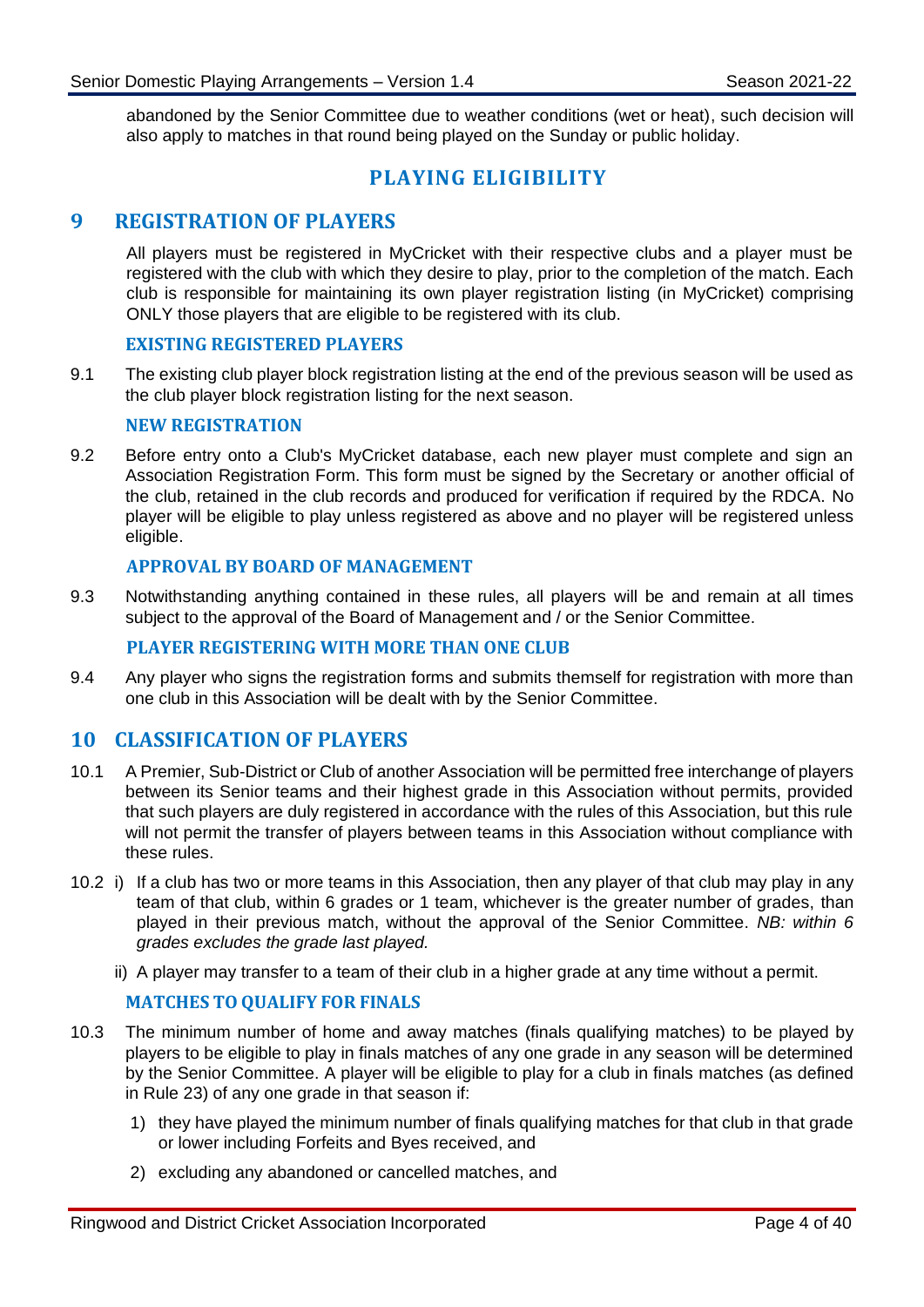- 3) excluding any matches with Juniors, Veterans, or other clubs, and
- 4) subject to rule [10.2.](#page-6-3)

Only teams receiving a forfeit, or a bye can enter eligible player names into MyCricket, which will count as a game played. Players of a team causing a forfeit cannot use that forfeit match as part of their eligibility to play in finals matches. It is permissible for any club to freely interchange their eligible players between any consecutively graded teams of that club in the RDCA or other Associations' final series, provided that teams are competing on the same day or days in finals matches.

- 10.4 Any team playing an unregistered or ineligible player in any game will be fined 10 penalty units per player and will forfeit that game. The win and any premiership points will be awarded to the non-offending team. The Senior Committee reserves the right to impose further penalties against captain, players, officials and club.
- 10.5 Persons called upon to act as "substitutes" MUST be registered players of this Association. A player acting as a substitute need not have played the required qualification matches in order to act as a substitute in finals; however, a player may not act as a substitute in a grade more than two (2) consecutive club teams lower than the team in which they last played for that club during the current season.
- 10.6 A registered player of this Association will not be permitted to play in two matches at the same time or in the same round, either with this or any other Association without a permit from the Senior Committee.
- 10.7 Players from another Association refer to Rule [11.6](#page-7-1) to [11.8.](#page-7-2)

## <span id="page-7-0"></span>**11 CLEARANCES AND PERMITS**

- 11.1 Clearance requests are to be submitted online through My Cricket and MUST be approved before that player commencing play in any match.
- 11.2 If no action is taken by the club to which the application for clearance is made within seven (7) days, the Registration Secretary may deal with the application as deemed fit.
- 11.3 All clearance and associated registrations must be finalised before the commencement of the match.
- 11.4 Any player unable to obtain a clearance from their club in this Association will have the right to apply to the Registration Secretary who will have the power to deal with the application.
- 11.5 Any player who has previously registered with an RDCA affiliated club requires a clearance application to be submitted online, on their behalf, in the MyCricket system. This clearance must be approved by the player's previous RDCA club before that player commences play in any match.
- <span id="page-7-1"></span>11.6 Disqualified players from any Association must obtain a clearance before playing in this Association.
- 11.7 Any player who has played with a club affiliated with another Association during the current season and desiring to transfer to RDCA must first obtain a clearance from their club, such clearance to be endorsed by the Association they desire to leave. In the event of the club refusing the clearance, the player may appeal to their Association. Should the club and Association refuse the application for a clearance, the player may appeal to the Senior Committee of the RDCA, whose decision will be final and binding on all concerned. To be eligible to play in the following rounds, a player must be registered with the club with which they desired to play before the commencement of the match.
- <span id="page-7-2"></span>11.8 Interim Permits - the Registration Secretary of this Association will have the power to grant Interim Permits.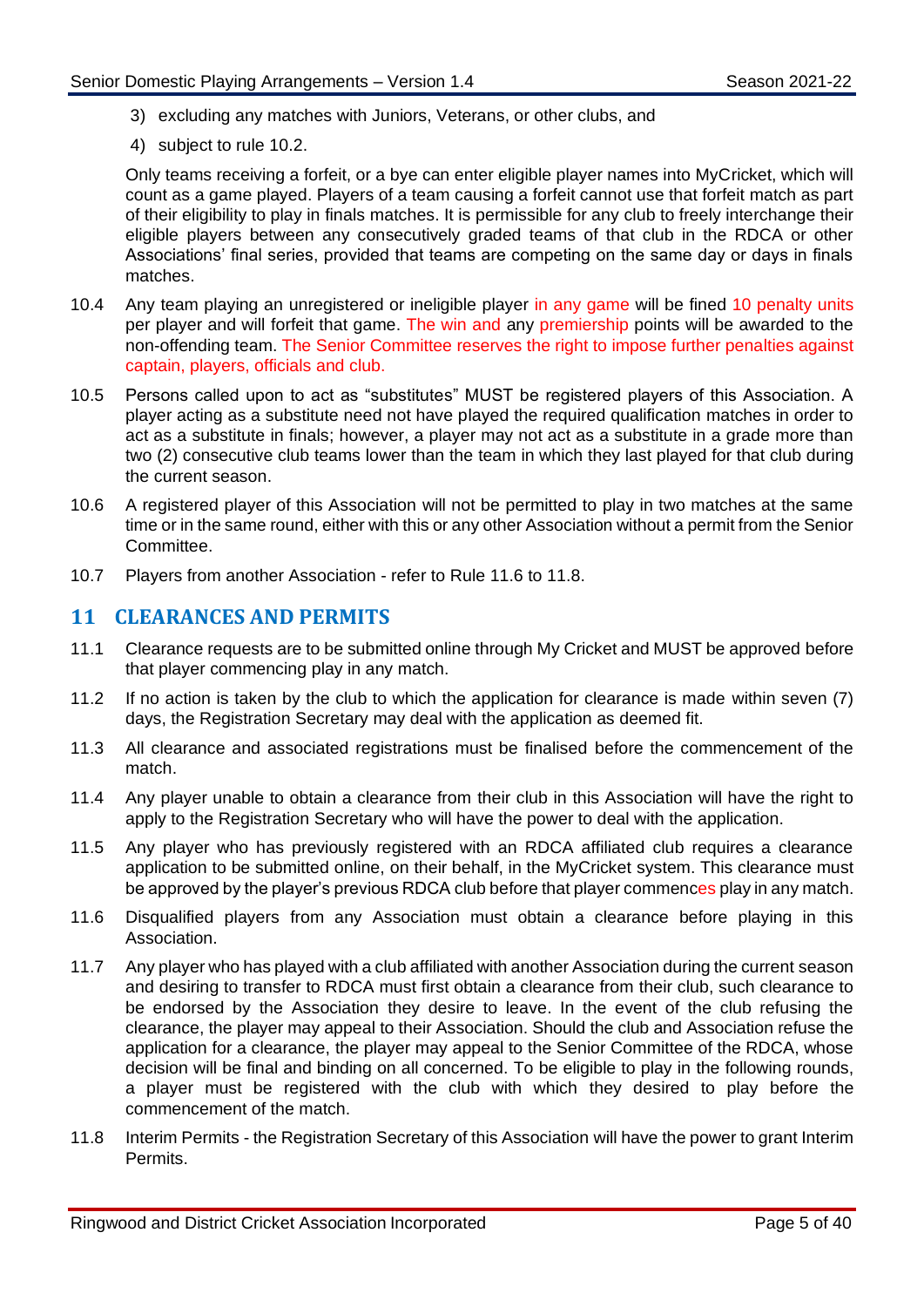#### **PLAYERS**

## <span id="page-8-1"></span><span id="page-8-0"></span>**12 CRICKET ATTIRE**

- 12.1 All players must appear on the field in proper cricket attire which should be predominately white (or cream), comprising a white shirt with collar, white pullover if worn and long white trousers, and preferably white socks, except as provided in rule [12.4.](#page-8-3)
- 12.2 Players officiating as umpires must wear proper cricket attire plus distinguishing clothing as required under Rule [40.3.](#page-35-3)
- 12.3 Umpires will report players contravening this rule who will, on a first occasion, be fined 1 penalty unit and, if a further breach of this rule occurs, will be dealt with by the Senior Committee, which may impose a higher fine or penalty.

#### **COLOURED CLOTHING**

- <span id="page-8-3"></span>12.4 For all scheduled Limited-Over matches, coloured clothing with matching coloured pads and white balls are mandatory for all Premier Division matches. In all other divisions for each match, both teams may opt to wear approved coloured clothing with matching coloured pads and use an approved white ball. If either team opts to play in whites only, then both teams must play in whites and use a red ball. Arrangements for teams agreeing to both play in coloured clothing must be completed and confirmed with the Senior Secretary by no later than 9:00 pm on the Thursday preceding the fixtured game.
- 12.5 No player will wear boots or shoes equipped with studs, spikes, sprigs, or projections made of metal or hard plastic which could damage the surface when playing on synthetic wickets. The penalty for non-compliance with this rule will be a fine of 2 penalty units, and the offending player will not be permitted to participate in the match until this rule has been complied with.

#### <span id="page-8-2"></span>**13 CODE OF CONDUCT**

- 13.1 The following code of behaviour is recommended by the Victorian Metropolitan Cricket Union (VMCU) and adopted by the RDCA. The Senior Committee may impose penalties for breaches of this code.
- 13.2 All matches will be conducted in the true spirit of the game of cricket and Club Officials, Coaches, Captains and Players are required to adopt this code or the Senior Committee may impose penalties.

#### **PLAYER'S RESPONSIBILITIES**

13.3 No player or official will, during any match, whether on or off the field of play, engage in conduct unbecoming to the game of cricket.

Players will:

- i) Respect the umpire(s).
- ii) Not verbally or physically abuse any umpire.
- iii) Not dispute the umpire's decision nor react in a threatening or disapproving manner.
- iv) When given out, move immediately from the field.
- v) Endeavour to assist the umpire in carrying out the umpire's duties.
- vi) Not indulge in "sledging" of opposition players.
- vii) Not verbally or physically abuse any player or official.
- 13.4 Clubs will place all teams under the control of a responsible person.

#### **CAPTAIN'S RESPONSIBILITIES**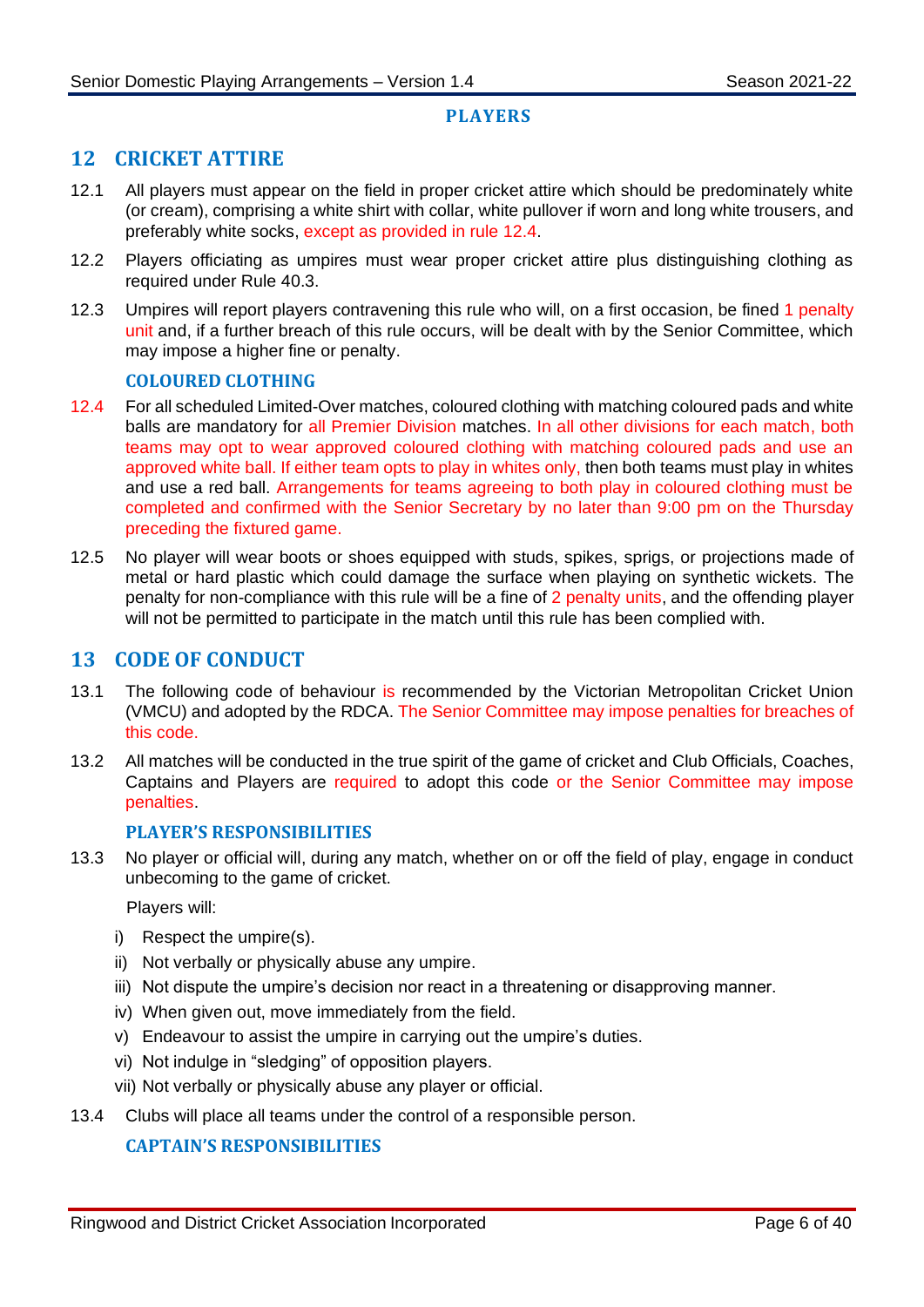#### 13.5 Captains will:

- i) Instruct all players to avoid time-wasting. Incoming and outgoing batters are expected to pass on the field of play.
- ii) Instruct bowlers to return to the start of their run-up quickly and be ready to bowl without timewasting.
- iii) Instruct all fielders to move quickly between overs and whenever required to change position, i.e. field setting, and changes be undertaken without time-wasting.
- iv) Ensure that players conduct themselves in a manner that conforms to the traditional image of the game of cricket.
- 13.6 Smoking on the playing field during the progress of a match is strictly prohibited. No alcohol will be consumed by players or match officials while the match they are participating in is in progress.
- 13.7 Players will maintain a standard of dress consistent with Rule [12.](#page-8-1)
- 13.8 Clubs will be responsible for the behaviour of their supporters and spectators.
- 13.9 Player being **NAMED -** see Rule [14.](#page-9-0)
- 13.10 Persons registered with the Ringwood and District Cricket Association Incorporated (RDCA) who post on the RDCA website or on a club website or in social media will be subject to the rules of the RDCA and the Code of Conduct under the RDCA Social Media policy as posted on the RDCA website.

The term social media refers to any medium or method which is used by individuals or organisations to disseminate information or opinions to one or more other individuals or organizations. This includes noticeboards and toilets.

13.11 Offensive and/or obscene language will not be tolerated.

#### <span id="page-9-0"></span>**14 MISBEHAVIOUR**

14.1 During the progress of a match, and in all matters about dealings with Association Officials concerning the conduct within the RDCA, all players and club officials will behave in an orderly and seemly manner and abide by the spirit of cricket.

Any report made against an umpire must be lodged with the Disciplinary Committee Chair (in writing) within 24 hours of the incident giving rise to the report as detailed in RDCA Constitution Rule 45. All reports will be referred to the RDCA Umpires Association for investigation and resolution.

- 14.2 Clubs will be responsible for the behaviour of their spectators.
- 14.3 Umpires are to report all breaches of behaviour as detailed in Rule [42.](#page-36-1)
- <span id="page-9-1"></span>14.4 i) Where an umpire believes a player has infringed the code of conduct, the umpire will inform the player that an incident report will be submitted. At the same time, the umpire will advise the Team Captain of the report and that any further such incidents during that match will result in the Captain being named for inability to control their players. The report will be formalised within 60 minutes of match end by the completion of an "Incident Report Form" including any applicable penalty (the official advice), which is to be signed by the offending player and/or their captain and/or club representative indicating whether the offered penalty is accepted or not and forwarded to the Disciplinary Committee Chair within 24 hours after the conclusion of the match. If required, the Disciplinary Committee Chair or their nominee will notify the player, in writing, via the Club Secretary of the outcome (naming / suspension or other action).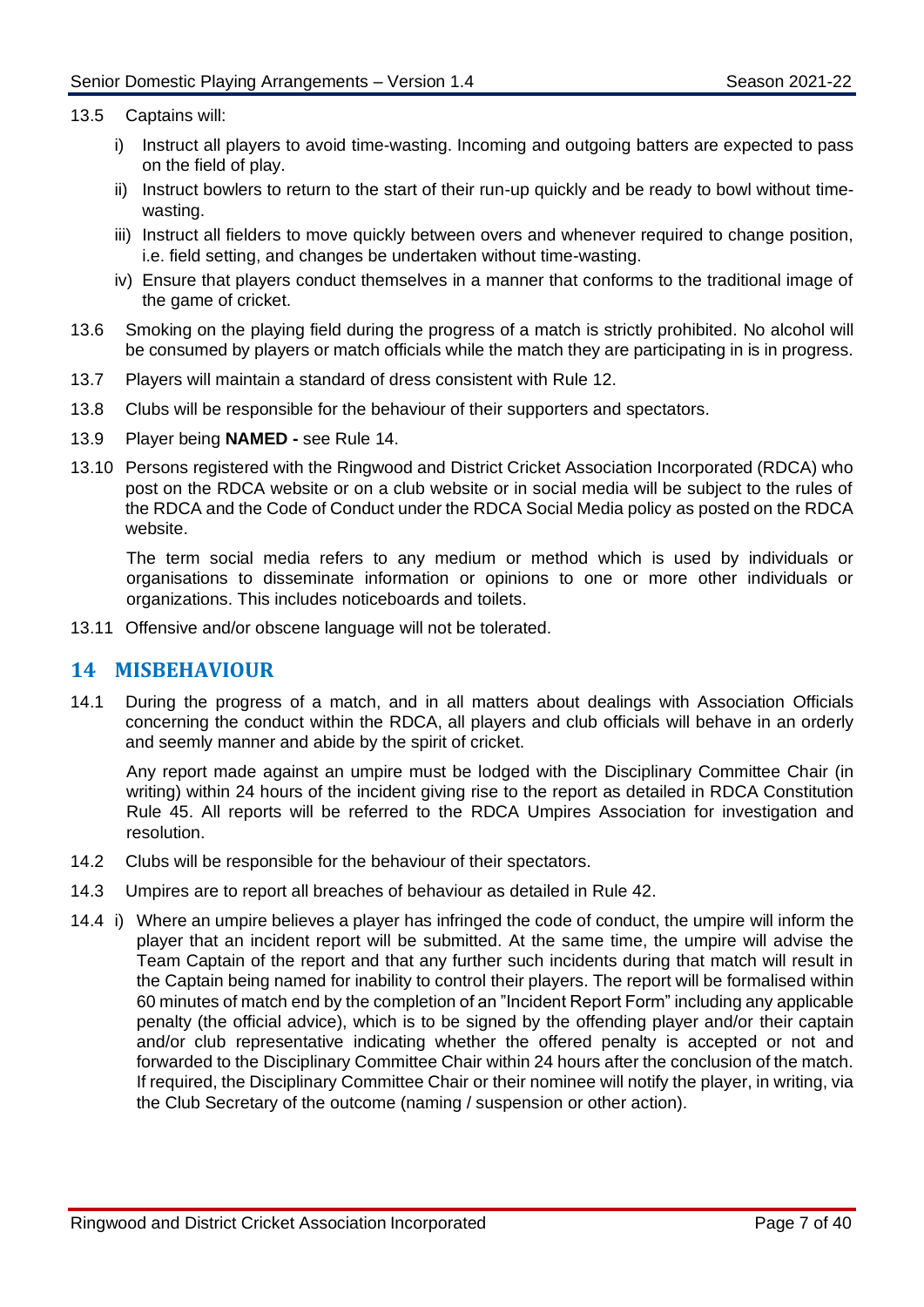- ii) A player/official having been offered a penalty has, until 24 hours after the scheduled completion of the match, the right to:
	- a. change the original plea, or
	- b. accept such penalty, or
	- c. challenge the charge at an officially convened Tribunal hearing.
- iii) An accepted penalty will apply immediately.
- iv) The Disciplinary Committee has the right to refer the report direct to a Tribunal Hearing if deemed necessary.
- v) Any player or person charged wishing to appeal against any naming/suspension must notify the Disciplinary Committee Chair within 24 hours of notification of the report (official advice) and lodge a written statement within 48 hours of notification of the penalty as detailed in RDCA Constitution Rule 45 together with a payment of \$100. Should the Tribunal dismiss the charge with no penalty or uphold the appeal, the \$100 will be refunded. The Senior Committee may reimburse witnesses called by the RDCA to the hearing for costs incurred in attending.
- vi) The Tribunal will hear the appeal, wherever possible, on the Wednesday following the issue of the report, but no later than 14 days following the issue of the report.
- vii) Any player or person charged whose appeal against a naming/suspension is not successful will serve an additional one match suspension to the penalty originally offered by the Disciplinary Committee Chair or their nominee.
- 14.5 Should a player be named in the finals series, such naming will carry over to the subsequent season.
- 14.6 The Disciplinary Committee Chair and/or their nominee, including officially appointed RDCA Umpires, are authorised to offer a penalty / penalties to reported players / officials within the undermentioned guidelines, that a reported player or person charged may accept with a "guilty" plea instead of attending a Tribunal hearing.

| Audible obscenity (heard beyond boundary)                    | Naming*                          |
|--------------------------------------------------------------|----------------------------------|
| Dissension / Disputing decision                              | Naming*                          |
| Sledging or send off                                         | Naming*                          |
| Wilful disregard of Laws, RDCA Rules, umpire(s) instructions | 2 weeks                          |
| Alcohol consumption (player) Report                          | 4 weeks                          |
| Alcohol consumption (match official)                         | <b>To Disciplinary Committee</b> |
| <b>Equipment Abuse Report</b>                                | 4 weeks                          |
| Abusive language – to any player Report                      | 4 weeks                          |
| Abusive language – to Umpire Report                          | 8 weeks                          |
| Intentional player contact Report                            | 12 weeks                         |
| <b>Umpire intimidation Report</b>                            | <b>To Disciplinary Committee</b> |
| Other reportable incidents                                   | <b>To Disciplinary Committee</b> |

If the misconduct recurs, these penalties may escalate.

**\*Naming -** a behaviour where an umpire needs to speak to a player about their behaviour but does not consider the player's behaviour to be so serious as to warrant a higher/specific penalty. Any player named during a season will, in the first instance, be issued with a warning and, should a second instance occur during the term of the naming, be suspended from playing for two (2) matches in which their team is due to participate.

Any suspension will be served according to the terms of the RDCA Constitution Rule 48 b).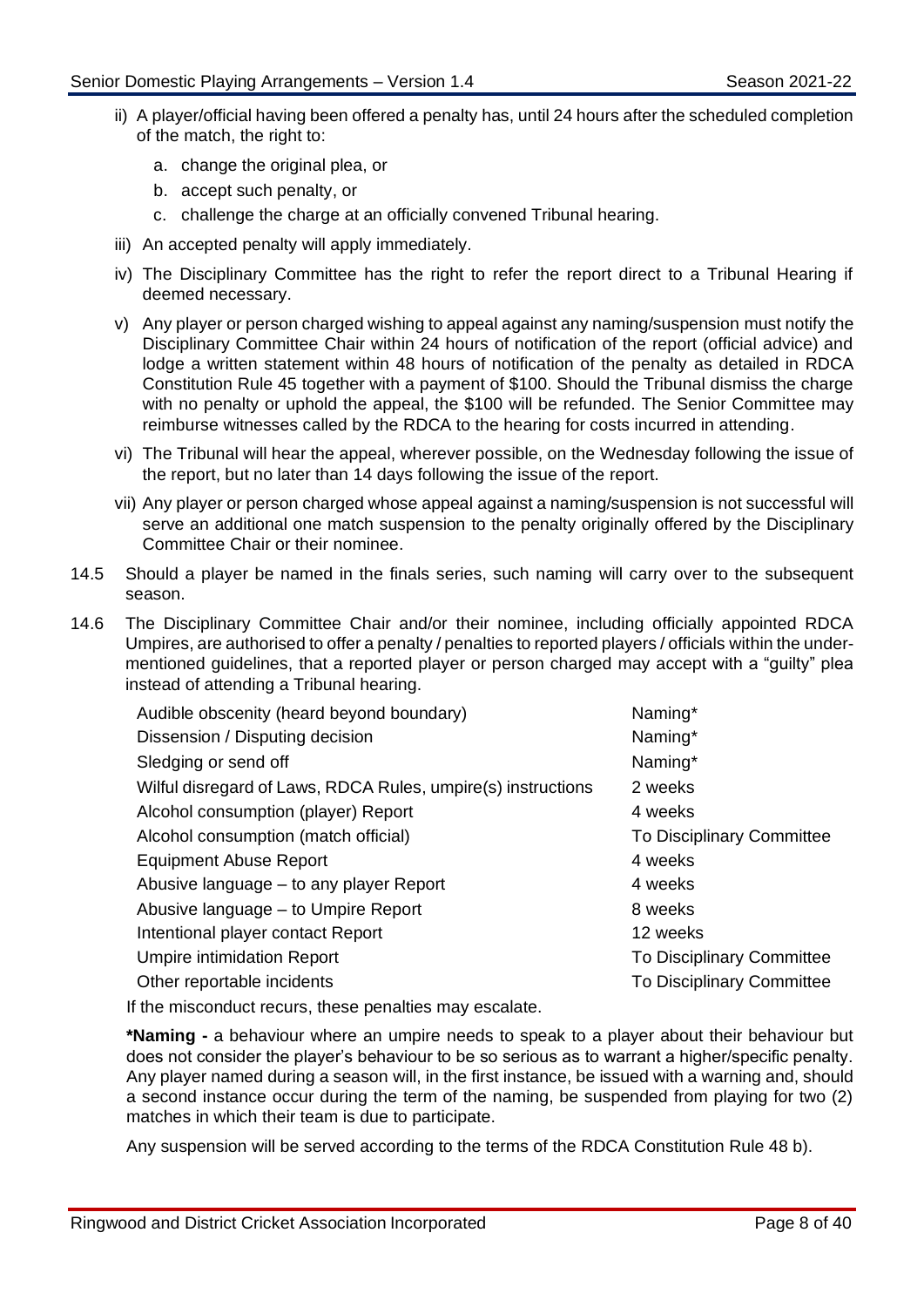**Note:** Where the duration of a player's penalty covers either a finals match or any other match being played over 2 days of the same weekend, then each day's play missed will equal 1 weeks penalty.

- 14.7 i) Any player suspended during the season will be deemed ineligible to participate in all competitions / representative matches in any on-field capacity or activity, while play is in progress, for the term of that suspension.
	- ii) Any players suspended during the season will be deemed ineligible to qualify for any RDCA awards as defined in rules [35](#page-32-1) and [36.](#page-33-0)
- <span id="page-11-0"></span>14.8 Penalties, whether automatically accepted or imposed at a hearing, will be posted on the RDCA website.

## **MATCH CONDITIONS OF PLAY**

## <span id="page-11-1"></span>**15 LAWS OF CRICKET**

The Laws of Cricket as adopted and interpreted by Cricket Victoria as existing at the date of the Annual General Meeting of this Association in any year will be observed, except as varied by the current RDCA rules including:

- 15.1 Any law introduced as an experimental law will be subject to confirmation at the Annual General Meeting or a meeting of the General Committee before the commencement of the season.
- 15.2 i) In Limited-Over matches, where a professional umpire is officiating, one (1) ball per over may pass between the batter's shoulder and top of the head whilst standing in an upright position. Any other ball within the over which, in the umpire's opinion, would pass higher than the height of the batter's shoulder whilst standing in an upright position will be called and signalled as a "No Ball" by the umpire at the bowler's end or by a professional umpire at square leg.
	- ii) In all grades where a professional umpire is not officiating, any ball that would pass higher than the height of a batter's shoulder whilst standing in an upright position shall be called and signalled as a "No Ball" in both Limited-Over and Two-day matches.
- 15.3 Declarations of innings may be made at any stage of a match **except** when scores are tied.
- 15.4 The number of on-side fielders will not exceed five of whom not more than two may be behind the popping crease at the instant of the bowler's delivery. In the event of an infringement of this rule by the fielding team, the umpires will call "No Ball"
- 15.5 A team will consist of a minimum of seven (7) players.
- 15.6 Dangerous and unfair bowling.

Where a Professional Umpire is officiating, the rule will be applied as it is listed in the Laws of Cricket (Law 41.6 and 41.7) except as stated below.

In all grades (matches) ANY delivery which passes or would have passed on the full above waist height of the striker standing upright at the crease is to be called a "No Ball".

**NOTE!** Either umpire may make the call on such deliveries.

However, if considered by the umpire(s) not to have been deliberately bowled, the delivery will be called and signalled "No Ball" only. No cautionary or other action will be taken.

If directed at the striker AND considered dangerous, the cautionary requirements, as stated in Law 41.7 will apply.

15.7 Adjudication of wides.

In grades without professional umpires, the definition of a wide as defined in rule [18.1.4](#page-14-0) shall be used as a guideline for interpreting wides (off and leg side) in a two-day match.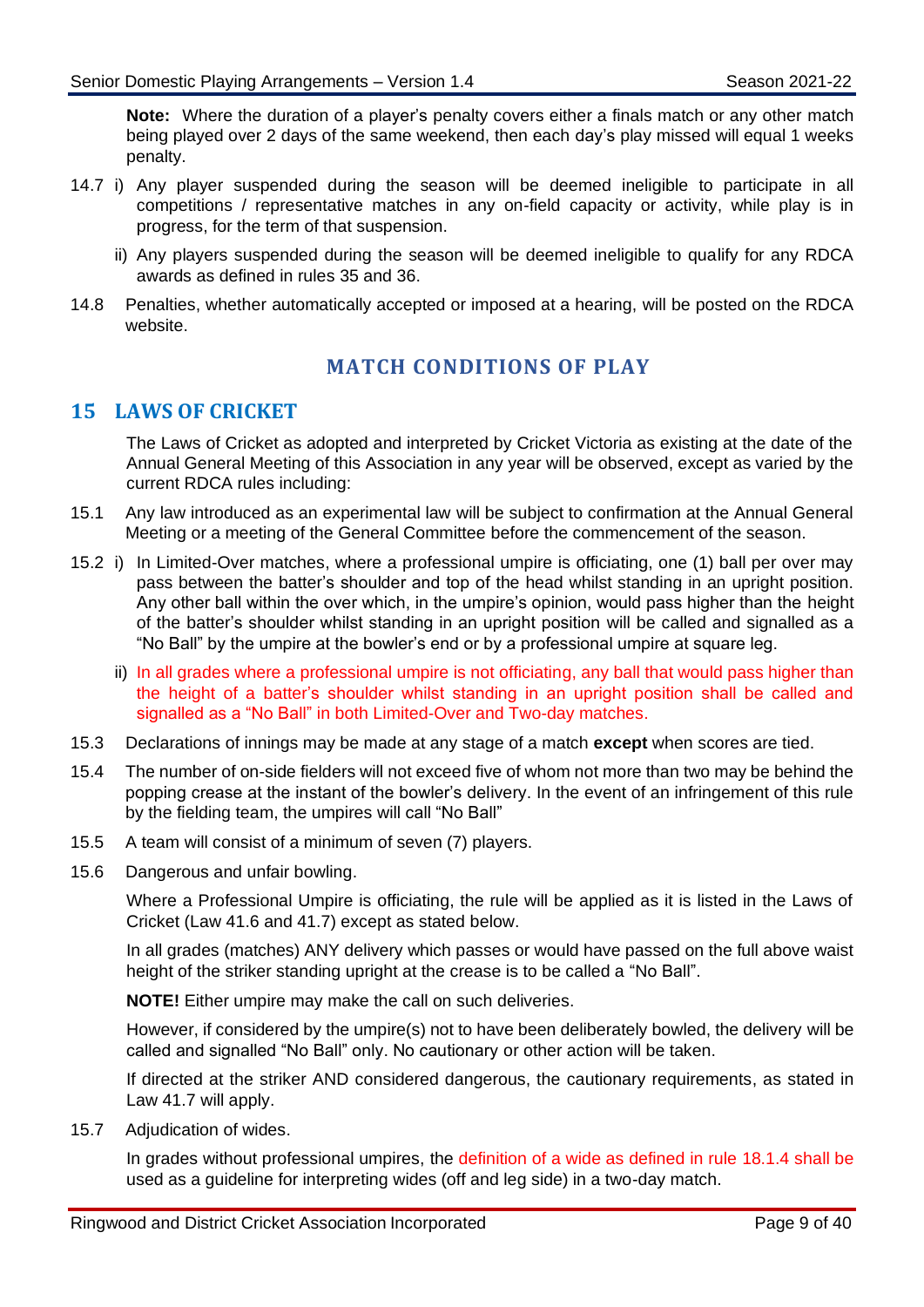Any additional extras scored off such deliveries will be debited against the offending bowler.

- 15.8 Any delivery pitching off the designated playing surface will be called and signalled "No Ball". Any additional extras scored off such deliveries will be debited against the offending bowler.
- 15.9 Any player absent at the commencement of a day's play will not incur any time penalty on taking the field for the first time on that day. A batter who is not out on Day one and is absent at the start of play on Day two may resume their innings following the fall of any subsequent wicket until the innings is complete.
- 15.10 In District Division matches, the fielding team shall have the option to bowl five (5) overs at each end before changing ends, batters change ends at the end of each over except every sixth over as bowling will commence from the opposite end. Umpires may change positions at the same time as the bowler. This option must be exercised for the entire innings, and the opposing captain is to be notified before the innings commences.
- 15.11 Should a bowler be unable to complete an over in any match, that over will be completed by another bowler provided that such bowler will not be the one who bowled the preceding over.

## <span id="page-12-0"></span>**16 DUTIES OF TEAM CAPTAINS**

Team captains should see that:

- 1) They have a good knowledge of the rules and laws of cricket and the rules of the RDCA.
- 2) The conduct of team members is exemplary.
- 3) The team displays high sportsmanship and abide by the spirit of cricket.
- 4) If playing at their home that the ground is in order, boundary markers are in the correct position as per rule [27.11,](#page-27-0) fielding circles are marked on the ground as required by rules [18.2.9,](#page-15-0) [27.8](#page-27-1) and [49.1,](#page-39-3) stump holes are filled level with the pitch surface, the bowler run-ups are satisfactory as per rule [27.3,](#page-27-2) and stumps are in position at least five (5) minutes before the start of play on each day.
- 5) Players under the age of 16 at the start of the season must adhere to all aspects of Rule [29.6](#page-28-2) Player Safety: Underage Players.
- 6) The team is ready to play at the scheduled time.
- 7) All  $1^{st}$  XI teams playing Premier Division cricket must provide a non-playing scorer for the duration of the match. Non-compliance will result in a fine of 5 penalty units – first breach or 10 penalty units for any subsequent breaches.
- 8) Before the start of play, captains or a club official will exchange a list of all players who may not be changed without the consent of the opposing captain. These names are to be entered into the scorebook after completion of play on the first day if it has not already been done so.
- 9) During play, both captains are responsible for maintaining match momentum, ensuring an acceptable average over rate of not less than 16 overs per hour and that, at the fall of wickets, outgoing / incoming batters cross on the ground (except when a break in play is called by the umpire(s).
- 10) At the end of the match, complete the "Captains Appraisal of Professional Umpire" form.
- 11) Ensure that both scorebooks are correct at the end of each innings and at the conclusion of each day's play. Signing the opposition's scorebook at the conclusion of the match signifies the correctness of all names, full results and match points claimed.
- 12) Welcome officials of the opposing team and the RDCA (if present) at the afternoon tea interval.
- 13) At the end of each match, ascertain from the official umpire(s) whether any matters emanating from the match will require further action.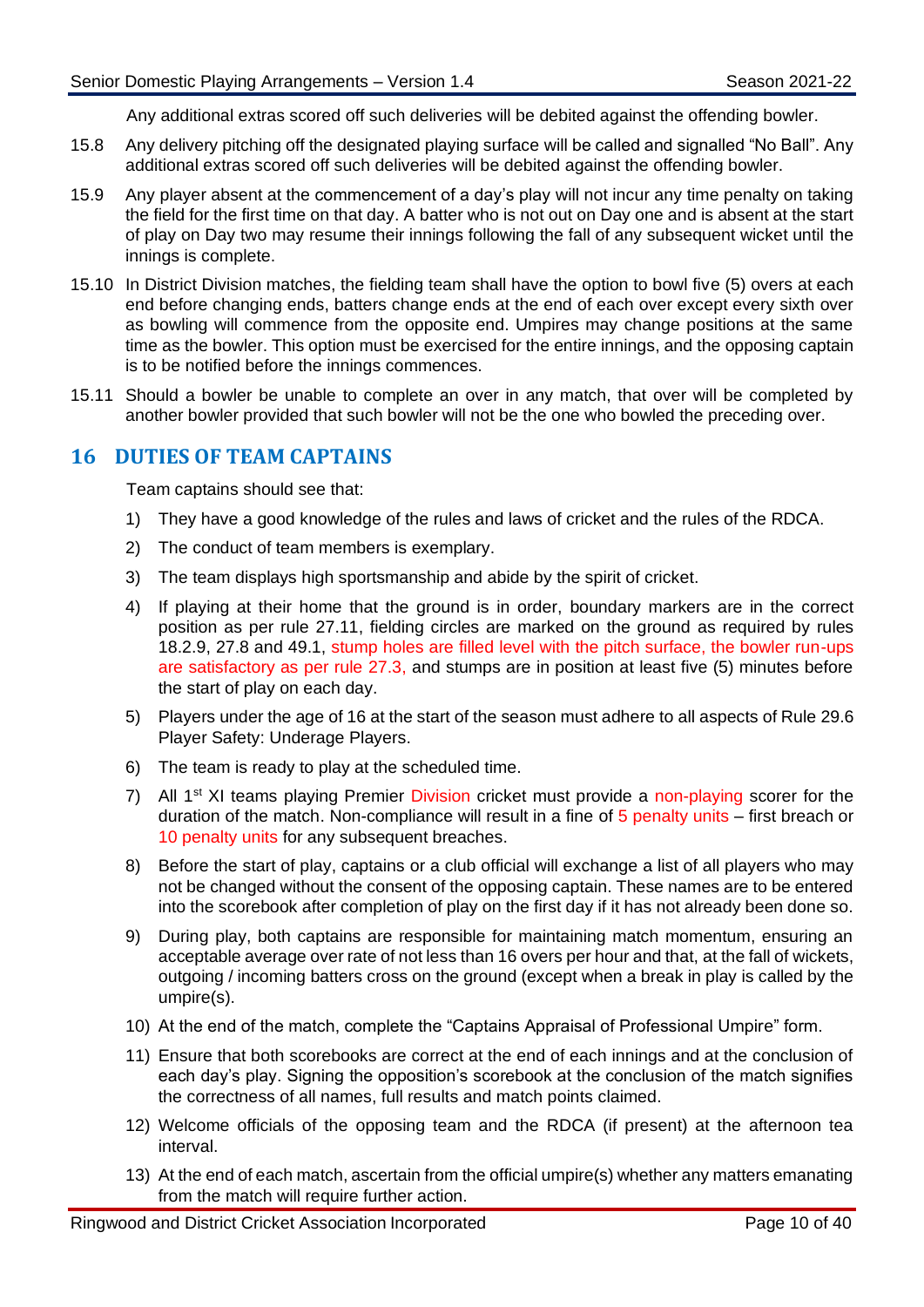#### <span id="page-13-0"></span>**17 TWO-DAY MATCHES**

- 17.1 i) All matches will consist of a designated number of overs as defined for the grade in *[Table 19-1](#page-19-1)*, section 3 to be played on days/dates advised before the commencement of the season.
	- ii) On the first day of a two-day match, the number of overs to be bowled will be as defined for the grade in *[Table 19-1](#page-19-1)*, section 2, unless the team batting first is dismissed with five or less overs to be bowled, when the team batting second may take the option of forfeiting the balance of the overs due to be bowled on that day.

**Note!** A declaration is not considered as a 'dismissal' and, in such circumstances, the full number of overs scheduled is to be bowled on that day.

- 17.2 i) The team batting first, if it is not dismissed, will have its innings compulsorily closed after the scheduled overs have been bowled.
	- ii) The team batting second will be entitled to bat for the remaining number of scheduled overs (or to 7:00 pm on the second day if adverse weather intervenes during the match) whereupon the match will end.
	- iii) No reduction of overs for adverse weather. Play may continue to 7:00 pm on either day to make up time lost, but no over is to commence after 7:00 pm.
- 17.3 Should the innings of the team batting first be completed either by dismissal or declaration before completion of the scheduled number of overs then, the team batting second will be entitled to bat for the remainder of the designated overs unless they declare or are dismissed. The remaining designated overs may be used for a second innings.
- 17.4 Where less than the minimum overs required as defined for the grade in *[Table 19-1](#page-19-1)* have been bowled on the first day of a two-day match, this match will not be regarded as having commenced for the purposes of this rule, and the match will be played as a Limited-Overs match on the scheduled second day of the match.
- 17.5 If play has not commenced two hours after the scheduled starting time (first day only), captains may agree to abandon play. If play has not commenced by 4:30 pm (first day only), then play must be abandoned for the day.
- 17.6 i) When BOTH competing captains agree, matches may be terminated any time after a first innings decision has been reached. Should captains not agree, and the match is terminated for any reason other than outright result the team(s) responsible will be penalised 12 match points and further action against the captain(s) responsible will be subject to consideration by the Senior Committee.
	- ii) A match may not be terminated early in order to achieve an outright result.
	- iii) Should captains not agree, play must continue.
- 17.7 In all matches, where the scheduled number of overs has been completed, the team scoring the greater number of runs in the first innings, irrespective of the number of wickets lost, will be declared the winner.
- 17.8 When the team batting second is prevented from receiving it's over entitlement, the match will be drawn, unless in the available time a decision is reached.

## <span id="page-13-1"></span>**18 LIMITED-OVER (ONE-DAY) MATCHES**

#### **18.1 ALL GRADES**

- 18.1.1 Limited-over matches will consist of a designated maximum number of overs as defined for the grade in *[Table 19-1](#page-19-1)* Limited-Over Matches (A) and will be single innings matches.
- 18.1.2 Restrictions will apply to Limited-Over matches in all grades, and these restrictions will be advised before the commencement of each season.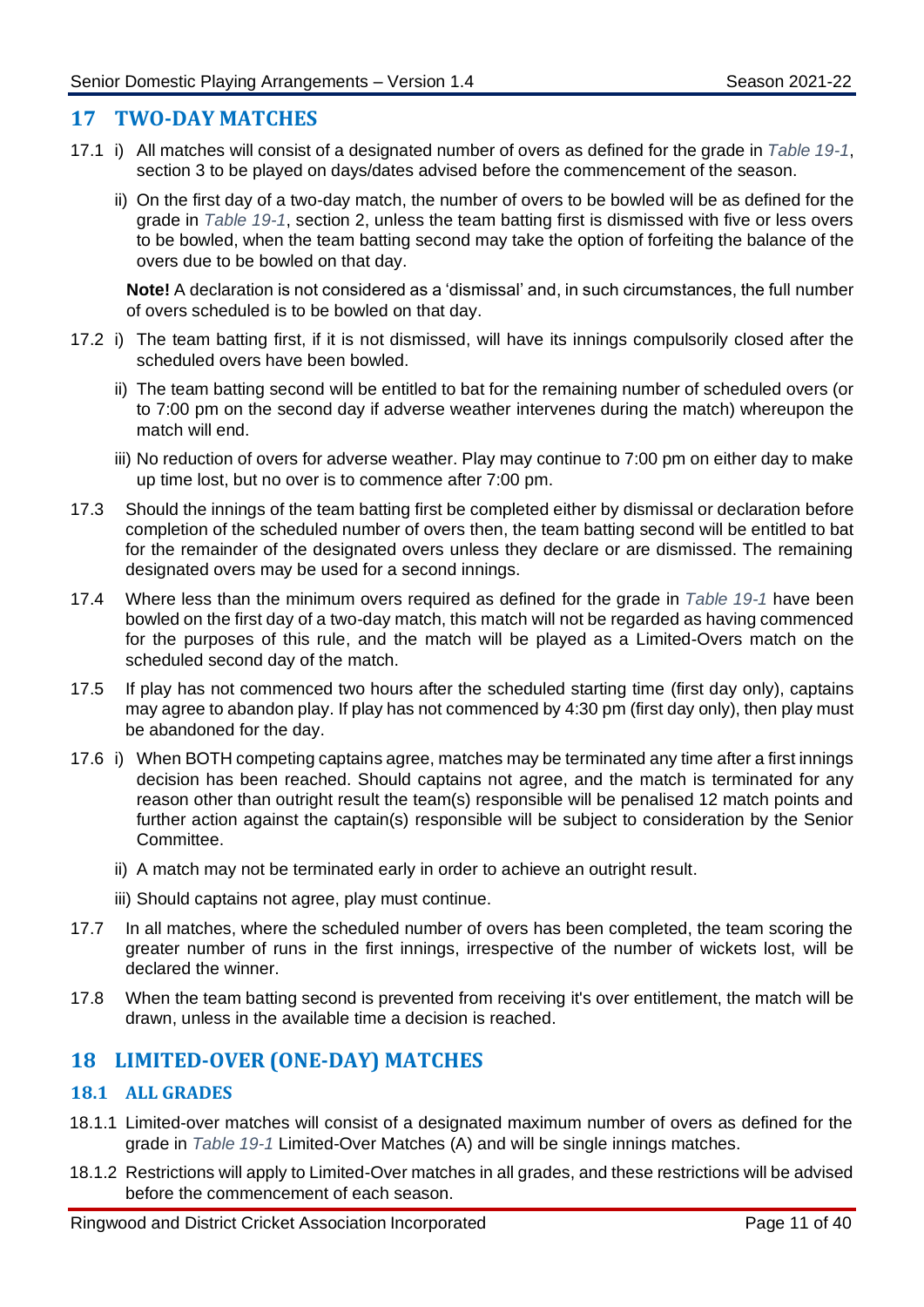- 18.1.3 Where overs are reduced, the maximum number of overs each bowler may bowl will be reduced equitably among the minimum 5 bowlers required to complete a full innings as per Table 18.1 for Premier Grades and 18.2 for all other grades.
- <span id="page-14-0"></span>18.1.4 For the purpose of determining 'Wides' in Limited-Over matches,
	- i) A ball that passes both the stumps and the batter down the 'Leg side' without deflection, will be deemed wide;
	- ii) On either side of the wicket, if the ball passes outside the extension of the painted lines as described in Rule 27.9 as it passes the popping crease, it will be deemed wide.
- 18.1.5 One interval is taken at the end of the first innings. The length of the interval is governed by the amount of time lost during the first innings as follows:
	- $\bullet$  0 60 minutes 20 minutes.
	- $61+$  minutes  $-10$  minutes.

#### **18.2 PREMIER GRADES**

#### 18.2.1 **TIME AVAILABLE**

To calculate the number of overs to be bowled in each innings a maximum time of 150 minutes (16 overs per hour) per innings is to be applied.

#### 18.2.2 **COMPULSORY CLOSURE: LENGTH OF INNINGS**

#### i) **Uninterrupted Innings – Team Batting First**

If the innings of the team batting first is not delayed or interrupted by adverse conditions, nor terminated, it is compulsorily closed after receiving the maximum number of overs as designated at Table 19-1 section 5.

#### <span id="page-14-1"></span>ii) **Interrupted Innings – Team Batting First**

When adverse conditions cause a late start and/or interruptions, the umpire(s) where appointed or Captains reduce the number of overs for the innings of the team batting first by 1 for each full 8 minutes of the aggregate time lost. (Refer to Rules Appendix A.1 for example).

#### 18.2.3 **ABANDONING A MATCH**

A match is abandoned if less than 20 overs per team are calculated.

#### 18.2.4 **RECOUPING OF TIME LOST**

#### i) **Team Batting First**

There is no recoupment for play lost during the innings of the team batting first.

#### **ii) Team Batting Second**

After a delay or interruption, overs to be bowled shall be the lesser of:

- a) The remaining scheduled overs, or
- b) The overs, 1 per 4 minutes or part thereof available until 6:30 pm AEDST (6:00 pm AEST) This becomes the new scheduled match overs for a) and calculating Duckworth Lewis par scores as per rule [18.2.7.](#page-15-1)

#### 18.2.5 **COMPULSORY CLOSURE OF INNINGS – TEAM BATTING FIRST**

During a continuing interruption, the innings of the team batting first is to be compulsorily closed immediately the calculation yields a figure equal to the overs already bowled.

This can be pre-determined by deducting the overs already bowled from the maximum entitlement of overs and multiplying by 8.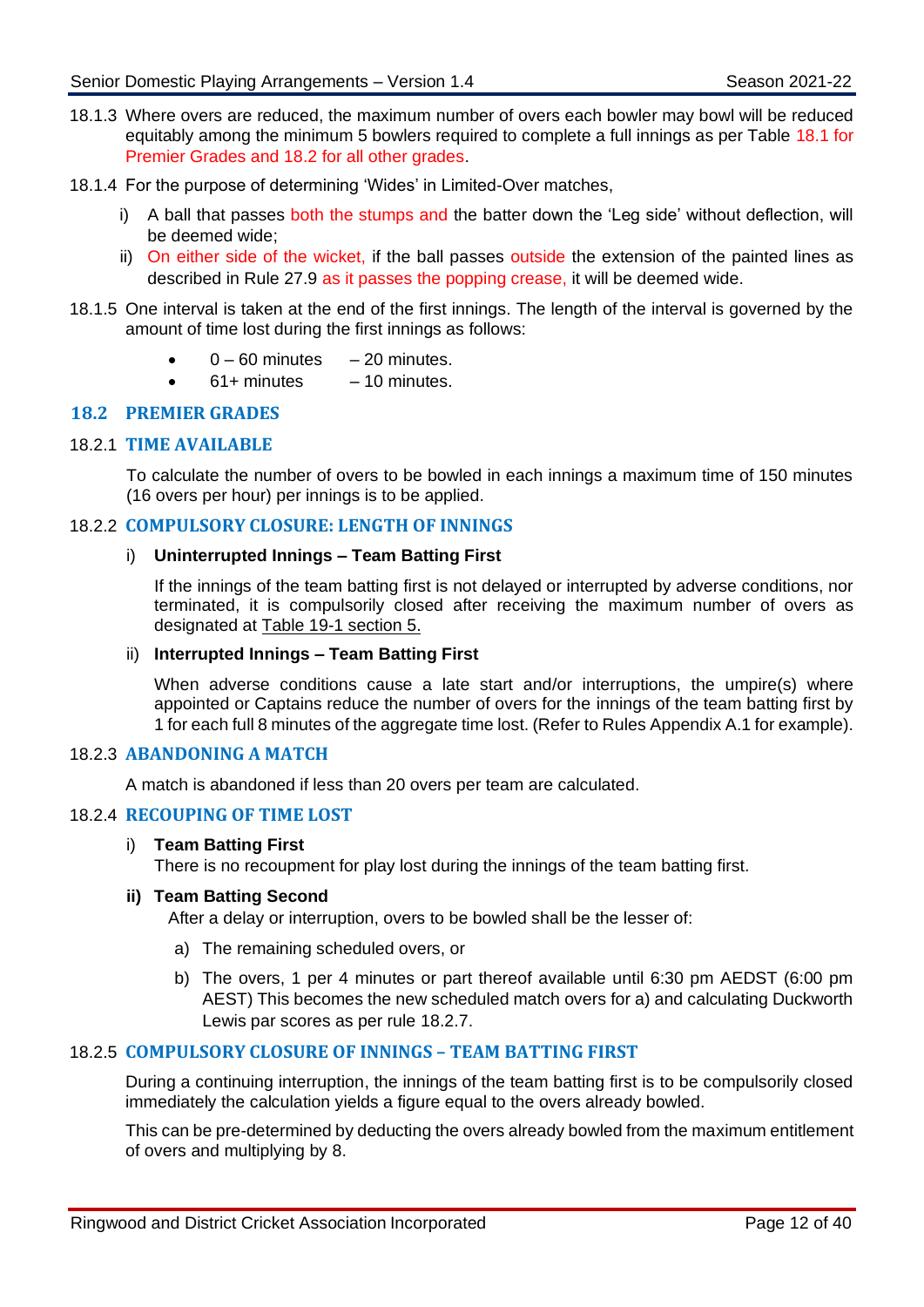The result will be the aggregate of the minutes of lost playing time, inclusive of any previous loss, which will reduce overs for compulsory closure to a number equal to the overs already bowled. See example [Appendix A 1 c\).](#page-42-0)

#### 18.2.6 **ENDING OF SECOND TEAM'S INNINGS AND MATCH**

Matches will end:

- i) When the second batting team passes the other's score, receives its overs entitlement or is dismissed.
- ii) If play is suspended at or after 6.30 pm.
- iii) If the second batting team's entitlement has been reduced to less than 20 overs and the captains agree that neither team can gain points.

#### <span id="page-15-1"></span>18.2.7 **RESULTS OF MATCHES – CALCULATING A DECIDING SCORE**

In Limited-Over matches reduced by weather etc., deciding scores will be determined as follows:

The **Duckworth Lewis** method is used for all Premier Grades via an APP determined / advised by the Senior Committee prior to the commencement of each season.

#### **i) Interrupted Matches – Calculation of the Target Score**

If, due to suspension of play after the start of the match, the number of overs in the innings of either team has to be revised to a lesser number than originally allotted (minimum 20 overs), then a revised target score (to win) should be set for the number of overs which the team batting second will have the opportunity of facing.

The umpire(s) where appointed and Captains in conjunction with the scorers shall calculate and agree on the target score calculated on overs available [\(Refer Appendix A.2\)](#page-42-1) using the current Duckworth Lewis method calculated by the Duckworth Lewis Calculator APP adopted by the RDCA Senior Committee and advised to Clubs prior to the season start.

#### ii) **Prematurely Terminated Matches**

If the innings of the team batting second is suspended (with at least 20 overs bowled) and it is not possible for the match to be resumed, the match will be decided by comparison with the target score determined at the instant of the suspension by the Duckworth Lewis method. If the score is equal to the par score, the match is a tie. Otherwise, the result is a victory, or defeat, by the margin of runs by which the score exceeds, or falls short of, the par score.

If the team batting second has not received at least 20 overs is not totally dismissed, nor able to match or exceed the revised target score at the 20 over mark, the match will be deemed a NO RESULT (Draw).

#### 18.2.8 **RECORDING SCORES**

When time is lost due to adverse conditions, Captains (and Umpires where appointed) must complete and record the Duckworth Lewis calculations at the change of innings and during any suspensions to play in the  $2<sup>nd</sup>$  innings of a match.

#### <span id="page-15-0"></span>18.2.9 **FIELDING RESTRICTIONS**

In all Premier Grade limited-over matches fielding restrictions are to be applied:

An inner circle of 30 metres radius is to be clearly marked to allow fielding restrictions to apply. This should be marked by producing two continuous semi-circles out from the centre stump at each end and a continuous parallel line on each side of the wicket joining the semi-circles.

At the instant of delivery, there will not be more than five fielders on the leg side. Fielding restrictions for the 40 over match will apply as designated at 18.10:

Any breach of this rule, the umpire will call and signal "No-Ball."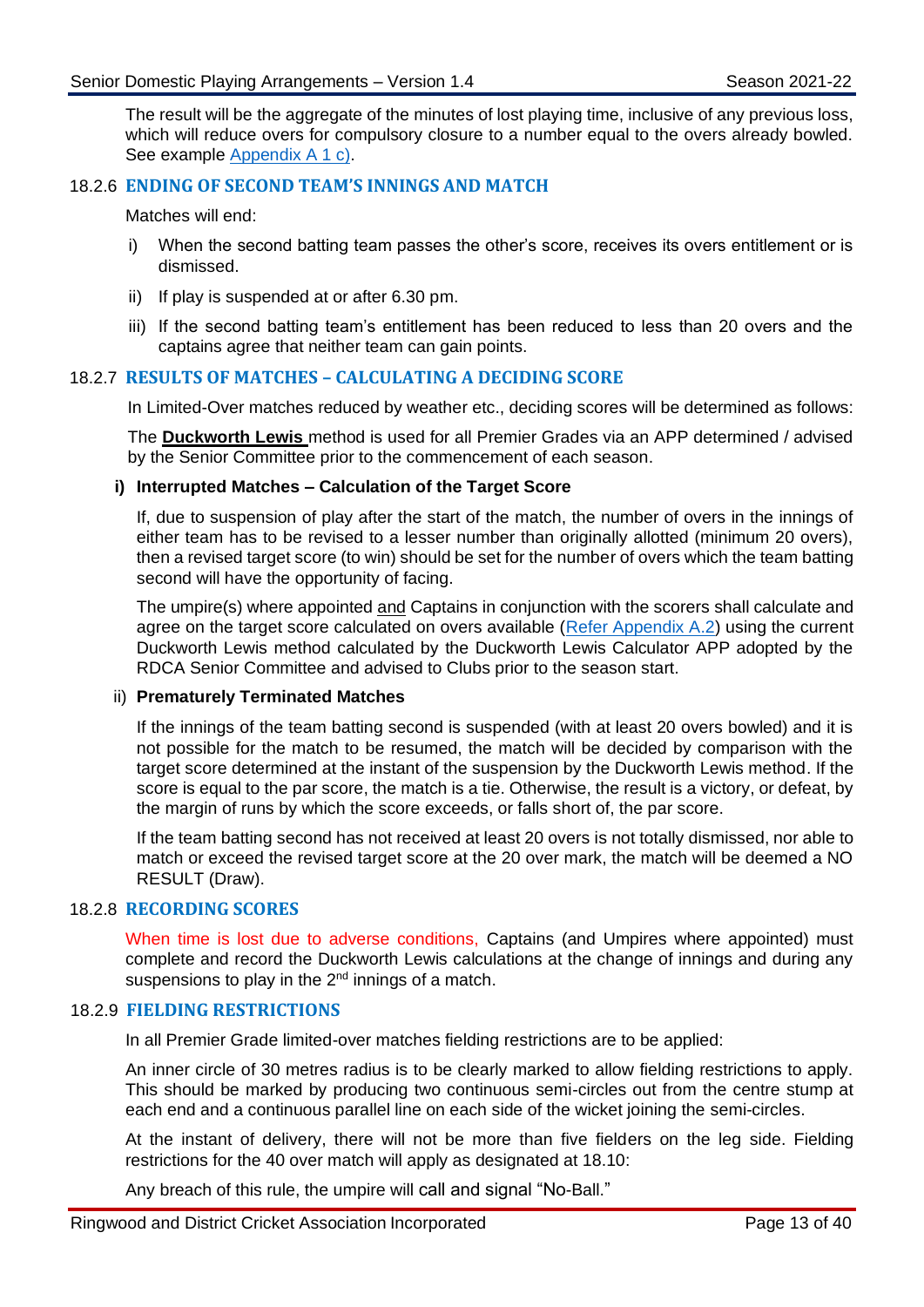In an interrupted or reduced over match then fielding restrictions will apply as defined at [18.2.10.](#page-16-0)

#### <span id="page-16-0"></span>18.2.10 **LIMITED-OVER RESTRICTIONS CALCULATION REFERENCE TABLE**

The following table defines restrictions for bowlers and fielding in **Premier** grades that may apply in Limited-Over matches, including where overs are to be reduced after:

- i) Calculating reduction of overs in terms of Rules [18.2.10](#page-16-0) [ii\)](#page-14-1) and/or 18.2.4 ii) b.
- ii) Calculating the maximum number of overs per bowler, and
- iii) Calculating the fielding restrictions where applicable:

| 40 Over Match     |                              |           |                             |              |                                                          |           |           |           |  |
|-------------------|------------------------------|-----------|-----------------------------|--------------|----------------------------------------------------------|-----------|-----------|-----------|--|
| <b>Reductions</b> |                              | Overs per | Maximum overs<br>per bowler |              | Fielding restrictions -                                  |           |           |           |  |
| Mins.             |                              |           |                             |              | fielders outside circle<br>$\overline{2}$<br>3<br>5<br>4 |           |           |           |  |
| $0 - 7$           | <b>Overs</b><br>$\mathbf{0}$ | 40        | $5 \times 8$                |              | $1 - 10$                                                 | $11 - 19$ | $21 - 30$ | 31-40     |  |
| $8 - 15$          | $\mathbf{1}$                 | 39        | $4 \times 8$                | 1x7          | $1 - 9$                                                  | $10 - 19$ | 20-29     | 30-39     |  |
| $16 - 23$         | $\overline{2}$               | 38        | $3 \times 8$                | 2x7          | $1 - 9$                                                  | $10 - 18$ | 19-28     | 29-38     |  |
| 24-31             | 3                            | 37        | $2 \times 8$                | 3x7          | $1 - 9$                                                  | $10 - 18$ | 19-27     | 28-37     |  |
| 32-39             | $\overline{4}$               | 36        | $1 \times 8$                | $4 \times 7$ | $1 - 9$                                                  | $10 - 18$ | 19-27     | 28-36     |  |
| 40-47             | 5                            | 35        | 5x7                         |              | $1 - 8$                                                  | $9 - 17$  | 18-26     | $27 - 35$ |  |
| 48-55             | 6                            | 34        | $4 \times 7$                | $1 \times 6$ | $1 - 8$                                                  | $9 - 16$  | 17-25     | 26-34     |  |
| 56-63             | $\overline{7}$               | 33        | 3x7                         | $2 \times 6$ | $1 - 8$                                                  | $9 - 16$  | $17 - 24$ | 25-33     |  |
| 64-71             | 8                            | 32        | 2x7                         | 3x6          | $1 - 8$                                                  | $9 - 16$  | 17-24     | 25-32     |  |
| 72-79             | 9                            | 31        | $1 \times 7$                | $4 \times 6$ | $1 - 7$                                                  | $8 - 15$  | $16 - 23$ | 24-31     |  |
| 80-87             | 10                           | 30        | 5x6                         |              | $1 - 7$                                                  | $8 - 14$  | $15 - 22$ | 23-30     |  |
| 88-95             | 11                           | 29        | $4 \times 6$                | $1 \times 5$ | $1 - 7$                                                  | $8 - 14$  | $15 - 21$ | 22-29     |  |
| 96-103            | 12                           | 28        | 3x6                         | 2x5          | $1 - 7$                                                  | 18-14     | $15 - 21$ | 22-28     |  |
| 104-111           | 13                           | 27        | $2 \times 6$                | $3 \times 5$ | $1-6$                                                    | $7 - 13$  | 14-20     | $21 - 27$ |  |
| 112-119           | 14                           | 26        | $1 \times 6$                | $4 \times 5$ | $1-6$                                                    | $7 - 12$  | 13-19     | $20 - 26$ |  |
| 120-127           | 15                           | 25        | 5x5                         |              | $1-6$                                                    | $7 - 12$  | $13 - 18$ | 19-25     |  |
| 128-135           | 16                           | 24        | 4x5                         | $1 \times 4$ | $1 - 6$                                                  | $7 - 12$  | 13-18     | 19-24     |  |
| 136-143           | 17                           | 23        | 3x5                         | $2 \times 4$ | $1 - 5$                                                  | $6 - 11$  | $12 - 17$ | 18-23     |  |
| 144-151           | 18                           | 22        | 2x5                         | 3x4          | $1 - 5$                                                  | $6 - 10$  | $11 - 16$ | $17 - 22$ |  |
| 152-159           | 19                           | 21        | 1 x 5                       | $4 \times 4$ | $1 - 5$                                                  | $6 - 10$  | $11 - 15$ | $16 - 21$ |  |
| 160-167           | 20                           | 20        | 5x4                         |              | $1 - 5$                                                  | $6 - 10$  | 11-15     | 16-20     |  |
| $168+$            | $>20$                        | $20$      |                             |              |                                                          |           |           |           |  |

*Table 18-1 (Premier Grades)*

If the team batting second has not received at least 20 overs, is not totally dismissed, nor able to match or exceed the revised target score at the 20 over mark, the match will be deemed a NO RESULT (Draw).

Grey squares = Match abandoned.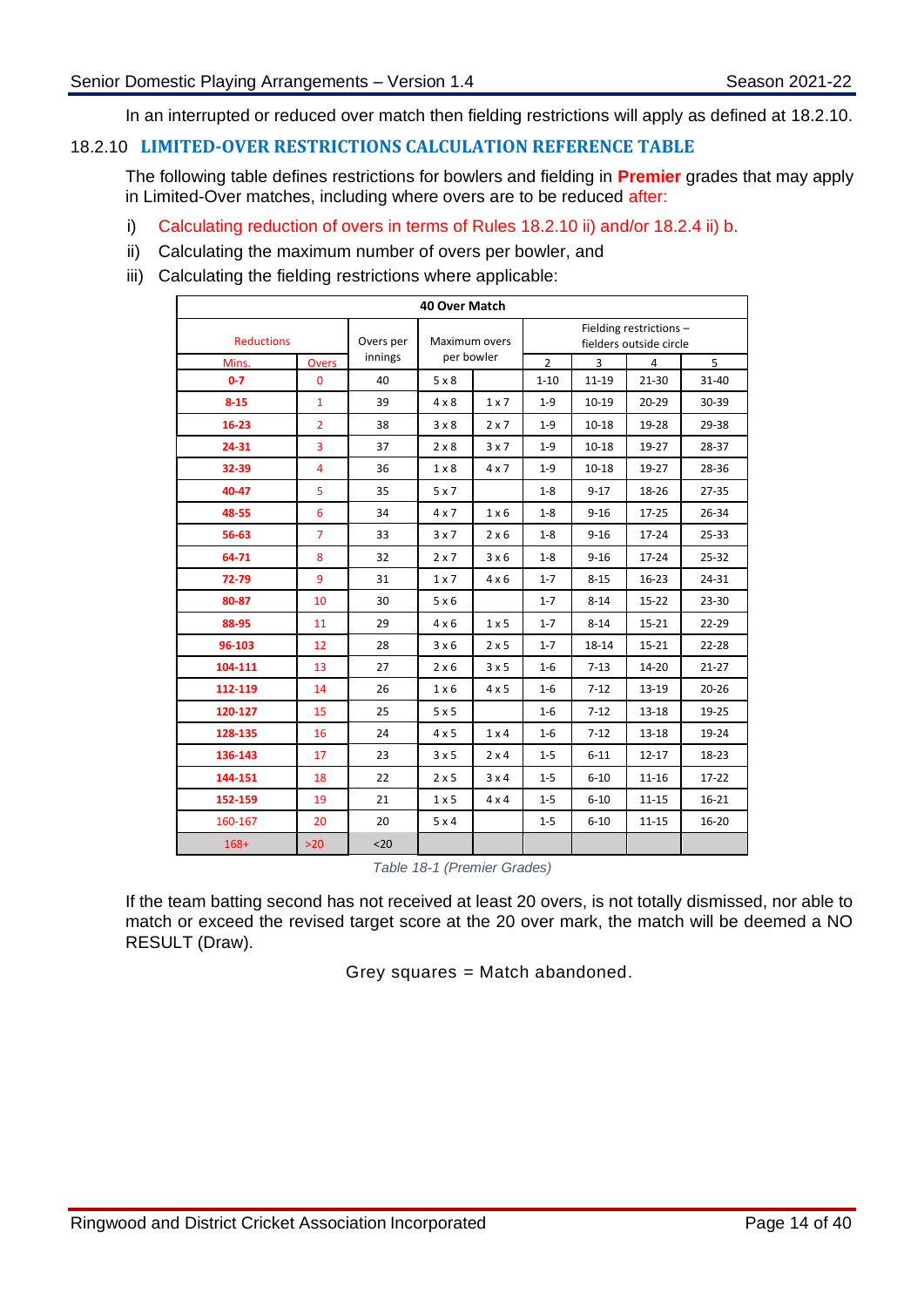#### **18.3 DISTRICT, SPLIT INNINGS AND MODIFIED RULES GRADES**

- 18.3.1 Limited-over matches will consist of a designated number of overs as defined for the grade in Table 19-1 Limited-Over Matches (B) & (C) and will be single innings matches.
	- i) Where time is lost before the commencement of a match, after 1 hour of lost play the number of overs available to each team will be reduced by one (1) for every eight (8) minutes lost, or part thereof, as defined in [Table 18-2.](file:///C:/Users/stuar/AppData/Local/Microsoft/Windows/INetCache/Content.Outlook/EZ2JCLYV/Amended%20Rule%2018%20V.4%20(002).docx%23Table_19_2) In these instances, the minimum number of overs per team as defined in *[Table 19-1](#page-19-1)* section 6, will be required to constitute a match.
	- ii) Where time is lost during the first innings of a limited-over match, the number of overs available to each team (and bowling restrictions) will be reduced by one (1) for every four (4) minutes lost or part thereof, as defined in [Table 18-2.](file:///C:/Users/stuar/AppData/Local/Microsoft/Windows/INetCache/Content.Outlook/EZ2JCLYV/Amended%20Rule%2018%20V.4%20(002).docx%23Table_19_2)
	- iii) Where time is lost during the second innings of a limited-over match, the match will continue until either a decision is reached or to the end of the over in progress at 7:00 pm whichever is the earlier.
	- iv) Unless a team is completely dismissed or scores the same or more runs as team 1, the minimum number of overs per team as defined in Table 19-1 section 6, will be required to constitute a match.
	- 18.3.2 At all times, the match will conclude when the team batting second is dismissed or declares its innings closed.
	- 18.3.3 In limited-over matches, the captains may agree to conclude the match once a decision is reached.
	- 18.3.4 Other conditions of play are as defined in [Rule 17](file:///C:/Users/stuar/AppData/Local/Microsoft/Windows/INetCache/Content.Outlook/EZ2JCLYV/Amended%20Rule%2018%20V.4%20(002).docx%23Rule_17) Two-Day Matches.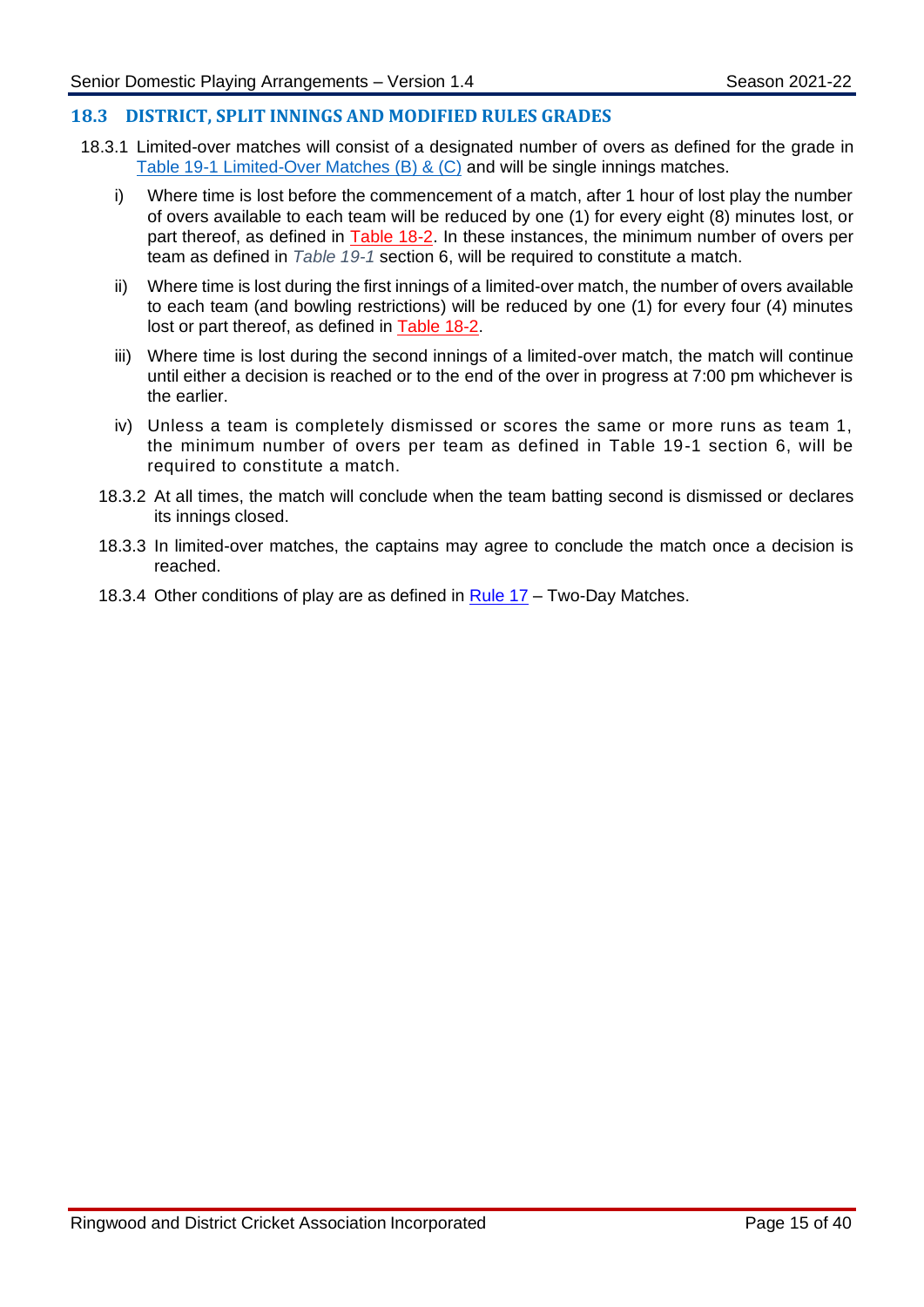#### 18.3.5 **LIMITED-OVER RESTRICTIONS CALCULATION REFERENCE TABLE**

The following table defines restrictions for bowlers and fielding in District and Modified Rules grades that may apply in Limited-Over matches, including where overs are to be reduced:

i) Calculating reduction of overs in Limited-Over Matches where time is lost before the start of play and during first innings,

| <b>Limited-Over Restrictions Calculation Reference Table</b> |                      |                |                     |              |                |           |                                                    |           |                                  |                      |                |              |                     |
|--------------------------------------------------------------|----------------------|----------------|---------------------|--------------|----------------|-----------|----------------------------------------------------|-----------|----------------------------------|----------------------|----------------|--------------|---------------------|
|                                                              | <b>40 Over Match</b> |                |                     |              |                |           |                                                    |           |                                  | 35 and 36 Over Match |                |              |                     |
| Time Lost<br>up to (mins)                                    |                      | Overs          | Maximum             |              |                |           | Fielding restrictions -<br>fielders outside circle |           | <b>Time Lost</b><br>up to (mins) |                      | Overs          |              | Maximum             |
| <b>Before</b><br>start                                       | 1st<br><b>Inns</b>   | per<br>innings | overs per<br>bowler |              | $\overline{2}$ | 3         | 4                                                  | 5         | Before<br>start                  | 1st<br><b>Inns</b>   | per<br>innings |              | overs per<br>bowler |
| $0 - 60$                                                     | $0 - 10$             | 40             | $5 \times 8$        |              | $1 - 10$       | 11-19     | 21-30                                              | 31-40     | $0 - 60$                         | 0                    | 36             | 5x7          | $1 \times 1$        |
| 68                                                           | 14                   | 39             | $4 \times 8$        | 1x7          | $1-9$          | $10 - 19$ | $20 - 29$                                          | 30-39     | 68                               | $\overline{4}$       | 35             | 5x7          |                     |
| 76                                                           | 18                   | 38             | $3 \times 8$        | $2 \times 7$ | $1 - 9$        | $10 - 18$ | 19-28                                              | 29-38     | 76                               | 8                    | 34             | $4 \times 7$ | $1 \times 6$        |
| 84                                                           | 22                   | 37             | $2 \times 8$        | 3x7          | $1 - 9$        | $10 - 18$ | 19-27                                              | 28-37     | 84                               | 12                   | 33             | 3x7          | $2 \times 6$        |
| 92                                                           | 26                   | 36             | $1 \times 8$        | $4 \times 7$ | $1-9$          | $10 - 18$ | 19-27                                              | 28-36     | 92                               | 16                   | 32             | $2 \times 7$ | 3 × 6               |
| 100                                                          | 30                   | 35             | 5x7                 |              | $1 - 8$        | $9 - 17$  | 18-26                                              | 27-35     | 100                              | 20                   | 31             | $1 \times 7$ | $4 \times 6$        |
| 108                                                          | 34                   | 34             | $4 \times 7$        | $1 \times 6$ | $1 - 8$        | $9 - 16$  | $17 - 25$                                          | 26-34     | 108                              | 24                   | 30             | 5x6          |                     |
| 116                                                          | 38                   | 33             | 3x7                 | $2 \times 6$ | $1 - 8$        | $9 - 16$  | 17-24                                              | $25 - 33$ | 116                              | 28                   | 29             | $4 \times 6$ | $1 \times 5$        |
| 124                                                          | 42                   | 32             | 2x7                 | 3x6          | $1 - 8$        | $9 - 16$  | $17 - 24$                                          | $25 - 32$ | 124                              | 32                   | 28             | 3 × 6        | 2x5                 |
| 132                                                          | 46                   | 31             | 1x7                 | $4 \times 6$ | $1 - 7$        | $8 - 15$  | $16-23$                                            | 24-31     | 132                              | 36                   | 27             | $2 \times 6$ | 3x5                 |
| 140                                                          | 50                   | 30             | 5x6                 |              | $1 - 7$        | $8 - 14$  | $15 - 22$                                          | 23-30     | 140                              | 40                   | 26             | $1 \times 6$ | $4 \times 5$        |
| 148                                                          | 54                   | 29             | $4 \times 6$        | $1 \times 5$ | $1 - 7$        | $8 - 14$  | $15 - 21$                                          | 22-29     | 148                              | 44                   | 25             | 5x5          |                     |
| 156                                                          | 58                   | 28             | $3 \times 6$        | $2 \times 5$ | $1 - 7$        | $8 - 14$  | $15 - 21$                                          | $22 - 28$ | 156                              | 48                   | 24             | $4 \times 5$ | $1 \times 4$        |
| 164                                                          | 62                   | 27             | $2 \times 6$        | 3x5          | $1-6$          | $7 - 13$  | 14-20                                              | $21 - 27$ | 164                              | 52                   | 23             | 3x5          | $2 \times 4$        |
| 172                                                          | 66                   | 26             | $1 \times 6$        | $4 \times 5$ | $1-6$          | $7 - 12$  | 13-19                                              | $20 - 26$ | 172                              | 56                   | 22             | $2 \times 5$ | $3 \times 4$        |
| 180                                                          | 70                   | 25             | 5x5                 |              | $1-6$          | $7 - 12$  | 13-18                                              | 19-25     | 180                              | 60                   | 21             | $1 \times 5$ | $4 \times 4$        |
| 188                                                          | 74                   | 24             | 4x5                 | $1 \times 4$ | $1-6$          | $7 - 12$  | 13-18                                              | 19-24     | 188                              | 64                   | 20             | 5x4          |                     |
| 196                                                          | 78                   | 23             | 3x5                 | $2 \times 4$ | $1-5$          | $6 - 11$  | $12 - 17$                                          | 18-23     | 196                              | 68                   | 19             | $4 \times 4$ | $1 \times 3$        |
| 204                                                          | 82                   | 22             | $2 \times 5$        | 3x4          | $1 - 5$        | $6 - 10$  | $11 - 16$                                          | $17-22$   | 204                              | 72                   | 18             | $3 \times 4$ | $2 \times 3$        |
| 212                                                          | 86                   | 21             | $1 \times 5$        | $4 \times 4$ | $1-5$          | $6 - 10$  | $11 - 15$                                          | $16 - 21$ | >204                             | $>72$                | < 18           |              |                     |
| 220                                                          | 90                   | 20             | 5x4                 |              | $1 - 5$        | $6 - 10$  | $11 - 15$                                          | $16 - 20$ |                                  |                      |                |              |                     |
| $220+$                                                       | >90                  | $20$           |                     |              |                |           |                                                    |           |                                  |                      |                |              |                     |

ii) Calculating the maximum number of overs per bowler:

*Table 18-2 (District & Modified Grades)*

Grey squares for team  $1 =$  Match abandoned.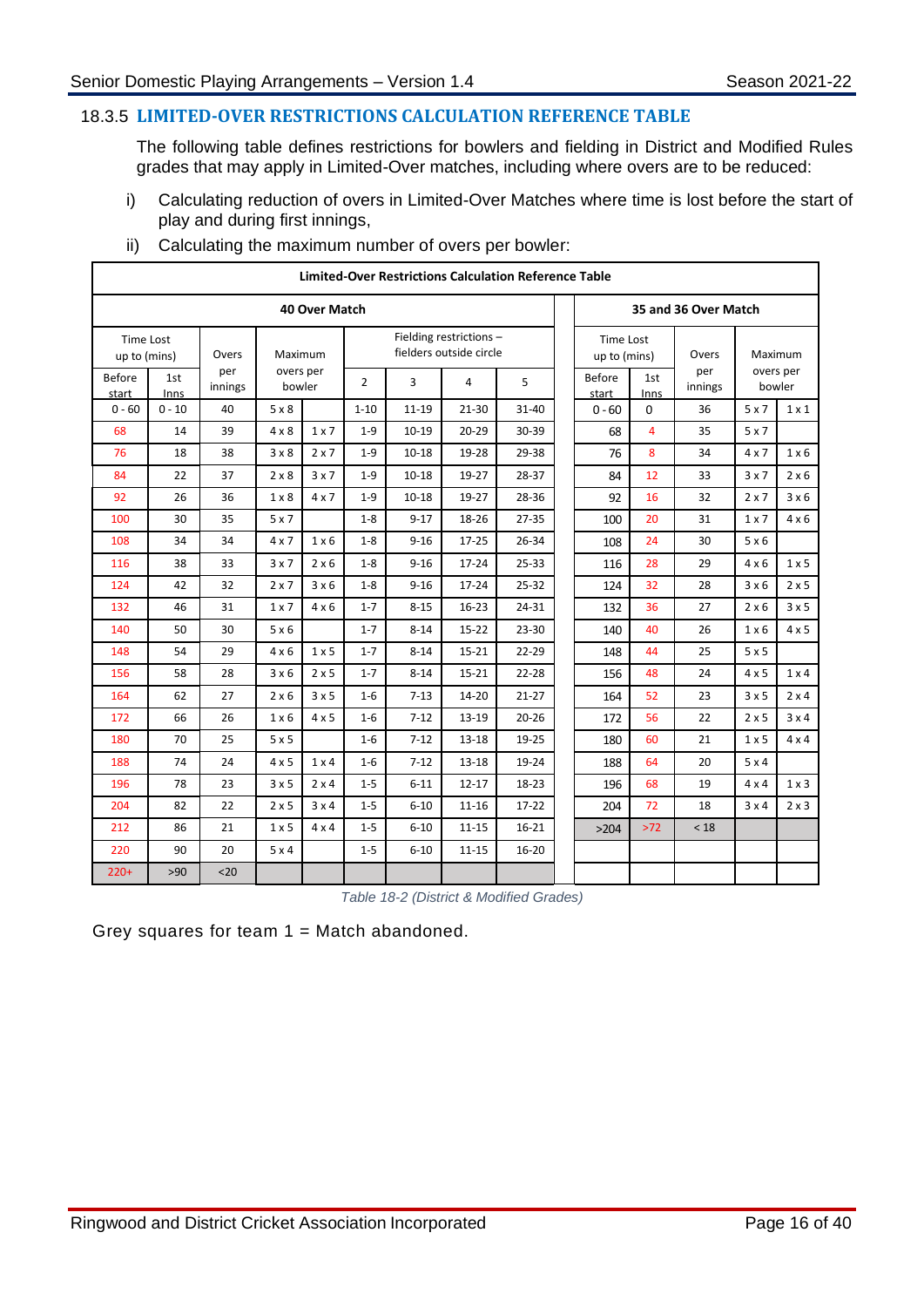## <span id="page-19-0"></span>**19 PLAYING HOURS AND OVERS ENTITLEMENTS**

Grades Legend: (A) = Premier Division, (B) = District Division inc Split Innings, (C) = Modified Division inc Yarra Valley Hub

|                |                                                               | Two-Day Matches (including two-day finals)                                                                                                                                   | <b>Limited-Over Matches</b>                                                                              |  |  |
|----------------|---------------------------------------------------------------|------------------------------------------------------------------------------------------------------------------------------------------------------------------------------|----------------------------------------------------------------------------------------------------------|--|--|
| 1              | Hours of play                                                 | 1:00pm - 6:20pm (may be extended to 7:00pm<br>with time lost, check rule 17.2                                                                                                | 1:00pm – 6:20pm (may be extended with time<br>lost, check rule 18)                                       |  |  |
| $\overline{2}$ | Scheduled overs of play per<br>day                            | (A)<br>80 (check rules 17.2 and 17.7)<br>(B)<br>70 (check rules 17.2 and 17.7)<br>(C)<br>72 ((check rules 17.2 and 17.7))                                                    | (A)<br>80<br>(B)<br>70<br>(C)<br>72                                                                      |  |  |
| 3              | Designated maximum<br>scheduled overs per match               | (A)<br>160<br>(B)<br>140<br>(C)<br>144                                                                                                                                       | (A)<br>80<br>(B)<br>70<br>(C)<br>72                                                                      |  |  |
| 4              | Afternoon Tea Break<br>(See also Rule 24)                     | $3:20$ pm $-3:40$ pm                                                                                                                                                         | After completion of first innings<br>(up to 20 mins)                                                     |  |  |
| 5              | Compulsory close<br>Team batting first                        | 80 overs (for match)<br>(A)<br>(B)<br>70 overs (for match)<br>(C)<br>144 overs (for match)                                                                                   | (A)<br>40 overs (for innings)<br>(B)<br>35 overs (for innings)<br>(C)<br>36 overs (for innings)          |  |  |
|                | Team batting second                                           | (A)<br>160 overs (for match)<br>(B)<br>140 overs (for match)<br>(C)<br>144 overs (for match)                                                                                 | (A)<br>40 overs (for innings)<br>(B)<br>35 overs (for innings)<br>(C)<br>36 overs (for innings)          |  |  |
| 6              | Minimum overs required to<br>constitute a match               | 25 overs (for match)<br>(A)<br>25 overs (for match)<br>(B)<br>(C)<br>25 overs (for match)                                                                                    | (A)<br>20 overs per team<br>(B)<br>18 overs per team<br>(C)<br>18 overs per team                         |  |  |
| 7              | If team batting first is<br>dismissed or declares             | Balance of maximum scheduled overs                                                                                                                                           | Not applicable                                                                                           |  |  |
| 8              | <b>Completion of Match</b>                                    | At completion of scheduled overs<br>(refer rules 17.2 and 17.7))                                                                                                             | Team batting second declares, is dismissed, or<br>compulsorily closed                                    |  |  |
| 9              | Slow Over rate<br>(N/A in finals)                             | Refer to rule 20                                                                                                                                                             | Refer to rule 20                                                                                         |  |  |
| 10             | <b>FOLLOW ON</b><br>may be enforced                           | If the first innings lead is 80 runs or greater                                                                                                                              | Not applicable                                                                                           |  |  |
| 11             | <b>Bowling restrictions</b><br>(i) General                    | Nil                                                                                                                                                                          | (A)<br>8 overs per bowler<br>(B)<br>7 overs per bowler<br>(C)<br>7 overs per bowler                      |  |  |
|                | (ii) Time lost<br>Before start                                | Nil                                                                                                                                                                          | Reduce 1 over per bowler, in turn, for each 8<br>minutes lost. Refer Tables 18.1 & 18.2                  |  |  |
|                | During 1 <sup>st</sup> innings                                | Nil                                                                                                                                                                          | Reduce 1 over per bowler, in turn, for each 4<br>minutes lost. Refer Tables 18.1 & 18.2                  |  |  |
|                | (iii) Underage<br>Max overs per pace*<br>bowler per afternoon | $U/17 - 16$ overs<br>$U/19 - 20$ overs                                                                                                                                       | $U/17$ and $U/19$<br>(A)<br>8 overs per bowler<br>(B)<br>7 overs per bowler<br>(C)<br>7 overs per bowler |  |  |
|                | Max overs per pace*<br>bowler per spell                       | $U/17 - 8$ overs<br>$U/19 - 10$ overs                                                                                                                                        | $U/17$ and $U/19$<br>(A)<br>8 overs per bowler<br>(B)<br>7 overs per bowler<br>(C)<br>7 overs per bowler |  |  |
|                | Break between spells                                          | $U/17$ and $U/19$ - twice the number of overs<br>bowled in the previous spell                                                                                                | $U/17$ and $U/19$ - twice the number of overs<br>bowled in the previous spell                            |  |  |
|                | * Bowling type guideline                                      | Bowlers of medium pace or faster are broadly defined as those for whom the wicketkeeper would<br>normally stand back or as any bowler who is not considered to be a spinner. |                                                                                                          |  |  |

*Table 19-1*

<span id="page-19-1"></span>19.1 Where summertime (daylight saving) hours are not in operation, all matches will commence 30 minutes earlier than indicated in *[Table 19-1](#page-19-1)* section 1 (Hours of play).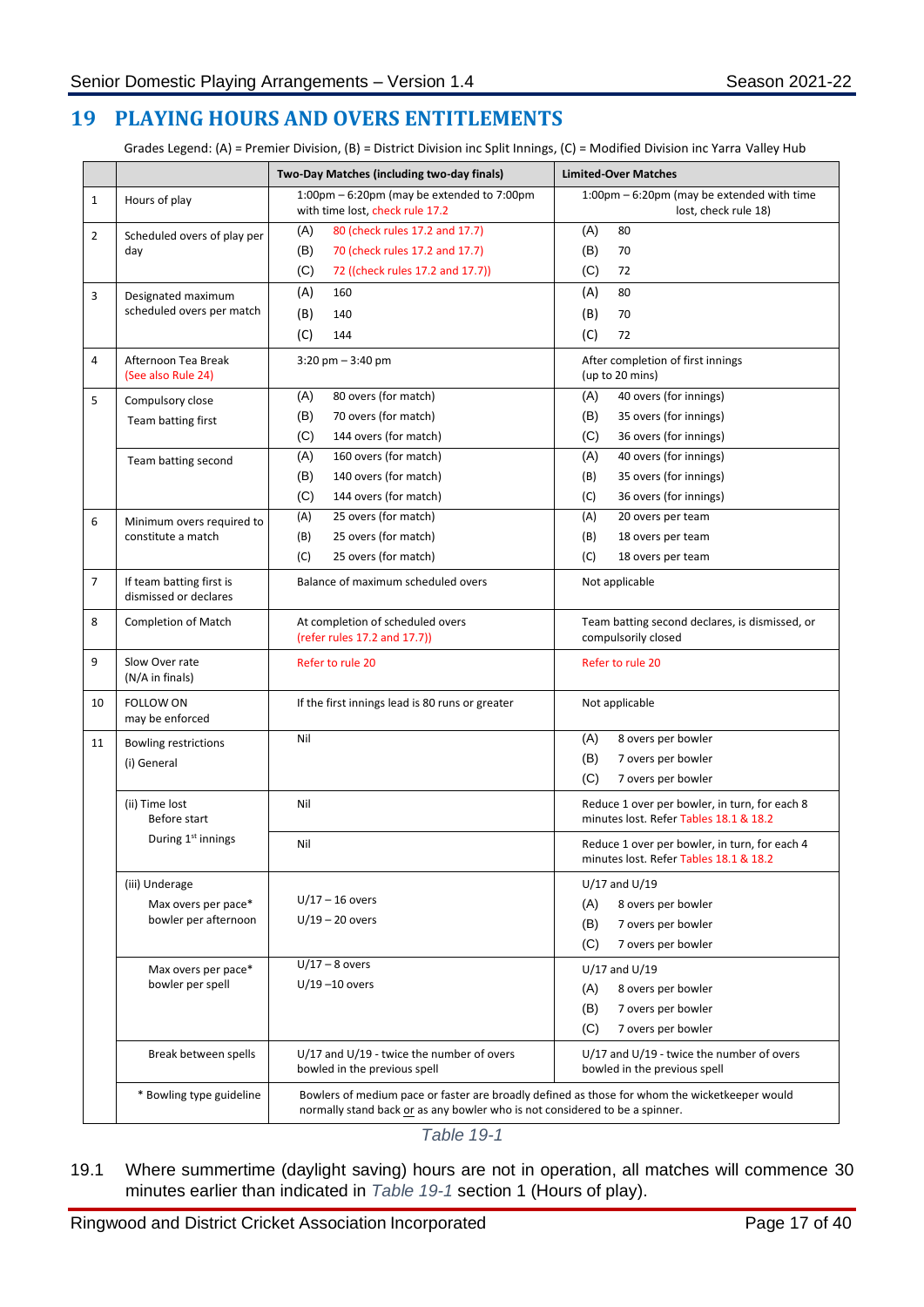- 19.2 This rule will be read in conjunction with Rules 17 (Two Day Matches) and [18](#page-13-1) (Limited-Over (One-Day) Matches) and, where applicable, Rule 23 Finals Matches.
- 19.3 Umpires and captains are responsible for policing the bowling restrictions under *[Table 19-1](#page-19-1)*, section 11. They must report any breaches to the Senior Committee Secretary by noon on the day following the completion of the match.

Penalties to apply for the breach of this rule are:

1<sup>st</sup> offence – captain to be named and club fined 5 penalty units.

 $2^{nd}$  and subsequent offences – captain to be named and club fined 10 penalty units.

## <span id="page-20-0"></span>**20 OVER RATE REQUIREMENTS**

Applicable to **Premier Division** grades only.

20.1 Minimum overs requirement

In each innings of a match, the overs bowled will be no less than 16 overs per hour. A full day's uninterrupted play is scheduled to be completed by no later than 6:20 pm.

#### <span id="page-20-2"></span>20.2 Penalties:

#### **Bowling Team: Penalty Assessment**

A penalty of 0.5 match points will be applied in the first instance each season and doubled exponentially for each subsequent instance by that team.

#### **Exceptions**

A penalty will not be incurred in an innings where a team is dismissed, and the adjusted batting time taken did not exceed:

- 2 Day matches 200 minutes
- Limited-Over matches 100 minutes

#### **Allowances for On-field Delays**

The allowances to the bowling team will be actual times for injuries requiring treatment or assistance to leave the field, ball-drying or replacement, other delays unrelated to adverse conditions or time-wasting and tardiness in starting or resuming play and time-wasting for which the batting team is to be penalised under rule [20.2.](#page-20-2)

#### **Batting team: Penalty Assessment**

A batting team will be penalised at the same rate per over as in rule [20.2](#page-20-2) for the number of overs relative to the amount of actual batting time wilfully wasted by it in each innings including undue time taken by an incoming batter to reach their wicket.

20.3 Notification of Penalties

Penalties will be notified to clubs by the umpires if requested on the day or upon receipt of the club copy of the Umpires' Match Report.

## <span id="page-20-1"></span>**21 RULES FOR MODIFIED DIVISION GRADES**

These rules will apply to all teams participating in any Modified Division grades.

- 21.1 Applying to both Limited-Over and Two-day matches:
	- i) A minimum of seven (7) bowlers per split (36 overs) must be used with each bowling a minimum of 2 overs each. Maximum seven (7) overs per bowler permitted.
	- ii) Six (6) overs to be bowled at each end before changing ends, batters change ends at the end of each over except every sixth over as bowling will commence from the opposite end. Umpires may change positions at the same time as the bowler.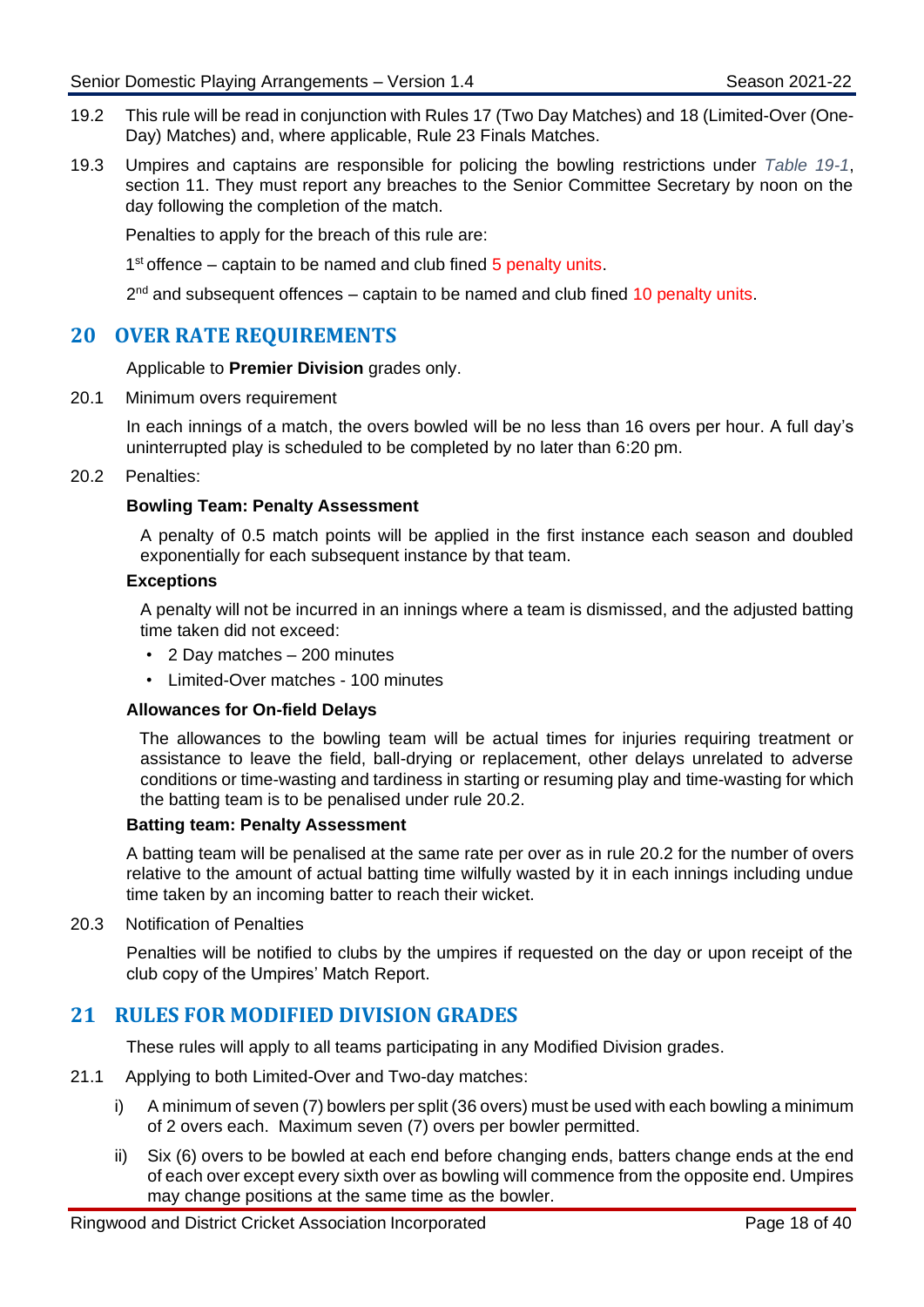- iii) A team can have thirteen (13) registered players of which any combination of eleven (11) players can bat, bowl and field.
- iv) Each team must declare their 13 players by exchanging team lists (in back of RDCA scorebook) listing all 13 players and indicate underage players, where relevant, before the commencement of play.
- v) Note *[Table 19-1](#page-19-1)*, section 10, for underage player bowling restrictions.
- vi) All 13 players of a team must be entered in MyCricket and also be recorded in both scorebooks. Players not listed in the scorebook and on MyCricket will mean they are unable to count the match towards finals qualifications.
- vii) If a bowler commences an over that exceeds the limit of overs bowled as specified in these guidelines any deliveries are to be declared null and void and a replacement bowler will rebowl the over.
- viii) Any ball bowled that bounces over the shoulder will be deemed a "No ball" in both Limited-Over and Two-day matches.
- ix) If other players have retired, the 12th and 13th players can bat, with the opposition captain's permission, until a team loses 10 wickets.
- x) Substitute players are not allowed in the modified format.
- xi) Scorers should record details when a player retires, such as the team score (treat like the fall of a wicket) at that point and the number of overs bowled e.g.15.3. These facts will help in determining batting partnerships.

#### **LIMITED-OVER MATCHES ONLY**

- 21.2 Applicable to Limited-Over matches only:
	- i) Playing 72 overs 36 each team.
	- ii) Batters retire as soon as they make 50 runs (not the end of the over). RETIRED NOT OUT is the scorebook entry.
	- iii) When all available players in the team have batted, RETIRED NOT OUT batters may return in order of retirement and bat until dismissed or until the close of the innings.
	- iv) When a batter returns to the crease the bowling team may reuse any bowlers who have bowled without any of the original over limitations.
	- v) Wides will be determined as defined in rule [18.1.4.](#page-14-0)
	- vi) If a team is dismissed in less than 36 overs, the opposition is only entitled to bat a maximum of 36 overs.

#### **TWO DAY MATCHES ONLY**

- 21.3 Applicable to Two-day matches only:
	- i) Each innings (72 overs) will be split into 36 over groups, i.e. after the first 36 overs of an innings, there will be an afternoon tea break, following which the fielding team will start their batting innings.
	- ii) On Day Two, the team that batted second on Day One will resume their innings (assuming they were not dismissed) with the two current not out batters, for a further maximum of 36 overs followed by an afternoon tea break. Then the team that batted first on Day One will then resume their innings.
	- iii) At the end of each batting session, a notation must be made in the scorebook confirming the score at the end of 36 overs, e.g. 4/156. Not out batters and their individual scores e.g. Smith 23\* Jones 12\*.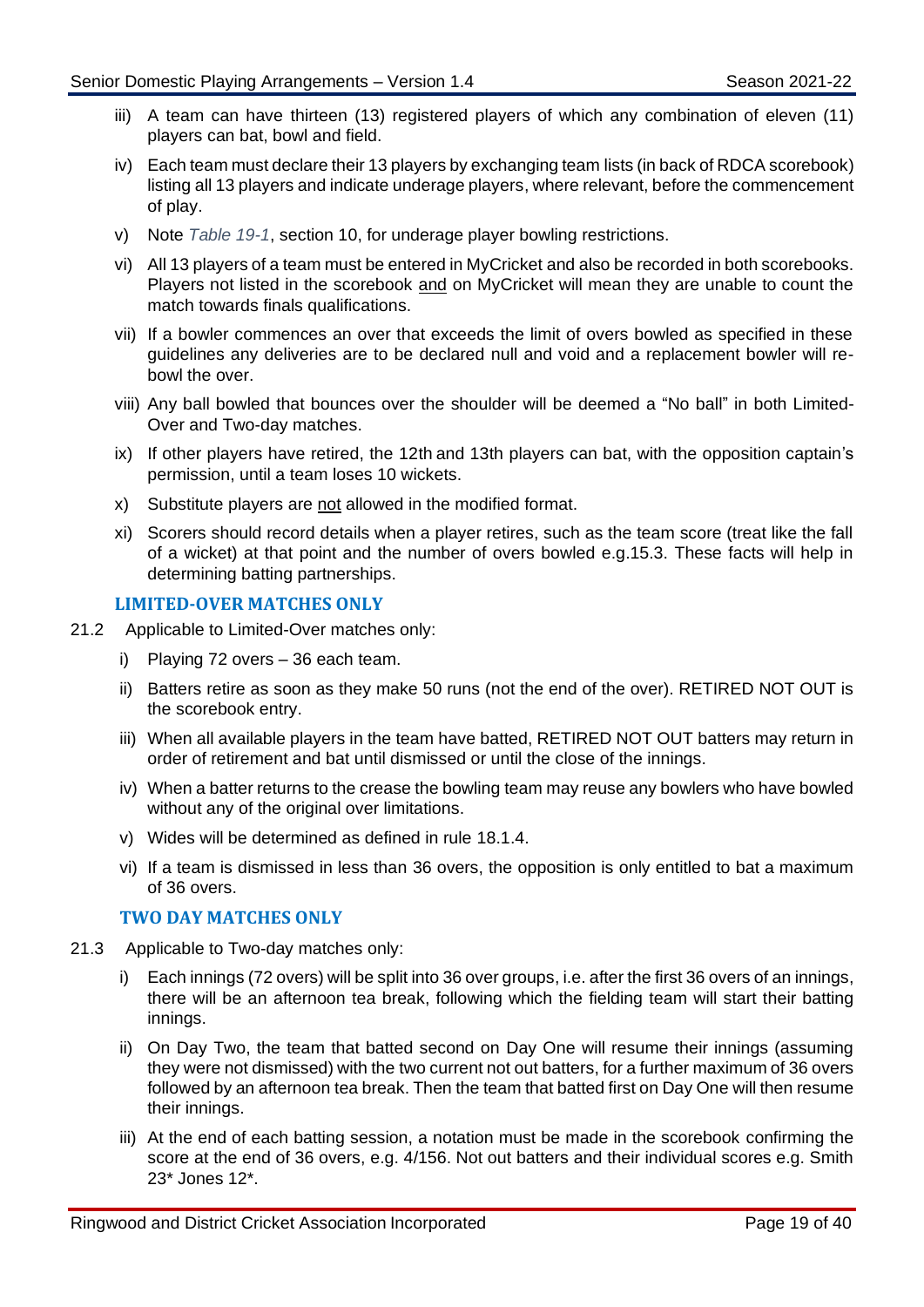**Note:** A further notation should be made to record which end the last over was bowled from and which batter was on strike. These details will be important on Day two ensuring bowling commences from the correct end with the correct batter on strike. In effect, the first innings of each team (72 overs) is split across two (2) days.

- iv) If a team is dismissed before using its allocated 72 overs, the other team will be able to bat these overs. For example, if Team 1 is dismissed in 60 overs, Team 2 can bat for 84 overs (72 overs + 12 overs). Follow on rules will still apply as per the current two-day rules.
- v) Other points awarded for a first innings win, outright win etc. will be allocated according to the current points system.
- vi) In the event of an interruption, existing rules will apply. The team batting last must be given the opportunity to face 72 overs. If the team batting last does not face 72 overs and is not dismissed or they do not make the necessary runs, the match will be a draw.
- vii) In each section of the innings, a bowler can only bowl a maximum of seven (7) overs per session/split.

**Note:** The rationale behind this rule is about participation and to stop teams bowling 2 or 3 bowlers in the first 36 overs and coming back on Day two and bowling the same bowlers.

- viii) If a team is dismissed within the 72 overs, the bowling restriction is removed after 36 overs have been bowled in the next batting session.
- 21.4 Finals will be played in the split innings format with a 2-week final series as defined in Rule [23.](#page-24-0)
- 21.5 Summary of above in table format.

| <b>Description</b>             | Limited-Over match | Two-day match      |
|--------------------------------|--------------------|--------------------|
| Overs per match                | 72 (36 each team)  | 144 (72 each team) |
| Overs per split                | 36                 | $\overline{36}$    |
| Min. Bowlers per split         | 7                  |                    |
| Min. overs per bowler/split    | 2                  | $\overline{2}$     |
| Max. overs per bowler/split    | $7*$               | $7*$               |
| Ball over the shoulder         | No Ball            | No Ball            |
| Batter retires upon reaching   | 50                 | 100                |
| <b>Retired Batter return *</b> | Yes                | Yes                |
| Overs per end                  | 6                  | 6                  |

When a Not Out Retired batter returns to the crease, bowling restrictions for individual bowlers are no longer applicable; however, the team must still bowl the minimum number of bowlers.

## <span id="page-22-0"></span>**22 SPLIT INNINGS ONLY RULES FOR DESIGNATED GRADES**

The Senior Committee will determine the grades to which these rules apply based on team entries each season, and these grades will be known as the Split Innings Only Grades.

## **APPLICABLE TO ALL MATCHES**

- 22.1 Applying to both Limited-over and Two-day matches:
	- i) Five (5) overs to be bowled at each end before changing ends, batters change ends at the end of each over except every sixth over as bowling will commence from the opposite end. Umpires may change positions at the same time as the bowler.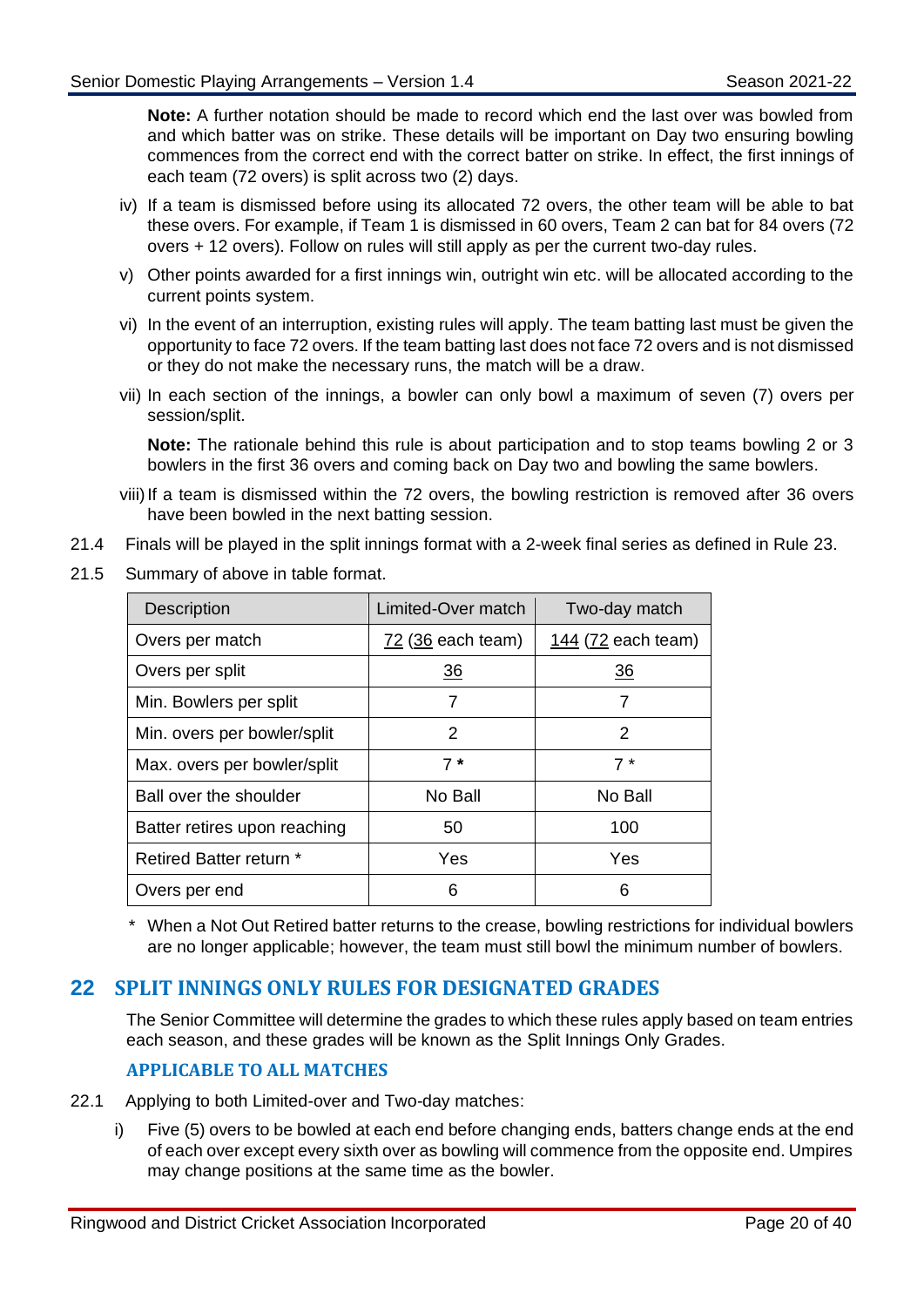- ii) A team can have twelve (12) registered players of which any combination of eleven (11) players can bat, bowl and field.
- iii) Each team must declare their twelve (12) players by exchanging team lists (in back of RDCA scorebook) listing all twelve (12) players and indicate underage players, where relevant, before the commencement of play.
- iv) Note *[Table 19-1](#page-19-1)*, section 10, for underage player bowling restrictions.
- v) All twelve (12) players of a team must be entered in MyCricket and also be recorded in both scorebooks. Players not listed in the scorebook and on MyCricket will mean they are unable to count the match towards finals qualifications.
- vi) If a bowler commences an over that exceeds the limit of overs bowled as specified in these guidelines any deliveries are to be declared null and void and a replacement bowler will rebowl the over.
- vii) Any ball bowled that bounces over the shoulder will be deemed a "No ball" in both Limited-Over and Two-day matches.

#### **LIMITED-OVER MATCHES ONLY**

- 22.2 Applicable to Limited-over matches only:
	- i) Playing 70 overs 35 each team.
	- ii) A minimum of five (5) bowlers per innings (35 overs) must be used with each bowling a minimum of 2 overs each. Maximum seven (7) overs per bowler permitted.
	- iii) Wides will be determined as defined in rule 18.1.4.
	- iv) If a team is dismissed in less than 35 overs, the opposition is entitled to bat a maximum of 35 overs.

#### **TWO DAY MATCHES ONLY**

- 22.3 Applicable to Two-day matches only:
	- i) A minimum of five (5) bowlers per split (35 overs) must be used with each bowling a minimum of 2 overs each. Maximum ten (10) overs per bowler permitted.
	- ii) Each innings (70 overs) will be split into 35 over groups, i.e. after the first 35 overs of an innings, there will be an afternoon tea break, following which the fielding team will start their batting innings.
	- iii) On Day Two, the team that batted second on Day One will resume their innings (assuming they were not dismissed) with the two current not out batters, for a further maximum of 35 overs followed by an afternoon tea break. Then the team that batted first on Day One will then resume their innings.
	- iv) At the end of each batting session, a notation must be made in the scorebook confirming the score at the end of 35 overs, e.g. 4/156. Not out batters and their individual scores e.g. Smith 23\* Jones 12\*.

**Note:** A further notation should be made to record which end the last over was bowled from and which batter was on strike. These details will be important on Day two ensuring bowling commences from the correct end with the correct batter on strike. In effect, the first innings of each team (70 overs) is split across two (2) days.

- v) If a team is dismissed before using its allocated 70 overs, the other team will be able to bat these overs. For example, if Team 1 is dismissed in 60 overs, Team 2 can bat for 80 overs (70 overs + 10 overs). Follow on rules will still apply as per the current two-day rules.
- vi) Other points awarded for a first innings win, outright win etc. will be allocated according to the current points system.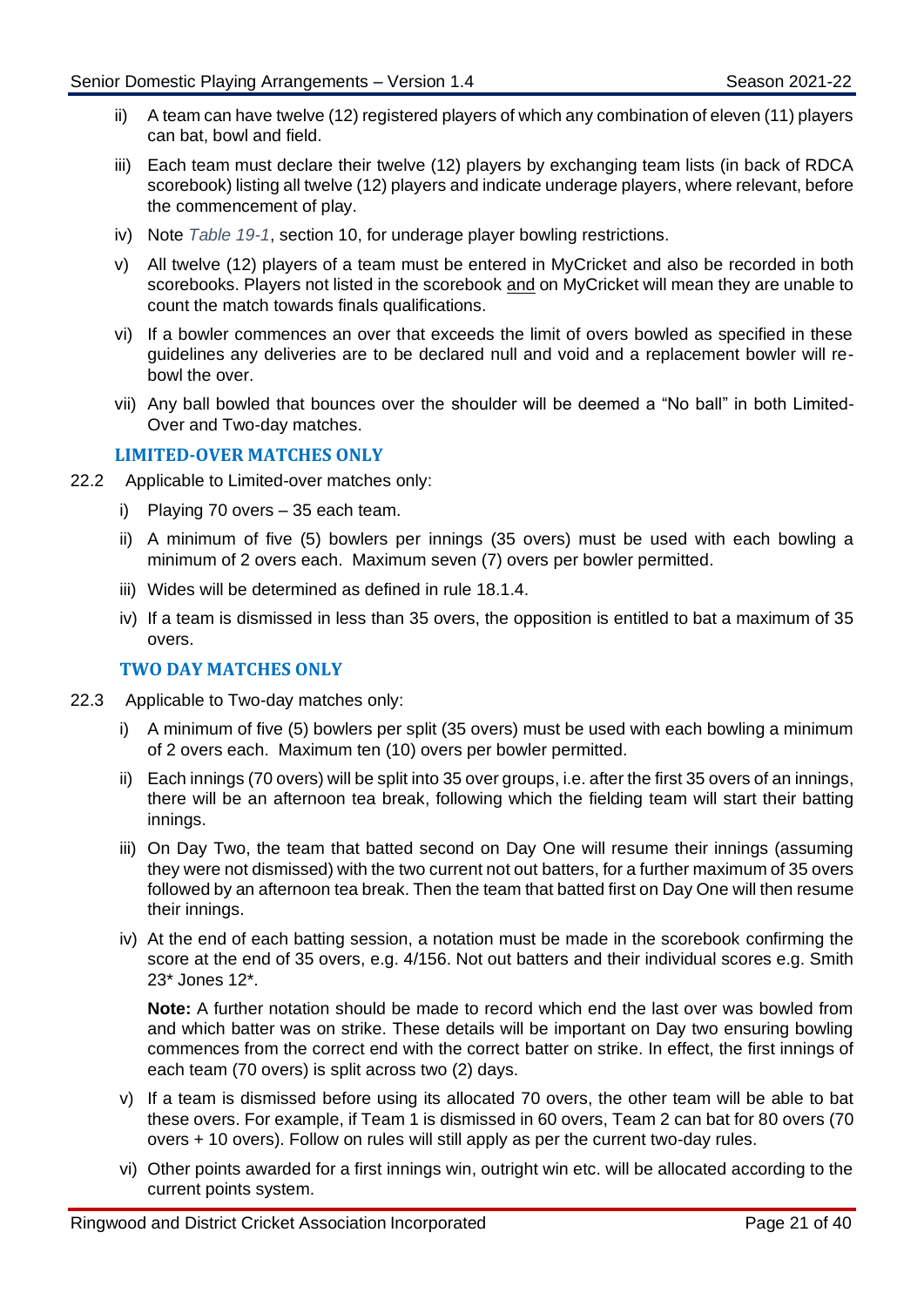- vii) In the event of an interruption, existing rules will apply. The team batting last must be given the opportunity to face 70 overs. If the team batting last does not face 70 overs and is not dismissed or they do not make the necessary runs, the match will be a draw.
- viii) In each section of the innings, a bowler can only bowl a maximum of ten (10) overs per session/split.

**Note:** The rationale behind this rule is about participation and to stop teams bowling 2 or 3 bowlers in the first 35 overs and coming back on Day two and bowling the same bowlers.

- ix) If a team is dismissed within the 70 overs, the bowling restriction is removed after 35 overs have been bowled in the next batting session.
- 22.4 Finals will be played in the split innings format with a 2-week final series as defined in Rule [23.](#page-24-0)
- 22.5 Summary of Split Innings Only in table format.

| <b>Description</b>          | Limited-Over match | Two-day match      |
|-----------------------------|--------------------|--------------------|
| Overs per match             | 70 (35 each team)  | 140 (70 each team) |
| Overs per split             | $\overline{35}$    | <u>35</u>          |
| Min. Bowlers per split      | 5                  | 5                  |
| Min. overs per bowler/split | 2                  | 2                  |
| Max. overs per bowler/split | 7                  | 10                 |
| Ball over the shoulder      | No Ball            | No Ball            |
| Overs per end               | 5                  | 5                  |

## <span id="page-24-0"></span>**23 FINALS MATCHES**

#### **23.1 FINALS STRUCTURE**

The following structure will be used to decide the winner of the premiership in **Premier Division** grades.

| Elimination final    | $3rd$ vs $4th$                                      |
|----------------------|-----------------------------------------------------|
| Qualifying final     | $1st$ vs $2nd$                                      |
| Preliminary final    | Winner Elimination final vs Loser Qualifying final  |
| <b>Grand Final</b>   | Winner Qualifying final vs Winner Preliminary final |
| For all other grades |                                                     |
| Semi-finals          | $1st$ vs $4th$                                      |
|                      | $2nd$ vs $3rd$                                      |
| Grand Final          | Winners of semi-finals                              |

#### **23.2 SEMI-FINALS**

- i) Semi-final matches, including Elimination and Qualifying final matches, will be played on the Saturday and Sunday following the end of the home and away matches.
- ii) Conditions of play will be the same as for two-day matches refer to Rule [17.](#page-13-0)
- iii) The matches may be terminated any time after a first innings decision has been reached at the discretion of the losing captain.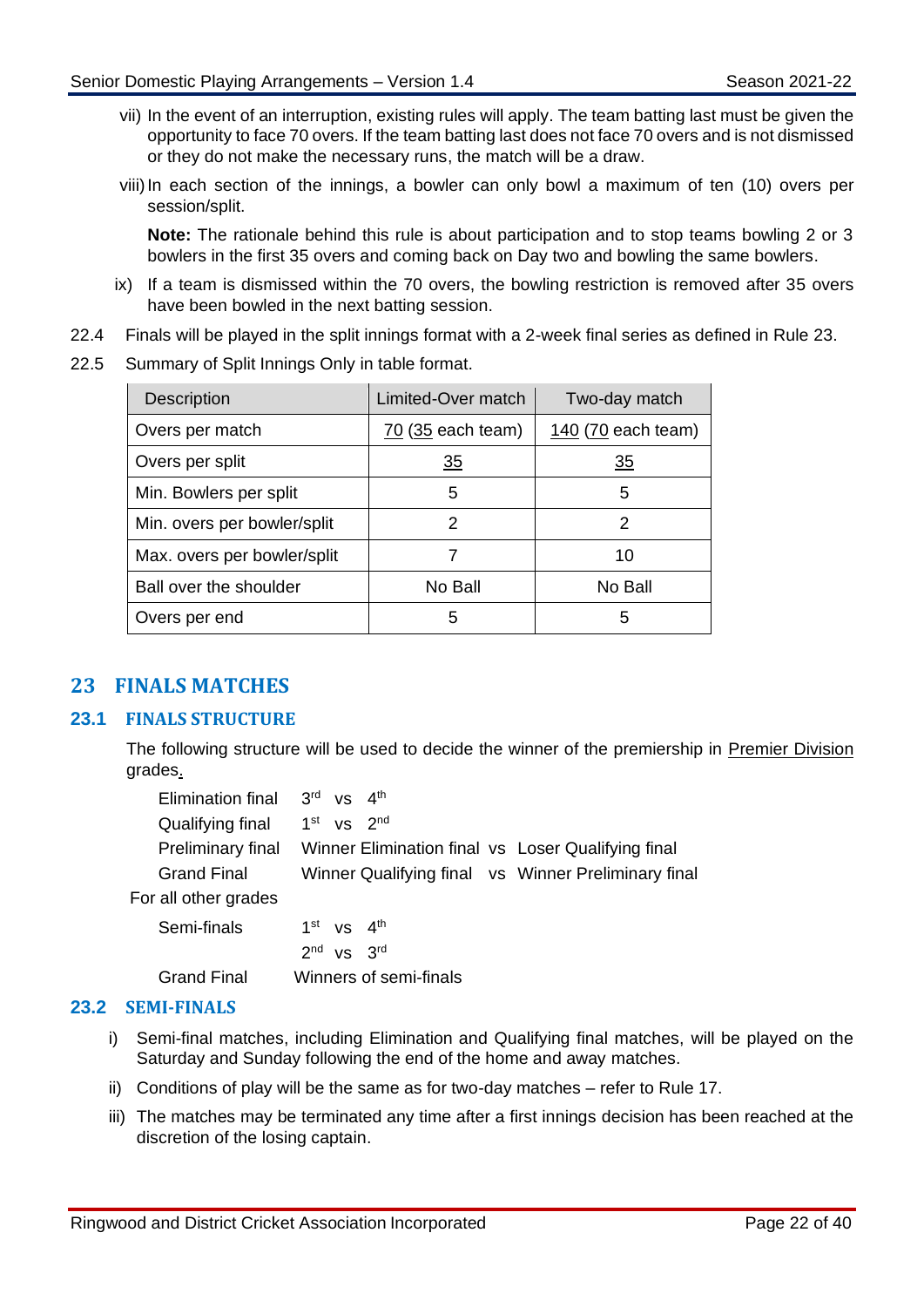iv) In the event of a drawn, abandoned or tied match the team finishing higher on the premiership list at the end of the home and away matches will proceed to the Preliminary or Grand Final as applicable.

#### **23.3 PRELIMINARY FINALS (Premier Division grades only)**

- i) Preliminary Final matches will be played on the weekend following the completion of the semifinal matches.
- ii) Playing conditions will be the same as for two-day matches
- iii) The matches may be terminated any time after a first innings decision has been reached at the discretion of the losing captain.
- iv) In the event of a drawn, abandoned or tied match the loser of the Qualifying final will proceed to the Grand Final.

#### **23.4 GRAND FINALS**

- i) Grand Final matches will be played on the weekend following the completion of the Semi-Final matches for all grades below Premier Division. Grand Final matches for Premier Division grades will be played on the weekend following the completion of the Preliminary Finals.
- ii) Conditions of play will be the same as for two-day matches refer to Rules [17,](#page-13-0) [21](#page-20-1) and [22.](#page-22-0)
- iii) In the Grand Final, a tied match will result in a shared premiership.
- iv) A drawn or abandoned match in Premier Division will result in the premiership being awarded to the team that won the Qualifying final. In all other grades, the team that finished higher on the ladder will be awarded the premiership.
- v) Grand Final matches may be terminated any time after a first innings decision has been reached at the discretion of the losing captain.

#### <span id="page-25-0"></span>**24 AFTERNOON TEA and DRINKS BREAKS**

- 24.1 In two-day matches, should an innings terminate, or there be a suspension in play resulting from bad light or weather conditions within 15 minutes of the scheduled afternoon tea break, an adjournment will be taken immediately and, upon resumption, play will continue under the normal playing conditions. Should the team batting have lost 9 wickets at the time scheduled for the afternoon tea break, play may continue for up to 15 minutes in an endeavour to complete the innings.
- 24.2 Drinks may be taken if pre-arranged before each session between captains and umpires.
- 24.3 Drinks will not be taken more than once in any session of play, except as required for the health and safety of players and umpires.
- <span id="page-25-1"></span>24.4 The home club will, on all days of play, provide access to drinking water from a tap. The players and umpires, on all days of play, will provide their own drinks. The home club will provide a means to store and transport the drinks onto the ground when required.
- <span id="page-25-2"></span>24.5 The sharing of drinking vessels is not permitted under any circumstances.
- 24.6 Failure to adhere to Rule[s 24.4](#page-25-1) and [24.5](#page-25-2) will be reported to the Senior Committee by the umpire(s), or, if there are no official umpires, by the visiting club.
- 24.7 Breaches of Rules [24.4](#page-25-1) and [24.5](#page-25-2) will be dealt with by the Senior Committee which will decide what penalty may apply to the offending club including any combination of financial, team(s) point loss and club suspension.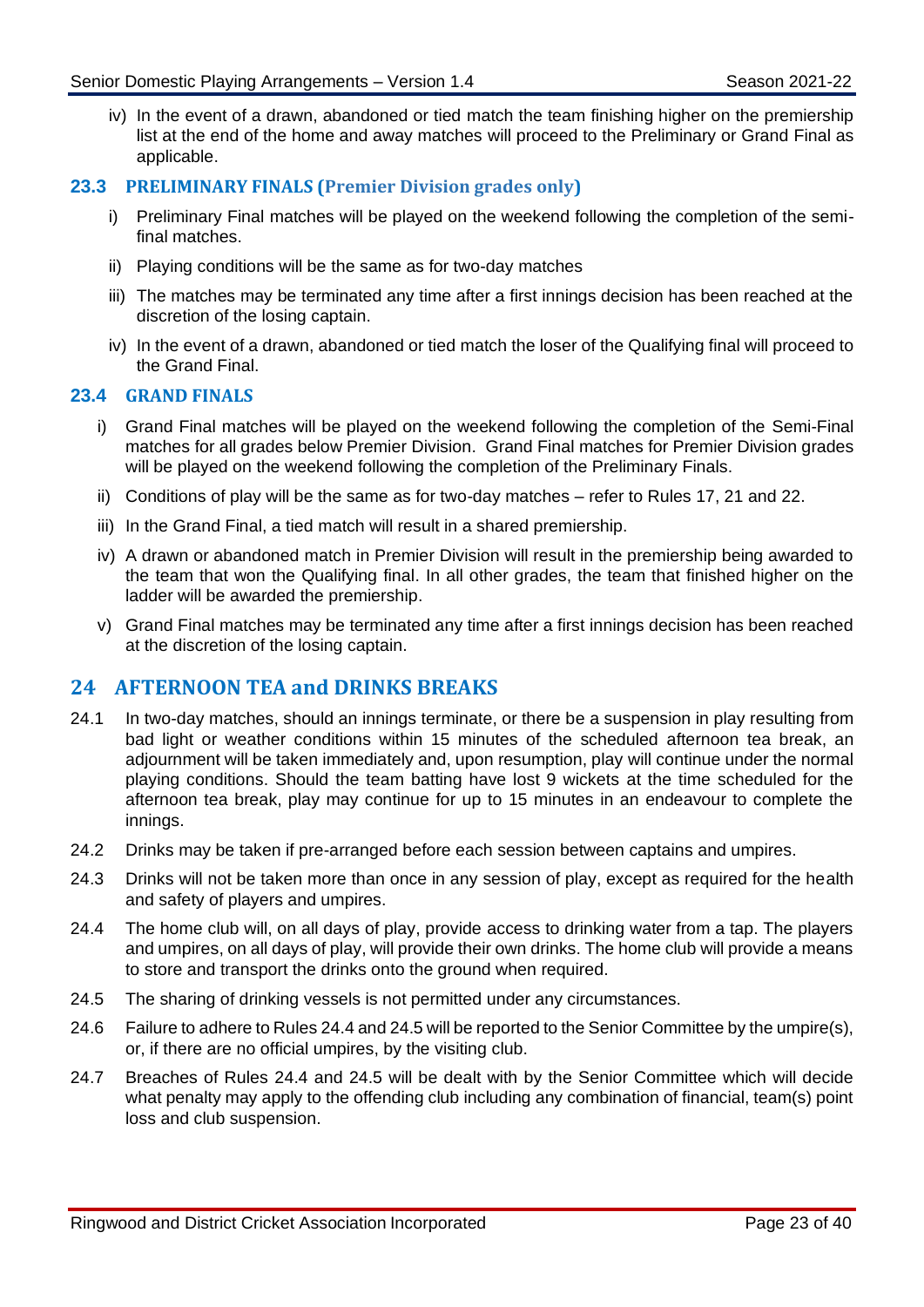## <span id="page-26-0"></span>**25 LATE STARTS**

- 25.1 The team or teams responsible for unnecessary delay will be liable for the fine of 2 penalty units or as determined by the Senior Committee.
- 25.2 Should a team not arrive at the ground designated for a match within 30 minutes of the scheduled starting time on either day, then that team will forfeit the match.

## <span id="page-26-1"></span>**26 FITNESS OF CONDITIONS**

The Senior Committee will determine members of the Adverse Weather Committee. The RDCA's adverse weather policies covering extreme heat, fire rating, and lightning apply to all matches.

#### **WET WEATHER**

26.1 This Committee will inspect a number of grounds, and if the majority of grounds are unsuitable for play on that day, a decision will be advised to Club Secretaries via SMS and placed on social media as early as possible, but no later than 11:00 am

A match having commenced, the decision to resume play will be in the hands of Official Umpires or Team Captains if official umpires are not in attendance (refer to Rule [40.4\)](#page-35-4).

#### **RAIN**

26.2 With the agreement of the official umpire(s) (see rule [38\)](#page-35-0) or team captains, if official umpire(s) are not in attendance, that the safety of players is not in jeopardy, play may commence when it is raining. However, should a decision be taken to suspend play due to rain, play may not recommence until, in the opinion of the Umpires / Team Captains, the rain has eased, and it is safe to continue. See also rule [26.5.](#page-26-3)

#### **LIGHTNING**

26.3 Refer to the Adverse Weather policy as stated in the Match Handbook and on the RDCA website [\(www.rdca.com\).](http://www.rdca.com/)

#### **EXTREME HEAT**

26.4 Refer to the Adverse Weather policy as stated in the Match Handbook and on the RDCA website [\(www.rdca.com\).](http://www.rdca.com/)

#### **FITNESS OF GROUND**

- <span id="page-26-3"></span>26.5 The official umpire(s) (see rule [38\)](#page-35-0) or team captains if official umpire(s) are not in attendance (see rule [40.4\)](#page-35-4) will consider the ground as unfit for play when it is so wet or slippery as to deprive the bowlers of a reasonable foothold, the fielders of the power of free movement, or the batters of the ability to play their strokes or to run between the wickets.
	- (a) Conditions will not be regarded as either dangerous or unreasonable merely because they are not ideal, e.g. simply because the grass and the ball are wet and slippery.
	- (b) Conditions will be regarded as dangerous if there is actual and foreseeable risk to the safety of any player or umpire.
	- (c) Conditions will be regarded as unreasonable if, although posing no risk to safety, it would not be sensible for play to proceed.

If team captains cannot agree on the fitness of the ground to play, refer to rule [40.4](#page-35-4) ii).

## <span id="page-26-2"></span>**27 GROUNDS, PLAYING SURFACES AND PITCHES**

All competition matches will be played on synthetic or matting or any other type of pitch approved by the Association.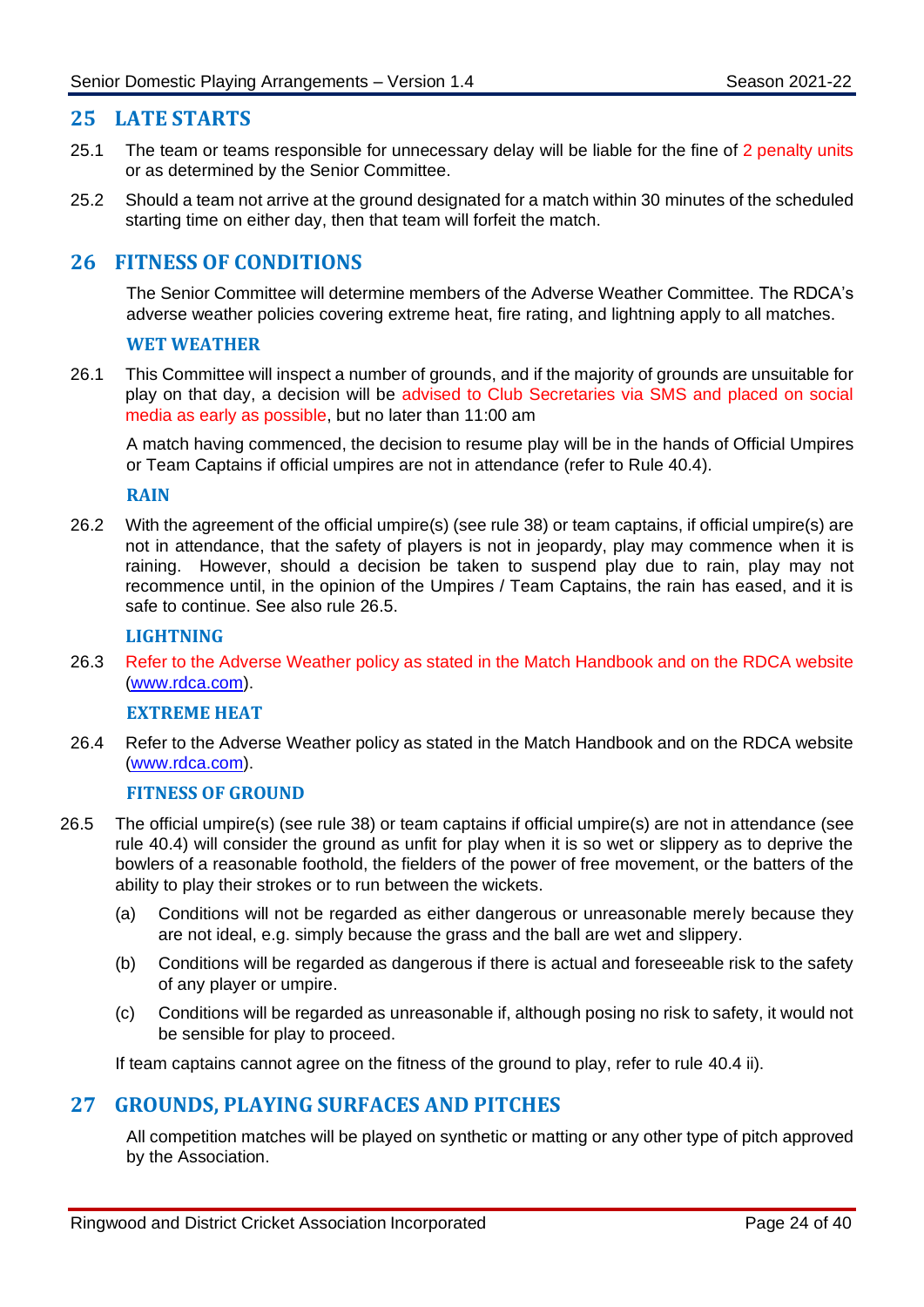27.1 Reporting of damage to a pitch.

A club must advise the Senior Committee, through the Senior Committee Secretary, that the synthetic surface has been damaged. Such advice is to include details of the action the club plans to take. The Senior Committee Secretary will confirm whether the action is acceptable and carry out inspection, if, or as, necessary.

27.2 Laying of a new/replacement pitch.

A club must advise details of the type of synthetic to be used and obtain the approval of the Senior Committee, via the Senior Committee Secretary before laying same.

- <span id="page-27-2"></span>27.3 A synthetic wicket will not be more than nine (9) feet and not less than six (6) feet wide and not less than seventy-eight (78) feet long.
- 27.4 On synthetic wickets, the batting or popping crease will be marked IN WHITE, four (4) feet in front of and parallel to the bowling crease. Clubs failing to have painted creases on synthetic wickets will incur a fine of 3 penalty units.
- 27.5 The Senior Committee may require a club whose synthetic wicket is, in its opinion, not of the required length or in good condition, to repair or replace the wicket to the satisfaction of the Senior Committee within a reasonable time.
- 27.6 All Premier Division teams are to have an RDCA approved super sopper available at the ground during home matches. Penalty for non-compliance 10 penalty units.
- 27.7 If the visiting team desires to inspect the pitch before the matting is laid, a representative must be in attendance on the ground 30 minutes before the scheduled time for the commencement of play.
- <span id="page-27-1"></span>27.8 All pitches and surrounds must be properly prepared for each day's play by the home team, which will be responsible for the provision of an approved playing surface, marking full circles of 10 metres radius on the ground and centred on each middle stump and the proper fixing of boundaries.
- 27.9 To assist in the adjudication of wides in limited-over matches, a white line must be painted on the popping crease, the inner edge being 75 centimetres either side of the outside stump.
- 27.10 Clubs will be responsible for setting playing boundaries and must ensure that player safety is always considered when setting the boundaries by taking any hazards out of the field of play (e.g. Football goalposts, drains).
- <span id="page-27-0"></span>27.11 Boundaries will, where possible, be at least 60 metres from the centre of the pitch. Boundary markers (lines, ropes, cones, etc.) must be used and placed at least 3.1 metres away from any hazards including but not limited to fencing, concrete gutters, trees or other solid structures which may cause injuries to cricketers. Raised markers must be set no more than 10 metres apart. The boundary between markings will be taken as a straight line unless a continuous white line clearly marks the boundary.
- 27.12 Umpires must be informed of the boundaries marked out before the commencement of play.
- 27.13 The batting crease will be filled in level with the pitch and the approach to the wicket will be sufficiently level to enable the bowler to obtain a fair run to the wicket.
- 27.14 All grounds and pitches will always be subject to the approval of the Senior Committee and any instructions issued by the Senior Committee for their improvement must be carried out.
- 27.15 The RDCA will have prior claim over all grounds of clubs competing in the RDCA for use in connection with all final matches, as defined in Rule [23.](#page-24-0) Each club must ensure that before the start of each season, a booking is made for its main ground for possible use for final matches.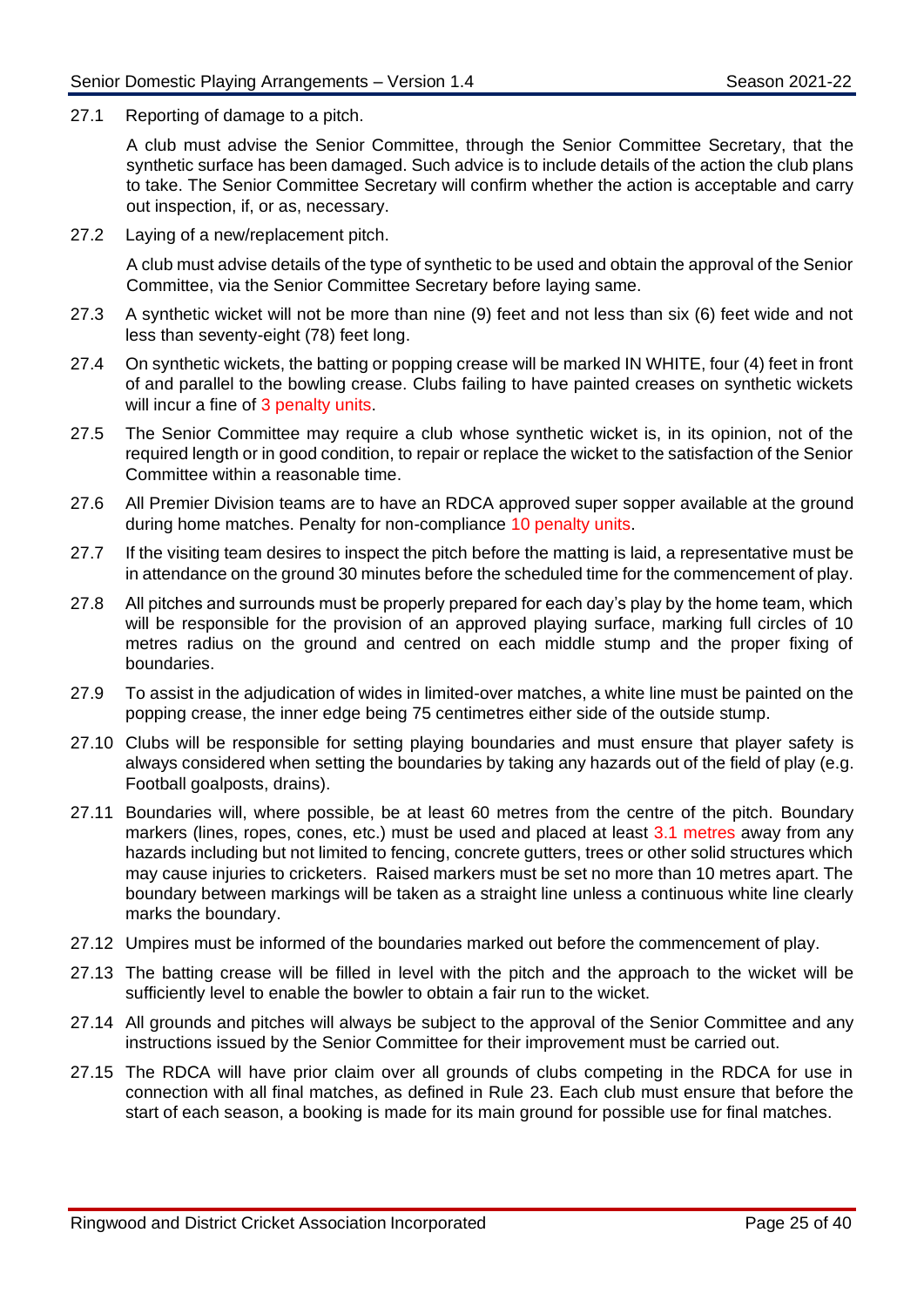## <span id="page-28-0"></span>**28 EQUIPMENT**

- 28.1 In all grades, each team will provide one new leather ball (156 grams or 5 and a half ounces), purchased from the Association, to be used as the match ball when opponents are batting. A new ball may be used to commence each team's second innings of a home and away round for all grades. The balls so provided must be approved by the professional umpires or by the Captains if no professional umpire be present. A substitute ball, in good condition, will be provided by each team and handed to the umpire or umpires before the commencement of the match for use in case the ball originally provided is lost or becomes unfit for further play.
- 28.2 Each club will use only balls of Australian manufacture and stamped "RDCA" approved. Noncompliance with this requirement will result in a fine of 5 penalty units for each offence.
- 28.3 Each ball must be signed by the official umpires or captains, where no official umpire is in attendance, at the conclusion of the first day's play.
- 28.4 Stumps of the regulation sizes, in good condition, erected to be 28 inches (71.1 cm) in height and 9 inches (22.86 cm) in width, will be used in all matches. Fine of 2 penalty units, if in poor condition.
- 28.5 The first named team in all matches will provide sawdust to be available in the event of inclement weather.
- 28.6 Sufficient materials, satisfactory to the umpire(s), to complete the match, will be ready 20 minutes before the commencement of each day's play.
- 28.7 The first named team in all matches will provide a scoreboard, chalk and at least one broom.
- 28.8 **Premier Division** teams are to provide a scoreboard at home grounds of a standard that enables details to be easily read from the wicket and to be updated at least once per over. Failure to comply with the above requirements may result in a fine of 4 penalty units.

## <span id="page-28-1"></span>**29 OTHER POLICIES**

- 29.1 Injury Code
- 29.2 Blood Rule

Refer to the policy as stated on the RDCA website [\(www.rdca.com\).](http://www.rdca.com/)

29.3 Concussion and Head Trauma

Refer to the policy as stated on the RDCA website [\(www.rdca.com\).](http://www.rdca.com/)

29.4 Member Protection including Harassment and Discrimination Policy

Refer to the policy as stated on the RDCA website [\(www.rdca.com\).](http://www.rdca.com/)

The RDCA Board has the discretion to apportion to clubs some or all of the costs incurred in any mediation process.

29.5 Privacy

Refer to the policy as stated on the RDCA website [\(www.rdca.com\).](http://www.rdca.com/)

- <span id="page-28-2"></span>29.6 Player Safety: Underage Players
	- i) Helmets

Any protective helmet, which must be fitted with a face grill, will be of a colour, type, standard, design and brand approved and advised by Cricket Australia.

Notwithstanding the above, the applicable minimum standard for all helmets worn by players is British Standard 7928:2013 'Specification for head protectors for cricketers'.

ii) Players under the age of 16 years at the start of the season will not be permitted to field within ten (10) metres of the striker's end stumps except slips and gully in any Senior Grade match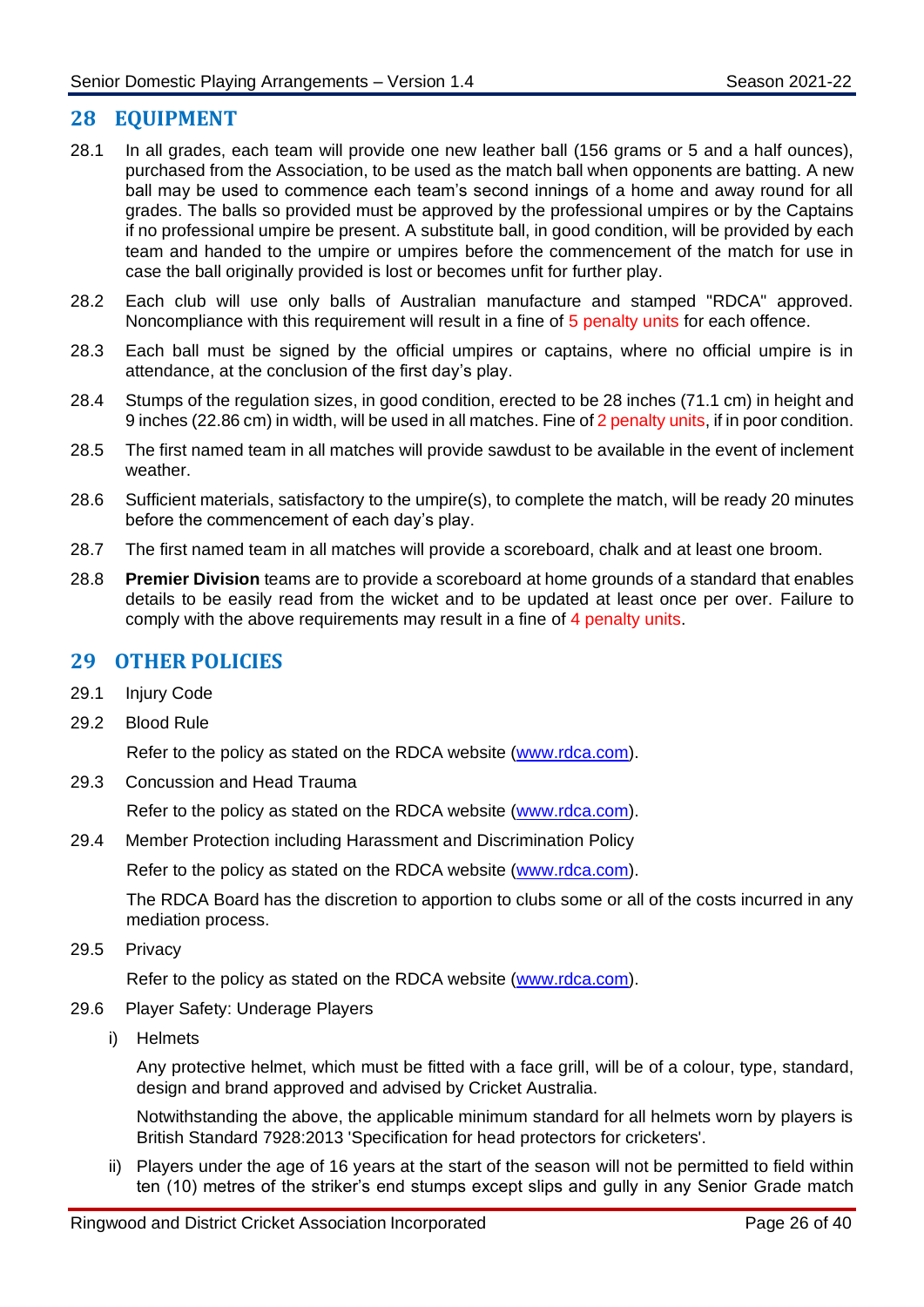within this Association. All players if fielding within ten (10) metres of the striker's end stumps, except slips and gully, are to wear protective equipment – helmets (as described in Rule [29.6](#page-28-2) i)) and protectors.

- iii) All wicketkeepers under the age of 16 years at the start of the season and standing within 3 metres of the stumps must wear a protective helmet as described in rule [29.6](#page-28-2) i).
- iv) Whilst batting, all players under the age of 16 years at the start of the season must wear a protective helmet as described in rule [29.6](#page-28-2) i).
- 29.7 Player Safety: Senior Community Players

In line with the ICC (2015) and CA (2019) player safety directives, the RDCA strongly recommends that all Senior players wear British Standard 7928:2013 - *'Specification for head protectors for cricketers*' compliant helmets when batting, wicket-keeping up to the stumps commencing in the 2019/20 season. Note: it is compulsory to wear a helmet and abdominal protector when fielding within 10 metres of the striker's end stumps, except slips and gully.

## **PREMIERSHIP AND GRADING**

#### <span id="page-29-1"></span><span id="page-29-0"></span>**30 PREMIERSHIP SYSTEM**

The following premiership point system will be adopted:

30.1 Two-day matches

| Outright win if the winning team leads on 1 <sup>st</sup> innings     | 12 points |
|-----------------------------------------------------------------------|-----------|
| Outright win where 1 <sup>st</sup> innings a tie                      | 8 points  |
| Outright loss where 1 <sup>st</sup> innings a tie                     | 4 points  |
| Outright win if winning team behind on 1 <sup>st</sup> innings        | 8 points  |
| Outright tie - each team regardless of 1 <sup>st</sup> innings result | 6 points  |
| $1st$ innings win                                                     | 8 points  |
| 1st innings lead if beaten outright                                   | 4 points  |
| 1 <sup>st</sup> innings tie                                           | 4 points  |
| No play or drawn match – each team                                    | 4 points  |
| Team having a fixtured bye                                            | 8 points  |
| Team receiving a forfeit or walk-over                                 | 8 points  |
|                                                                       |           |

If day 2 of a round is abandoned for any reason by the Senior Committee, results achieved on day 1 are still valid. Only those matches where no result has been achieved are declared a draw.

30.2 Limited-Over (one-day) matches

| Win                                   | 6 points |
|---------------------------------------|----------|
| Tied match – each team                | 3 points |
| No play or drawn match – each team    | 3 points |
| Team having a fixtured bye            | 6 points |
| Team receiving a forfeit or walk-over | 6 points |

30.3 If any teams are equal in premiership points gained at the end of the home and away matches, the relative positions of such teams will be determined by percentages as follows:

The batting percentage for a team will be obtained by dividing the total number of runs scored by the number of wickets lost. The batting percentage against each team will be obtained by dividing the total number of runs scored against it by the number of wickets taken. The former will be divided by the latter. The team having the higher quotient will be considered to have the better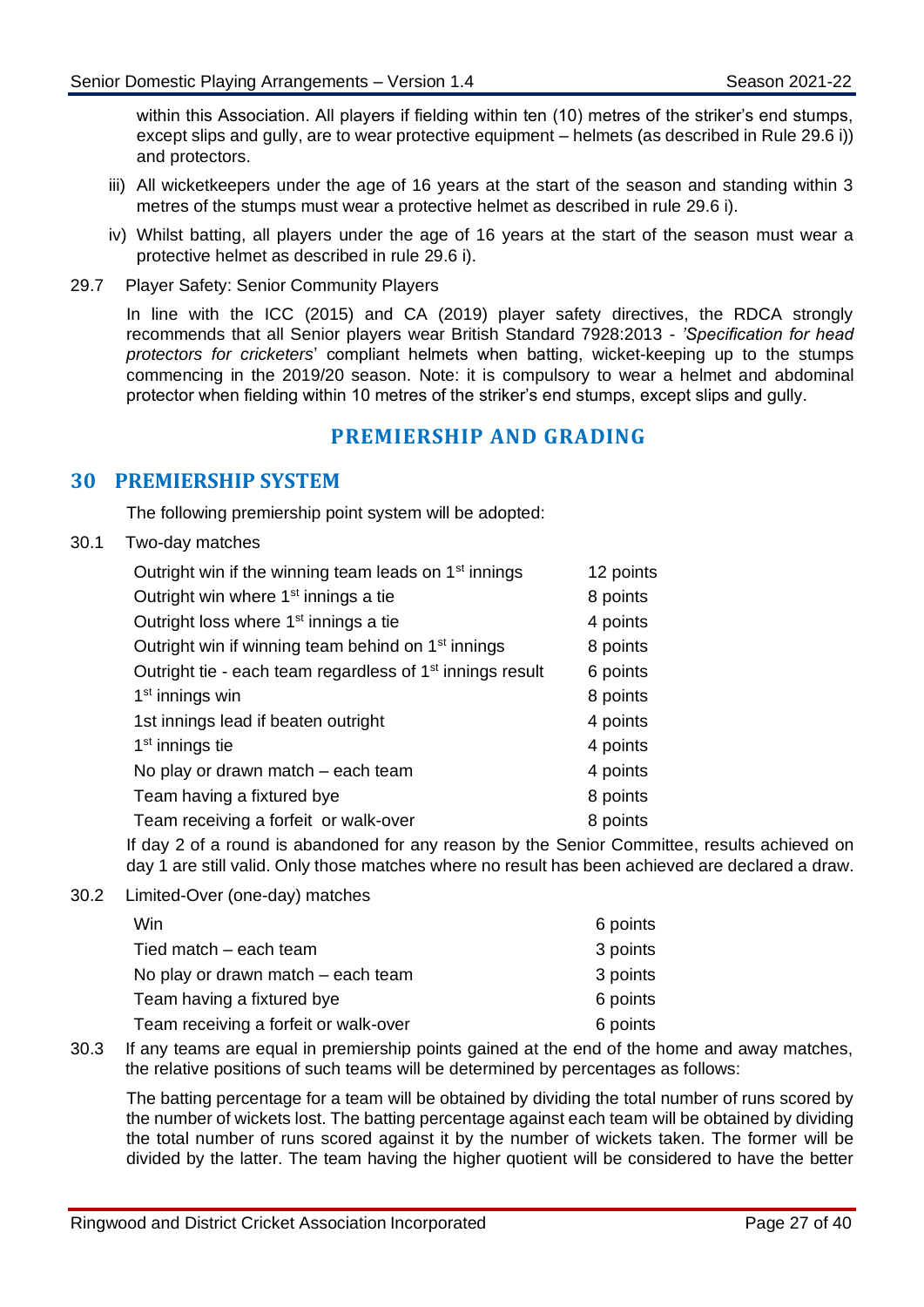performance. In an innings closed or match abandoned, only the wickets lost will be counted. In an innings completed, ten (10) wickets will be considered as lost.

- 30.4 If any team withdraws or is expelled from the Association during the home and away matches the Senior Committee will determine if the remaining fixtures will be regarded as walkovers or the fixture is to be redrawn.
- 30.5 Except where otherwise determined at the Annual General Meeting, at the conclusion of the home and away matches, the first four teams in each grade will play off for the premiership in accordance with Rule [23.](#page-24-0)
- 30.6 Premiership trophies will be awarded to the premiership teams in all senior grades. Where applicable perpetual trophies will be suitably engraved and held by the Association.

## <span id="page-30-0"></span>**31 GRADES**

- 31.1 All grade names will, where possible, be those of living Life Members. Should a Life Member die, then the name on that Shield should remain there for a minimum of 5 (five) years after that member's death. It would then be superseded by a suitable replacement provided that the replacement Life Member has had at least 10 (ten) years' service to the Association. If, after 5 (five) years a suitable replacement is not available, then the deceased member's name will remain on that Shield until such time as one becomes available.
- 31.2 A promotion and relegation system will apply to the senior grades as follows:
	- Any club being promoted will conform to the conditions as detailed by the Senior Committee.
	- If any club does not conform to the conditions of entry into the higher grade, the Senior Committee will decide on the club to be promoted.
	- The Senior Committee will determine the promotion and relegation system to apply to teams competing in the senior grades. The basic principle, where possible, is that all Premiers will be promoted, and last placed teams relegated.

## **MATCH RECORDS**

## <span id="page-30-2"></span><span id="page-30-1"></span>**32 OFFICIAL MATCH SCORE ENTRY**

- 32.1 During the progress of each match, each team will cause to be entered in its scorebook or online (see rule [32.4\)](#page-30-3) the detailed scores and bowling analyses of its own and of the opposing team and the times of starting and finishing play on each day.
- 32.2 At the conclusion of each day's play, the respective Captains will see that the analyses of both scorebooks and, if applicable, online in MyCricket agree and that the names of all players of both teams appear therein and will sign each other's scorebook accordingly (or confirm online MyCricket score).
- 32.3 All Premier Division 1<sup>st</sup> XI Home and Away matches and all Premier Division finals matches must be scored live using the MyCricket Live Score App in addition to the requirements under rule [32.](#page-30-2) If live scoring is not done by an official match scorer, then scores must be synced with the official scorers at the end of each completed over and all breaks in play.

<span id="page-30-3"></span>Failure to comply will result in the home club being fined 5 penalty units per breach per day. A fine of 10 penalty units will be applied per breach per day during finals.

32.4 All games in all grades shall have the option to score games online using the MyCricket Live Score App. If this option is used at any game, scoring must be done using at least one official handwritten scorebook.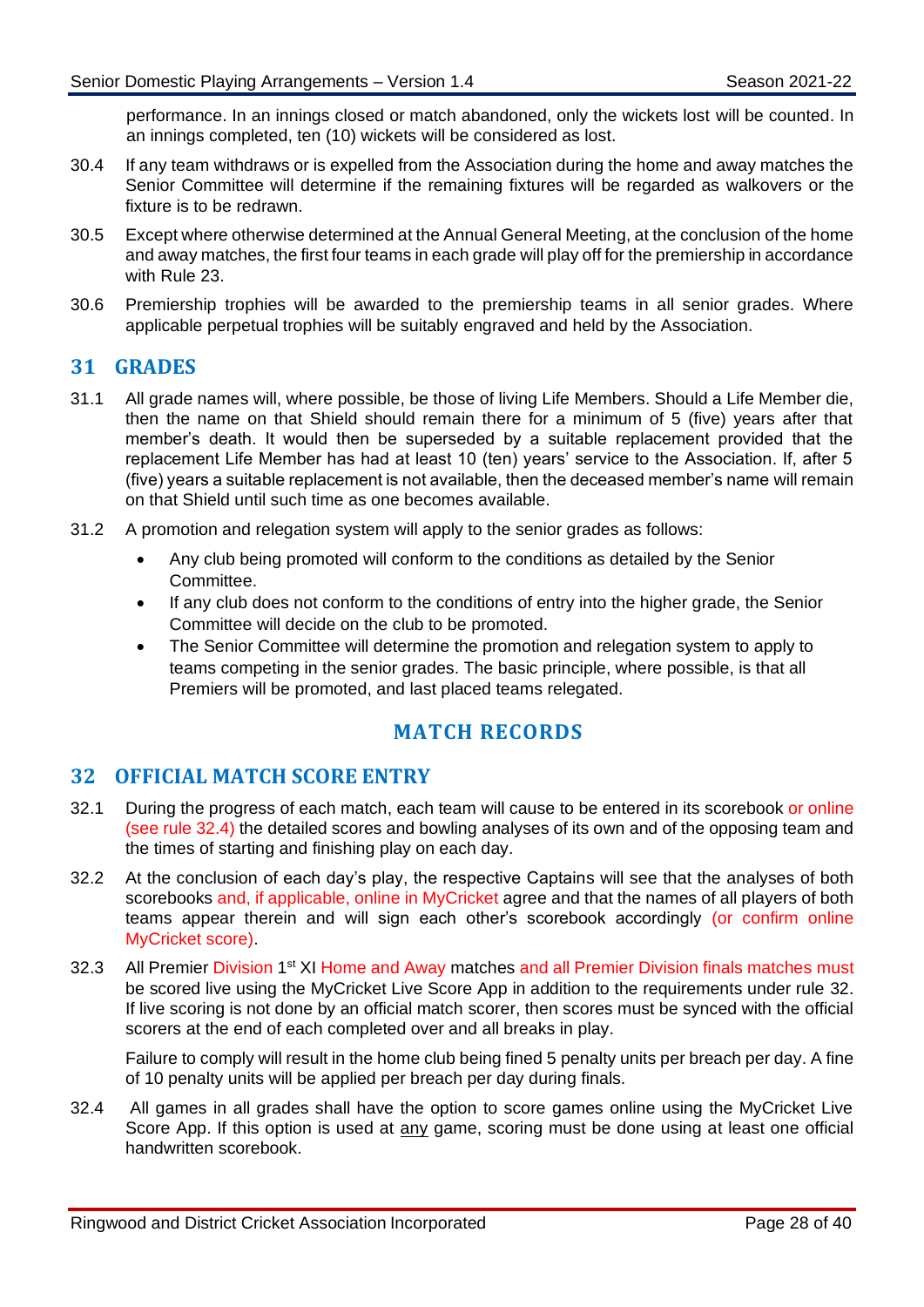The home team shall have the preference to use a scorebook or score online. Should the home team decide to use a scorebook, the away team can score online. If online scoring is interrupted (temporarily or permanently), both teams shall agree that the score as recorded in the handwritten scorebook will prevail and that scoring will continue with both teams using a scorebook.

## <span id="page-31-0"></span>**33 MATCH REPORTS**

- 33.1 Team scores of each day's play for both teams will be entered on MyCricket by the home team by 9:00 pm on each match day. Every home team failing to comply with this rule will be fined 1 penalty unit per team per day.
- 33.2 Official match reports will be entered online with MyCricket **by both clubs individually**, including all players' performances, by 6:00 pm on the day following the completion of a match. Fines, per offending team, for not complying will be:

| $1st$ offence - | written warning                                                                 |
|-----------------|---------------------------------------------------------------------------------|
| $2nd$ offence - | 2 penalty units fine per team                                                   |
| $3rd$ offence - | 3 penalty units fine per team                                                   |
| $4th$ offence - | 4 penalty units fine per team                                                   |
|                 | 5 <sup>th</sup> and subsequent offence - loss of four (4) match points per team |

Official match results must also be entered when a match is washed out (other than when the whole round is abandoned by the Senior Committee), or when a team receives a forfeit or bye (by the team receiving the forfeit or bye).

- <span id="page-31-2"></span>33.3 i) A separate Captains Appraisal of the Professional Umpire report is to be entered online in MyCricket by each captain within 72 hours following the scheduled completion of the match. The report is to be completed in accordance with the guidelines in the Senior Match Handbook. Failure to comply will initially result in the club receiving a written warning of non-compliance. A second failure to comply will result in the club being fined 5 penalty units and for any subsequent breach, a fine of 10 penalty units will be applied.
	- ii) Incomplete or inadequate reports in terms of the guidelines provided may result in clarification being sought of the offending captain / club and is to be provided within 7 days of the request. Failure to do so will result in a penalty being applied as per Rule [33.3](#page-31-2) i).

## <span id="page-31-1"></span>**34 TEAM LISTS**

34.1 In all matches, before the start of play, captains and/or club officials will exchange a list of all players (in accordance with MyCricket team listings) which may not be changed without the consent of the opposing captain. These names are to be entered into both scorebooks after the completion of play on the first day if it has not already been done so. All players must be registered to that club prior to the commencement of the match.

Premier Division 1<sup>st</sup> XI team lists must be entered in full on MyCricket no later than one hour before the scheduled start of each game. Any changes to a team list between initial entry and commencement of the game must be updated no later than 9:00 pm on the first day of play and must match the team list as exchanged under this rule. Fines, per offending team, for not complying will be 1<sup>st</sup> offence - written warning, 2<sup>nd</sup>, and subsequent offences - 10 penalty units fine per team.

- 34.2 The team list must not differ from those names recorded in terms of Rule [16](#page-12-0) without the consent of the opposing captain.
- 34.3 Substitutes are only to be permitted in terms of the laws of cricket and after advising umpire(s)/opposing captain.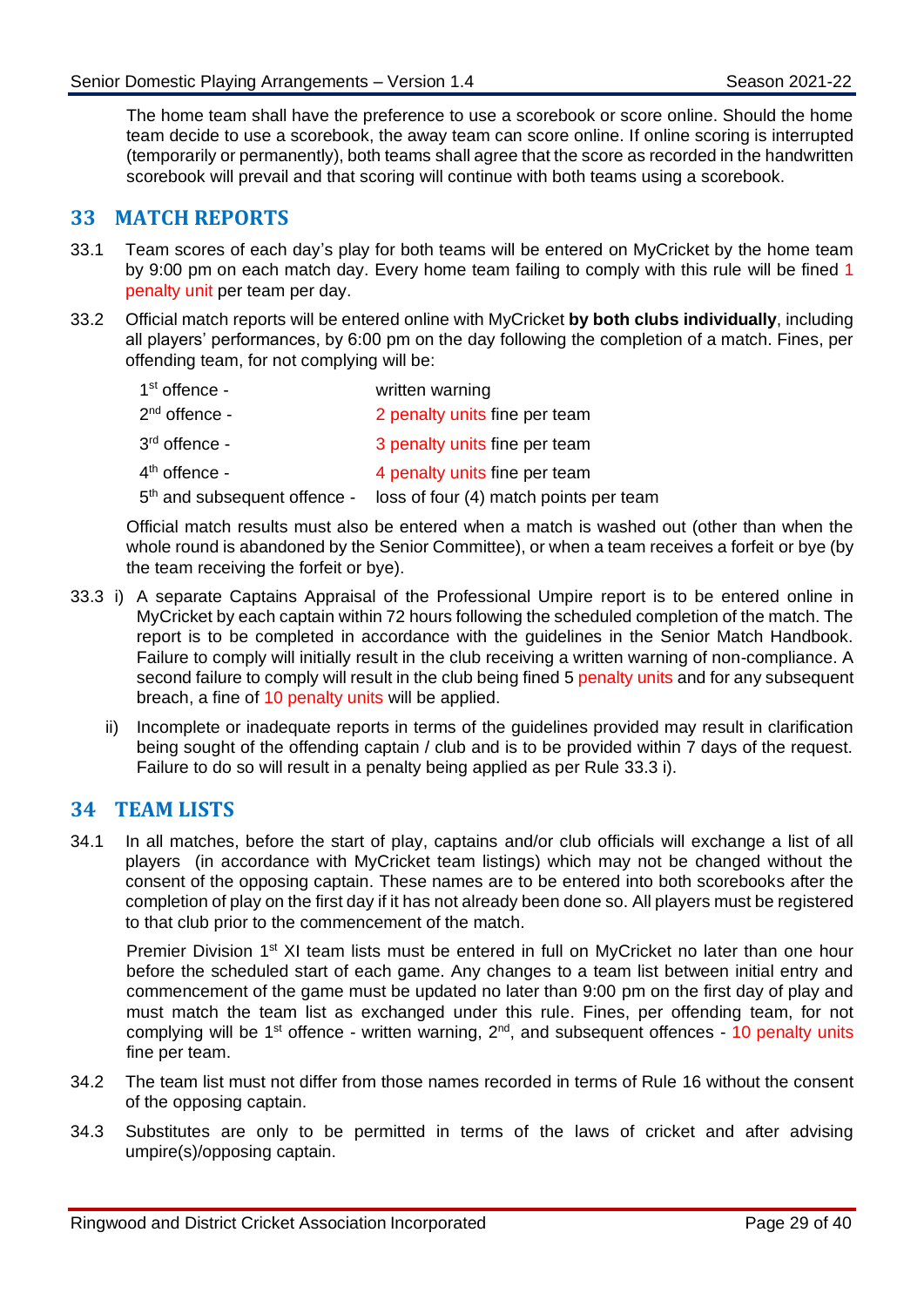- 34.4 Failure to advise of a substituted player prior to the entry of players names in the scorebook will preclude that player from participating in that match, (a team will consist of a minimum of seven (7) players).
- 34.5 At the conclusion of the match, the scorebook must be signed by the captains or officials of both clubs signifying the correctness of:
	- i) all players names,
	- ii) full results including match scores, player scores and extras, and
	- iii) match points claimed.
- 34.6 The number of players in District Division teams may consist of 12 players. The captains must be informed at the start of the match before the toss of the coin. No more than eleven players are permitted on the field at any one time. Players that have not participated in the game in any form will not be entered into the MyCricket website as having played (a breach of this rule will mean a forfeit to the opposition). To be eligible for finals, players must have (physically) participated in a minimum number of games as nominated by the Senior Committee. (see Rule [10.3\)](#page-6-4). For Byes or Forfeits, only 11 players can be named. *One player in each team will not bat, and only eleven fielders will be on the field at any one time.*

## **TEAM/INDIVIDUAL AWARDS**

## <span id="page-32-1"></span><span id="page-32-0"></span>**35 GRADE TROPHIES**

The Association will provide trophies approved by the Senior Committee to the winners of Batting and Bowling averages in every grade in the Association. All shields and trophies will be insured by the Association to the full insurable value.

All criteria for Batting, Bowling and All Rounder trophies are based on performances during the home and away series only.

To win a trophy:

<span id="page-32-2"></span>35.1 A Batter must bat and a Bowler must bowl in at least half the matches played by their team in the particular grade and:

| <b>Division</b>         | <b>Batter</b><br>minimum runs | <b>Bowler minimum</b><br>balls bowled | <b>Bowler minimum</b><br>wickets taken |
|-------------------------|-------------------------------|---------------------------------------|----------------------------------------|
| Premier                 | 250                           | 480                                   | 20                                     |
| <b>District</b>         | 250                           | 360                                   | 20                                     |
| Modified                | 200                           | 300                                   | 15                                     |
| <b>Modified One-Day</b> | 200                           | 240                                   | 10                                     |

- 35.2 An All-Rounder Trophy will be presented each year to a player in Lindsay Trollope Shield, Bill Wilkins Cup, Stuart Newey Plate, Steve Pascoe Shield, Pat Meehan Shield and Ian Spencer Shield. The winner of these trophies will be the player who gains the greatest number of points, based on the following allocation:
	- Runs 1 point per run
	- Catches 5 points
	- Wickets (unassisted) 15 points
	- Wickets (assisted) 10 points
	- Run outs 5 points per player
	- Throw Outs 10 points
	- Stumping 10 points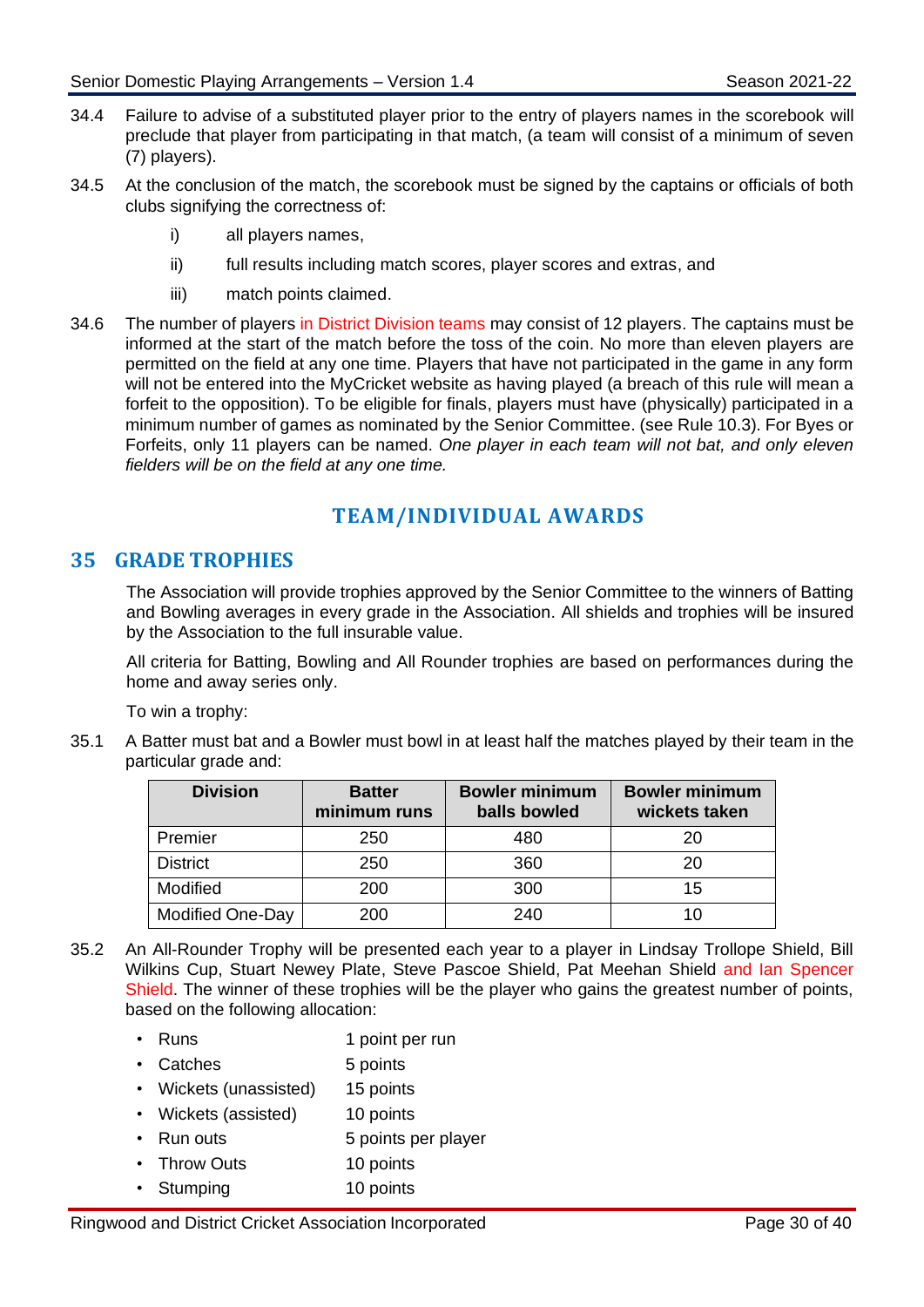35.3 All trophy winners will be provided with a complimentary ticket to the Annual Presentation Function and will be expected to attend the function. In the case of the non-appearance of the trophy winner, the club will be fined 3 penalty units and will pay the full cost of the ticket. The Board of Management may also take disciplinary action against a player for non-attendance.

**Note** The conditions authorised in rule [35.1](#page-32-2) may be varied by the Senior Committee under special circumstances.

## <span id="page-33-0"></span>**36 OTHER RDCA TROPHIES**

36.1 Fairest and Best Awards

The following awards will be made each year, based on votes submitted by Umpires (on a 3, 2, 1 basis) with the winner being the cricketer who polls the greatest number of votes in the particular grade. Players disqualified during the year (home and away matches) will not be eligible for these awards. Should more than one cricketer tie on the greatest number of votes, a tie will be declared, and an award will be made to each player.

| <b>Trollope Shield</b> | <b>Bill Dean Medal</b>    |
|------------------------|---------------------------|
| <b>Wilkins Cup</b>     | <b>Bill Wilkins Medal</b> |
| <b>Newey Plate</b>     | <b>Stuart Newey Medal</b> |
| Pascoe Shield          | <b>Steve Pascoe Medal</b> |
| Meehan Shield          | Pat Meehan Medal          |
| <b>Spencer Shield</b>  | <b>Ian Spencer Medal</b>  |

36.2 Club Championship Trophy – Phil McCallum Championship Award

A Club Championship Trophy, named "The Phil McCallum Club Championship Award" will be awarded every year having regard to final team standings, i.e. on completion of the finals series, and the following criteria:

- 1) Recognising the success of each team in a particular grade;
- 2) Providing a weighting to higher graded teams;
- 3) Provide some benefit to clubs that field more teams in the Senior Competition;
- 4) Promote strength of club members by placing a minimum of four team entries on eligibility to participate;
- 5) Recognising the success of a club by ensuring representation in at least one of the top three grades to be eligible.

The Senior Committee will decide on an appropriate means of determining the Champion Club and advise all clubs before the start of each season.

36.3 Spirit of Cricket Trophy – Ron Ellis Trophy.

A Spirit of Cricket trophy, named the Ron Ellis Trophy, will be awarded to the team competing in Premier Division that averages the most points per match over the home and away season. Points will be awarded by appointed professional Umpires based on parameters approved by the Senior Committee.

36.4 Twenty / Twenty Competition (20/20)

A trophy will be awarded to the winning club in the RDCA Twenty/Twenty competition.

36.5 Umpire of the Year Award – Ken Dunham Award

An Umpire of the Year Award, named the Ken Dunham Award, will be made each year and will be awarded to an umpire on the adjudication of the RDCAUA Umpires' Selection Panel.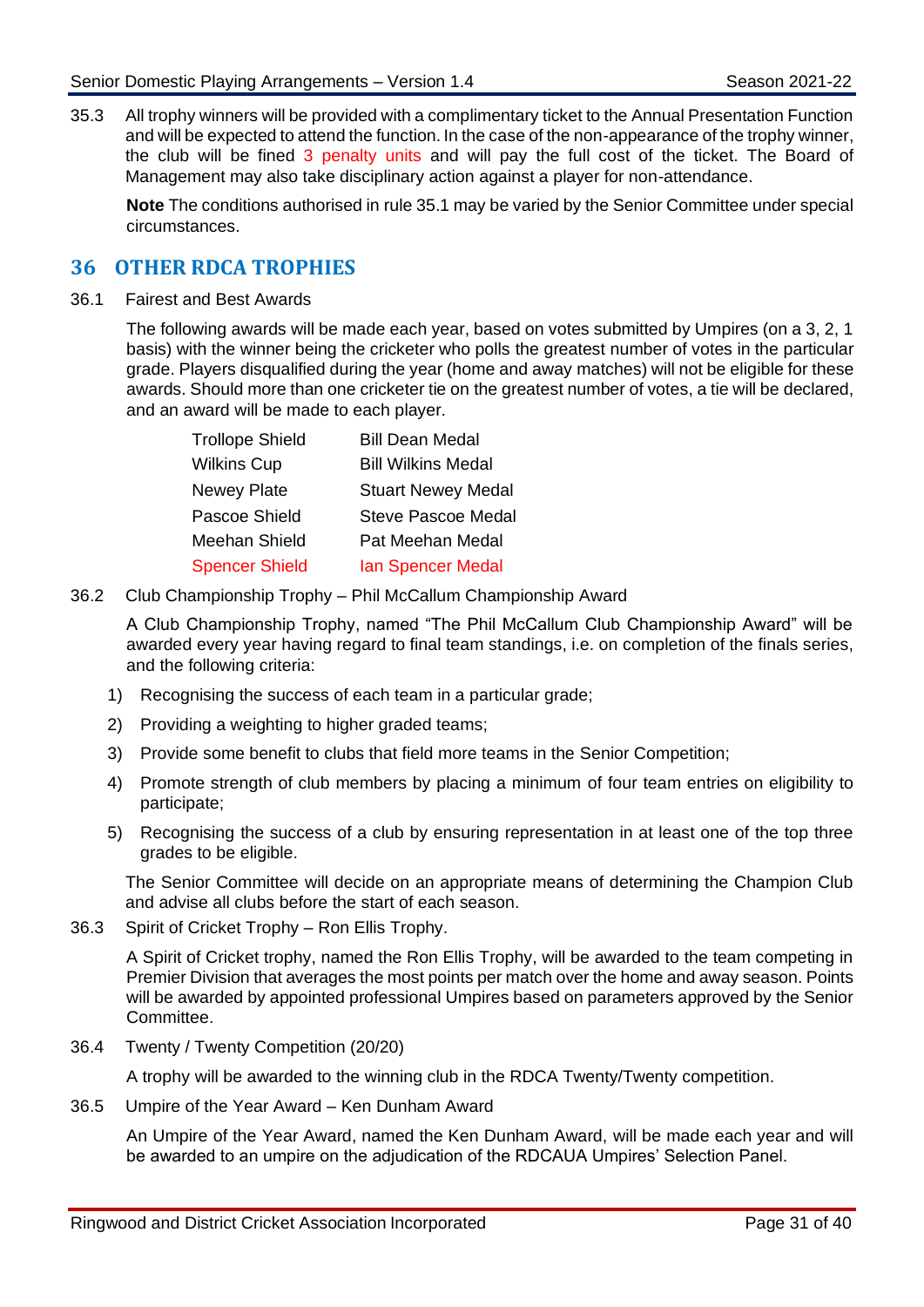#### 36.6 Best Administered Club Award – Bob Bisset Award

A Best Administered Club Award, named the Bob Bisset Award, will be made each year to the club that the Senior Committee judges to have been the best-administered club within the RDCA.

The following criteria will be considered when assessing this award:

- i) Level of fines incurred
- ii) The efficiency of communication with Senior Committee Secretary
- iii) Level of help provided to Association (official roles)
- iv) Player infringements
- v) Other aspects as determined by the Senior Committee.
- 36.7 All-Stars Team of the Year Award Fred Hodgkins All-Stars Team of the Year.

The Fred Hodgkins All-Stars Team of the Year will be named each season as determined by a Selection Panel approved by the Senior Committee.

36.8 Annual Age Trophy – Under 21 – David Beatty Award

This award will be given to the best player in the representative matches, and the recipients will be decided by the Senior Committee in consultation with the manager(s) of the team(s).

## **UMPIRING**

#### <span id="page-34-1"></span><span id="page-34-0"></span>**37 UMPIRES**

- 37.1 Professional umpires as available will be allotted to matches as available.
- 37.2 Two umpires will be appointed to stand in each Lindsay Trollope Shield and Bill Wilkins Cup match. Each team will, each match day, pay half the fees of the umpires. In case of non-payment, clubs will be liable to the Association for any amount due to the umpires and a fine imposed.
- 37.3 The fees payable to umpires will be determined at the Annual General Meeting or at any meeting of the General Committee. (Refer to Senior Match & Rules Manual for details.) Such fees will be charged to Clubs by RDCA Finance Manager and paid to individual Umpires following the end of each calendar month.
- 37.4 The professional umpire will officiate at the bowler's end throughout the match where only one is appointed to a match.
- 37.5 Umpires will ascertain from the Captain of the Home Club particulars of all boundaries before the commencement of play and advise the visiting captain.
- 37.6 If the professional umpire(s) are not in attendance, umpires will be supplied as provided in Rule [40.4.](#page-35-4)
- 37.7 Professional umpires will don the uniform as described in RDCAUA Rules and Guidelines Clause 22 and provide themselves with copies of the RDCA rules and the laws of cricket. They will adopt the recognised code of signals and be in attendance at least 45 minutes before the start of play. Umpires may wear the official RDCA Umpires white jumper instead of the coat, although if two umpires are officiating both umpires must wear similar attire.
- 37.8 The Board of Management and/or the Senior Committee may call on any professional umpire to attend any meeting of the Association and/or its Committees.
- 37.9 Any professional umpire appointed by the Umpires Association Executive or Senior Committee may at any time be suspended or removed from the Association list by the Umpires Association Executive or Senior Committee.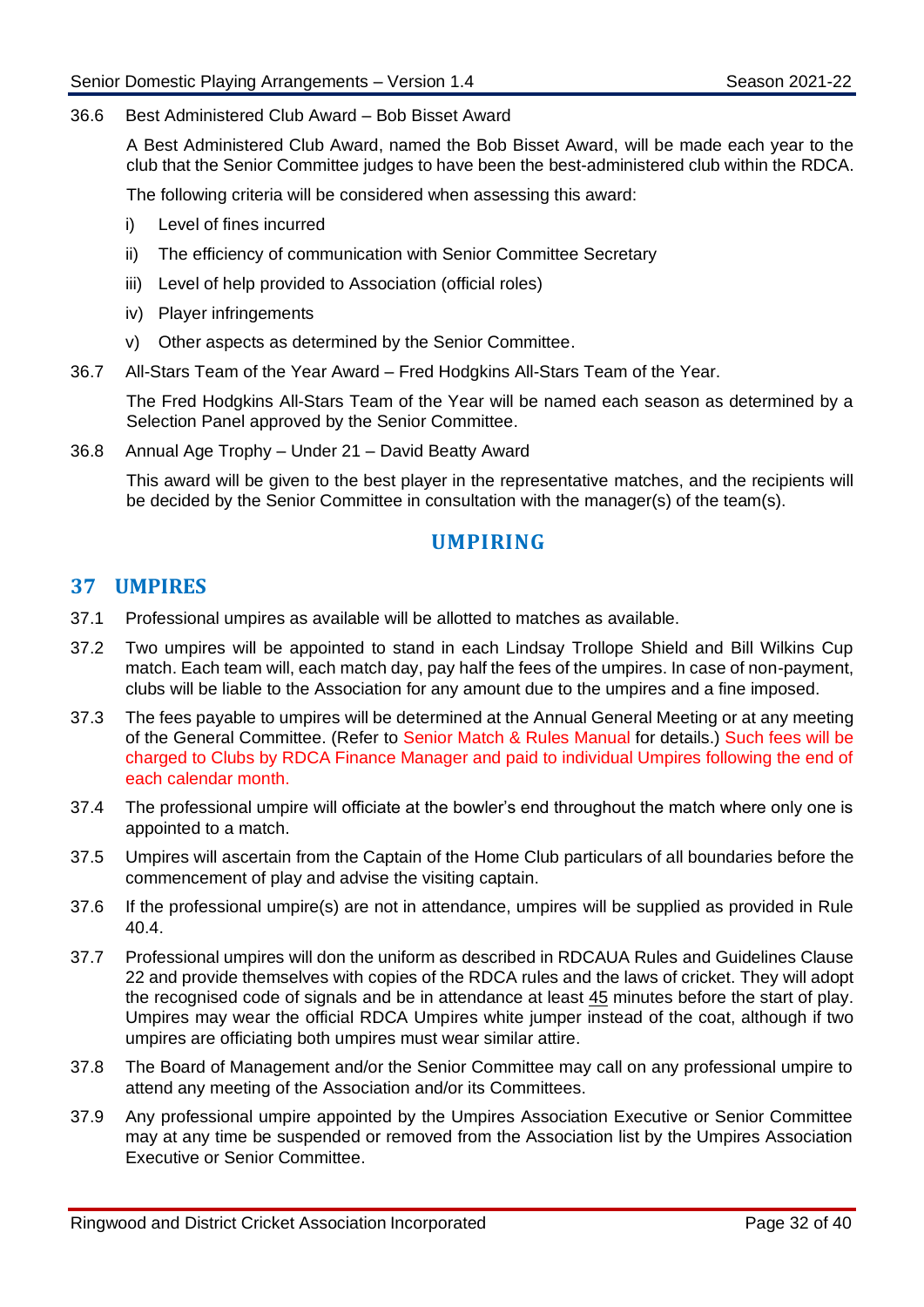## <span id="page-35-0"></span>**38 DUTIES AND POWERS OF PROFESSIONAL UMPIRES**

- 38.1 Upon the umpire's arrival at the appointed ground on each day of play, the professional umpire(s) will assume sole control of the match and will decide as to the weather or ground being unfit for play. If no professional umpire is in attendance, refer to Rule [40.4.](#page-35-4)
- 38.2 It is solely for the umpires together (or sole umpire if only one in attendance) to decide whether either the conditions of the ground, weather or light or exceptional circumstances mean that it would be dangerous or unreasonable for play to take place. Refer to rule [26.5.](#page-26-3)
- 38.3 Umpires will ascertain from the captain of the Home Club particulars of all boundaries before the commencement of play and advise the visiting captain.
- 38.4 At matches where an official umpire is officiating, they must compare time with the captains and advise them, at the appropriate time that play is to commence in five (5) minutes. At all other matches, captains must compare time.
- 38.5 In matches with an RDCA umpire, the coin should be tossed no later than 30 minutes before the commencement of play.

#### <span id="page-35-1"></span>**39 FINALS UMPIRES**

- 39.1 RDCA Umpires will be appointed to finals. Where only one (1) official umpire is officiating, the batting teams will provide a suitable person, to the satisfaction of the appointed official umpire, to act as the square leg umpire. (This does not have to be the same person for the entire match).
- 39.2 Failure to comply with this rule will result in the club incurring a fine equivalent to the umpire's payment, unless extenuating reasons, acceptable to the Senior Committee are provided by the club.

## <span id="page-35-2"></span>**40 APPOINTMENT OF AMATEUR UMPIRES**

- 40.1 In case of matches for which non-professional umpire(s) have to be provided, such umpire(s) will be provided by the batting team unless otherwise agreed by the respective captains.
- 40.2 The captain of the batting team may replace an umpire from time to time, and the captain of the fielding team may request the replacement of an umpire at any time. Any request to change a club umpire must be complied with by the opposing captain.
- <span id="page-35-3"></span>40.3 A non-professional umpire will wear suitable distinguishing clothing acceptable to the professional umpire or in the absence of that umpire acceptable to both captains. Acceptable, suitable, distinguishing clothing is grey dust coat, coloured poncho, dark jumper or coat, coloured trousers (dark blue or black).
- <span id="page-35-4"></span>40.4 Where no professional umpire is in attendance, the non-professional umpires will have all the powers and duties of professional umpires, save and except that:
	- i) No player under the age of sixteen (16) years will officiate unless by consent of the opposing captains.
	- ii) The captains will be the sole judges of the fitness of the playing conditions. Should captains disagree, the match **MUST** start or continue – the aggrieved team having the right to obtain the opinion of one of the RDCA Match Day contacts listed in the Match Handbook who will be independent of the two competing club teams, by ringing any of the mobile telephone numbers provided in the Match Handbook. The decision of the RDCA Match Day contact will be regarded as final.
- 40.5 Where a professional umpire is in attendance and standing at the bowler's end and a nonprofessional umpire is standing at square leg, the professional umpire will have the power to overrule the nonprofessional umpire, if in the opinion of the professional umpire the nonprofessional umpire made an incorrect decision.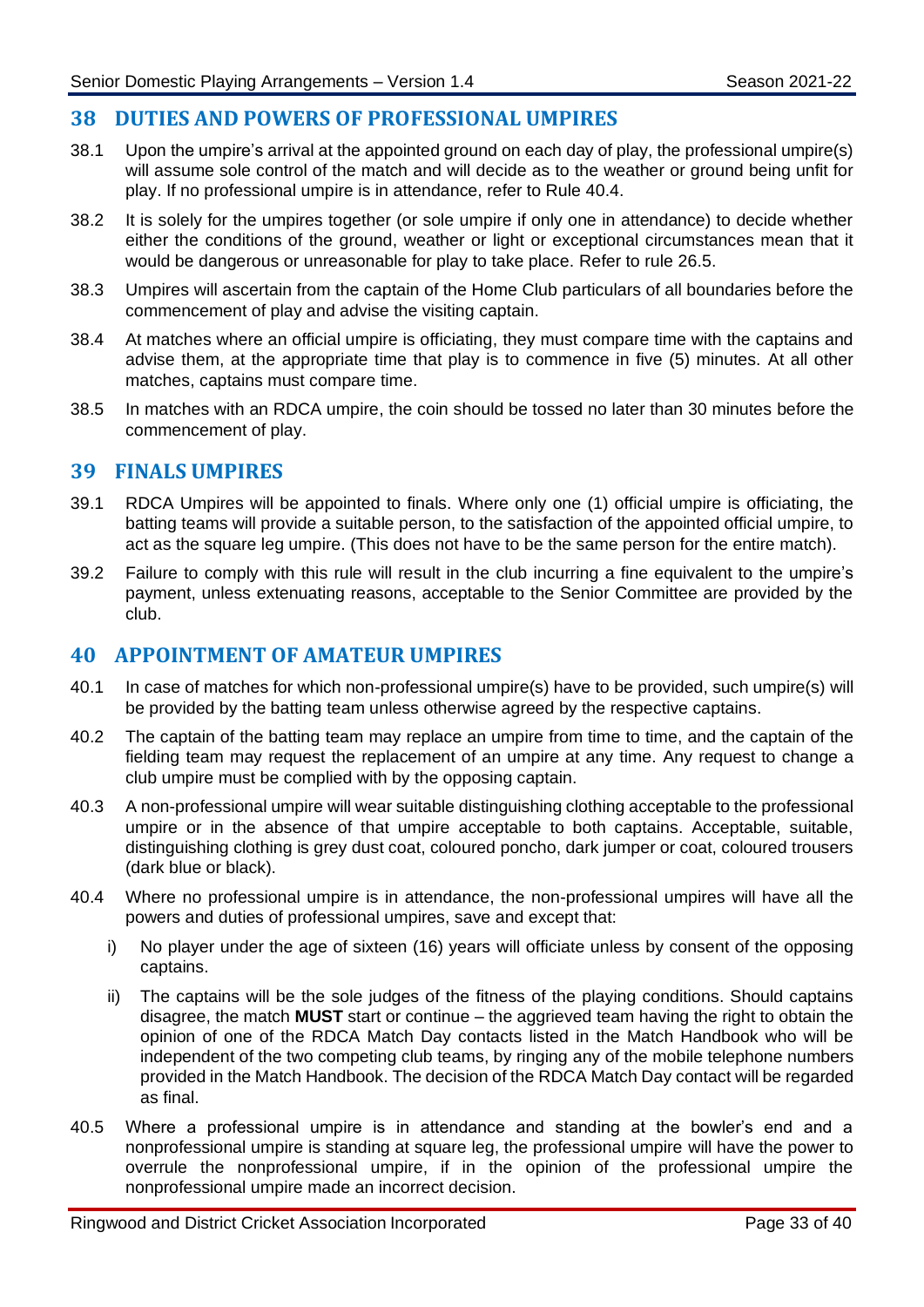## <span id="page-36-0"></span>**41 DUTIES OF UMPIRE AT SQUARE LEG**

- 41.1 The umpire must wear suitable distinguishing clothing acceptable to either the professional umpire(s), if present, or to both captains.
- 41.2 Like the umpire at the bowler's end, the square leg umpire must concentrate fully on the match, remain unbiased and refrain from coaching during over changes.
- 41.3 Stand about 20 metres from the wicket so that the crease, which is the back edge of the marked line, can be clearly seen.
- 41.4 Give decisions on STUMPING, HIT WICKET, RUN OUT, SHORT RUN (watch the crease, not where the ball goes), NO BALL (if ball lands on the concrete between mats or on the middle or side leathers, if ball lands off the side of a synthetic pitch, if wicketkeeper has gloves in front of the wicket before the ball reaches wicket, or if bowler appears to throw).
- 41.5 The umpire may be called upon to assist the bowler's end umpire in their decision (if view blocked during the action of a catch, if batters had crossed before a catch taken, if more than five fielders on the leg side, if more than two fielders behind square leg).
- 41.6 Remake the wicket when bails are off.
- 41.7 Alert bowler's end umpire if fielders are deliberately upsetting batter by moving or making noises while the bowler is running in.
- 41.8 Umpire may stand at "point" for a better view, e.g. sun at the back, but with the fielding captain's permission.
- 41.9 Umpire may be replaced if requested by the fielding team captain.
- 41.10 The umpire must be at least the age of sixteen (16).
- 41.11 Umpire may be a person not playing in the match, but only with the consent of both captains.

## <span id="page-36-1"></span>**42 UMPIRE REPORTS**

- 42.1 Professional umpires will submit incident reports to the Secretary of the Umpires Association, on a form provided by the Association. The report must reach the Umpires Secretary no later than noon on the day following completion of the match.
- 42.2 Professional umpires must report any breach of the rules or misconduct (see rule [13](#page-8-2) Code of Conduct) of players or club officials occurring during any match at which they are officiating. Notice of intention to report and the applicable penalty will be given to the captain or official of the offending club on the final day of play within 60 minutes of the end of the match. Signature(s) of the reported player(s) and/or the captain and/or an official of the reported players club and an indication of whether the penalty offered is accepted, should be obtained on the form but if a signature is not available the reason should be stated on the form. If required, written notice by fax or email to the secretary of the reported player's club will be sufficient notice for the purpose of this Rule [42.](#page-36-1)
- 42.3 Every report under this Rule [42](#page-36-1) will be forwarded to the Disciplinary Committee Chair by the Umpires Secretary, to reach them no later than 24 hours after the completion of a match as detailed in RDCA Constitution Rule 45.
- 42.4 A Tribunal hearing will be held on the Wednesday evening following the completion of the match unless otherwise advised, (at a time and place to be advised by the Disciplinary Committee Chair) unless the reported player elects to have their case determined without a hearing and to accept a penalty of suspension from playing as advised in the initial report as per the terms of Rule [14.4](#page-9-1) i).

Should the reported player / official decide to challenge the charge at a Tribunal Hearing, the Secretary of the Club of the reported player / official must provide written advice to the Disciplinary Committee Chair, no later than 48 hours following the completion of the match.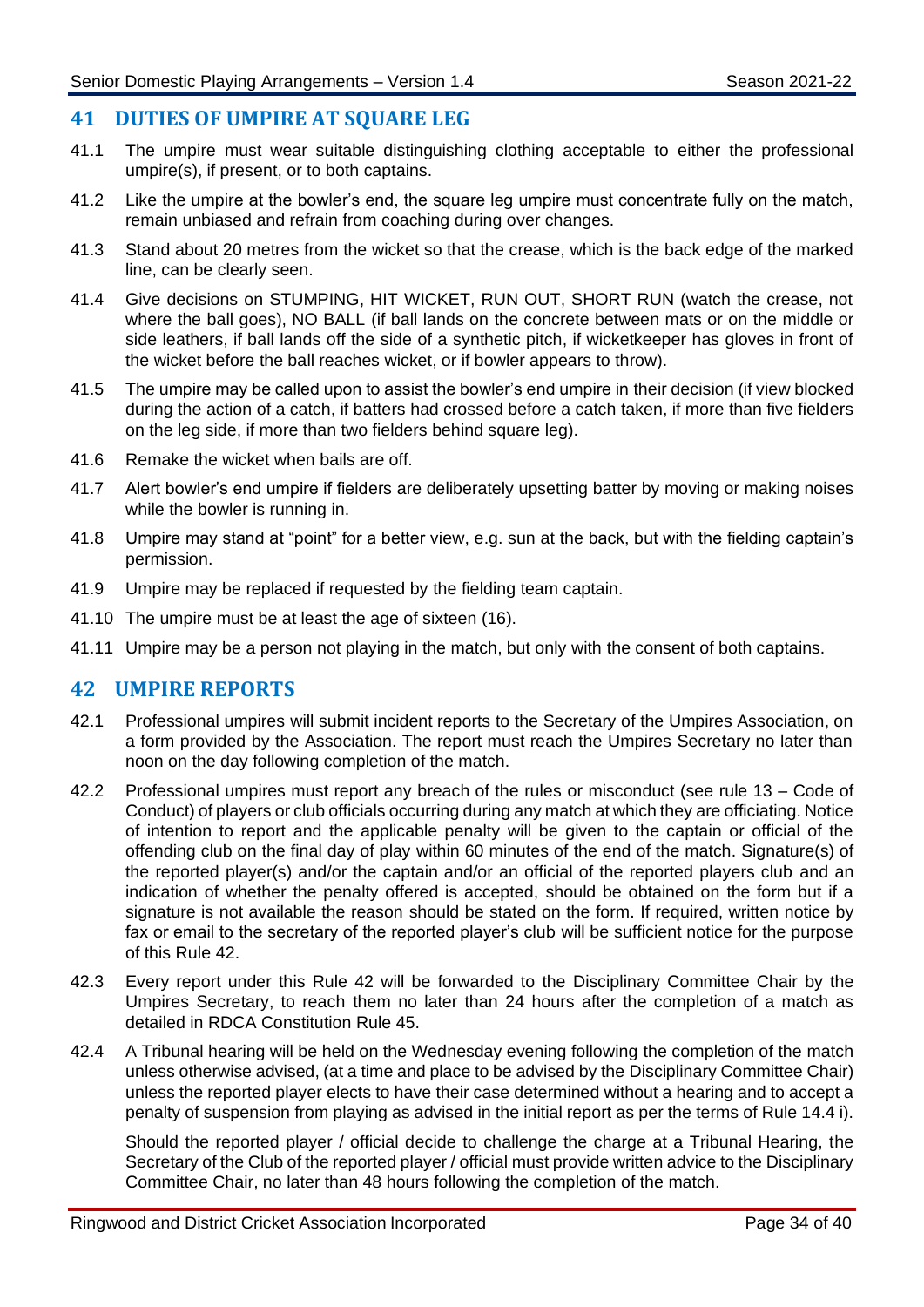The Board of Management and/or the Disciplinary Committee may elect to have the Tribunal hear the report regardless of the reported player's decision.

**PLEASE NOTE:** A Tribunal Hearing will not be required should the reported player / official accept the penalty offered. Unless advised otherwise, the Tribunal will meet on the Wednesday of the week following the completion of the match or matches in which the reports are made.

## <span id="page-37-0"></span>**43 UMPIRES' CODE OF SIGNALS**

Umpires must use the Code of Signalling as per Law of Cricket 2.13 which is:

- "Boundaries" by waving the arm from side to side across the body.
- "Six" by raising both arms above the head.
- "Byes" by raising an open hand above the head.
- "Leg Byes" by touching a raised leg with the hand.
- "One Short" by bending arm upwards to touch the nearest shoulder with the tips of the fingers.
- "No Ball" by extending one arm horizontally and calling out sufficiently loud for the striker to hear to enable them to play the ball so called.
- "Wide Ball" by extending both arms horizontally.
- "Dead Ball" by crossing and re-crossing both wrists below the waist.
- "Cancel Call" by crossing arms across the chest.
	- "Out" by raising the index finger above the head.

**NOTE: "No Balls" and "Wides" are not counted** in the over, but the "No Ball" or "Wide" AND any runs scored from them are debited against the bowler.

Should an umpire desire to notify an alteration to the scorers, they will do so by crossing their arms across the chest. Besides signalling, the umpire will call distinctly for the information of players.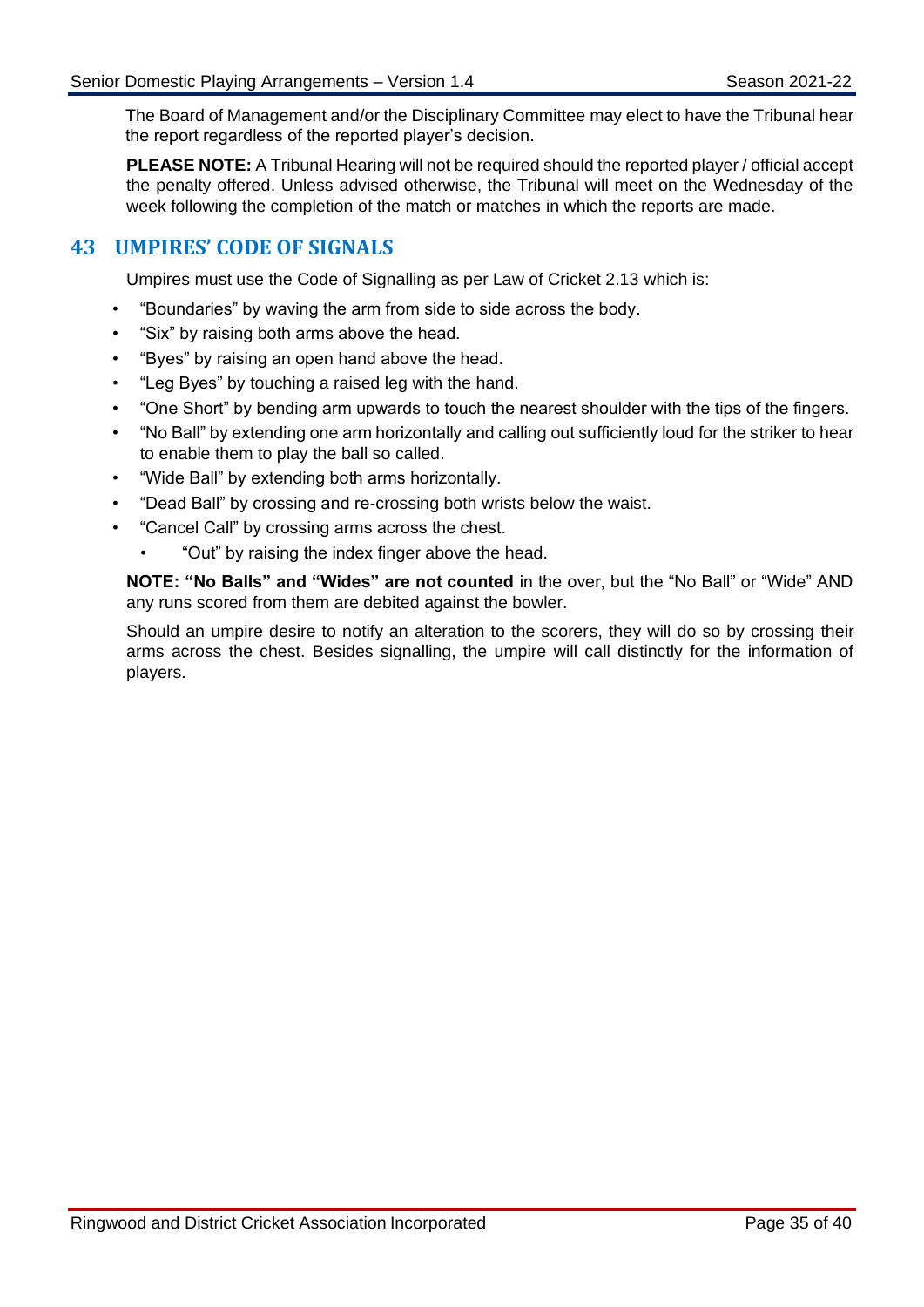## **20/20 (T20) COMPETITION**

## <span id="page-38-1"></span><span id="page-38-0"></span>**44 20/20 (T20) CONDITIONS OF PLAY**

The Laws of Cricket and the Senior Domestic Playing Arrangements of the RDCA, except as varied herein, will apply.

## <span id="page-38-2"></span>**45 DURATION OF MATCH AND NOMINATION OF TEAMS**

- 45.1 The match will consist of one innings per team with each innings limited to a maximum of 20 overs.
- 45.2 The team batting second will be entitled to receive the same number of overs as the team batting first except that, should the innings of the team batting first be completed "all out", the team batting second will be entitled to bat until the completion of the  $20<sup>th</sup>$  over or when a decision has been reached.
- 45.3 Teams will be 11 per side and will be from clubs affiliated with the RDCA only.
- 45.4 Teams will be nominated before the commencement of play with captains exchanging team lists before play commencing. Only players registered with the RDCA will be eligible to play or act as substitute fielders.
- 45.5 Clubs are no longer permitted a guest player. All players must be registered members of that club. Any player who has played senior cricket at any other club (including district, sub-district, and other competitions) this current season will be deemed ineligible without written permission from the T20 coordinator.
- 45.6 A player must have played in at least three (3) games for that club before the T20 finals (Juniors, Seniors, T20 or Veterans) to be eligible to play in any of the T20 finals matches.
- 45.7 All 1<sup>st</sup> XI teams playing Premier Division cricket must provide a scorer for the duration of the match: Non-compliance will result in a financial penalty; 2 penalty units – first breach or 5 penalty units for any subsequent breaches.

## <span id="page-38-3"></span>**46 HOURS OF PLAY AND INTERVALS**

- 46.1 Preliminary Rounds: Matches will be played on days determined by the RDCA Senior Committee at the 'home' club venue and be scheduled to commence as soon as practicable after 5:15 pm.
- 46.2 The RDCA's Adverse Weather policies covering rain, lightning and heat apply to all T20 matches.
- 46.3 Matches commencing after 5:30 pm will require each innings to be reduced by 1 over for every 6 minutes or part thereof.
- 46.4 There will be an interval of no more than 10 minutes between each innings.
- 46.5 No drinks intervals will be permitted.
- 46.6 An individual player may be given a drink either on the boundary edge or at the fall of a wicket, on the field, provided that no playing time is wasted. No other drinks will be taken onto the field without the permission of the umpires.
- 46.7 Final Matches will be played at a time and venue as decided by the RDCA Senior Committee.

## <span id="page-38-4"></span>**47 DELAYED OR INTERRUPTED MATCHES**

- 47.1 Time lost during the first innings for adverse weather or other unforeseen circumstances will result in both innings being reduced by 1 over for every 6 minutes, or part thereof lost. Time lost during the  $2<sup>nd</sup>$  innings (including stoppage for bad light) – Innings to be compulsorily closed at the end of the over in progress at 8:15 pm.
- 47.2 The minimum number of overs faced by each team to constitute a match is 10.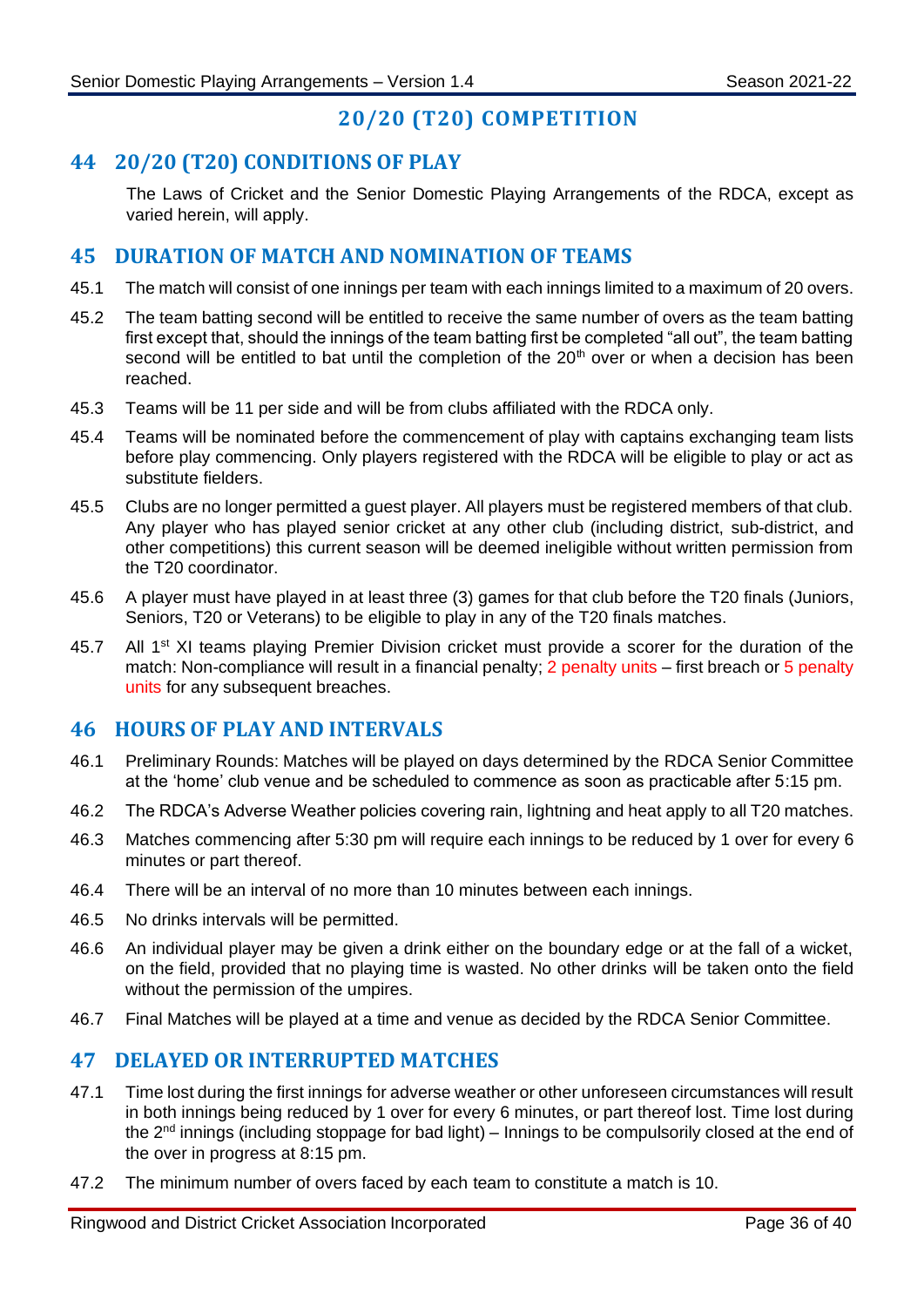- 47.3 If a match has not commenced for any reason by 6:15 pm then the match can be rescheduled, by agreement between the team captains to any date before the completion of the preliminary rounds, or if a final within 6 days. If this cannot be mutually agreed upon, then the match will automatically be rescheduled to the Thursday evening of the same week. Any rescheduling of matches must be communicated to the Senior Committee Secretary by midday the following day.
- 47.4 If a match that has commenced cannot be completed because of weather, light or some unforeseen reason, the match will be declared a draw.
- 47.5 If the team batting second has its time/overs cut short and provided at least 10 overs have been bowled, the winner will be determined by the team with the highest comparative score at the time of the last completed over irrespective of wickets lost.

## <span id="page-39-0"></span>**48 THE BALL**

One new white RDCA approved cricket ball will be used to commence each innings. Clubs are expected to have additional balls available in case of lost balls etc. in order to avoid delays.

#### <span id="page-39-1"></span>**49 GROUND DIMENSIONS**

<span id="page-39-3"></span>49.1 Boundaries of at least 50 metres should be clearly marked on all grounds where matches are played by easily distinguishable cones / flags.

An inner circle of 30 metres radius is to be clearly marked to allow fielding restrictions to apply. This should be marked by producing two continuous semi-circles out from the centre stump at each end and a continuous parallel line on each side of the wicket joining the semi-circles.

49.2 White sight boards are not permitted to be used for 20/20 fixtures.

## <span id="page-39-2"></span>**50 GROUPINGS, FIXTURE, POINTS SYSTEM**

- 50.1 The groupings and fixtures will be determined by the RDCA Senior Committee before the commencement of the season.
- 50.2 In the Preliminary Rounds, a win is equal to 4 points, and a draw is equal to 2 points. Teams equal on points will be ranked according to Net Run Rate as determined below.
- 50.3 Net Run Rate. A team's Net Run Rate (NRR) is calculated by deducting from the average runs per over scored by that team, the average runs per over scored against that team. In the event of a team being all out in less than its full quota of overs, the calculation of its Net Run Rate will be based on the full quota of overs to which it would have been entitled and not on the number of overs in which the team was dismissed. Only those matches where results are achieved will count for the purpose of NRR calculations.
- 50.4 A tie is determined by equal runs scored irrespective of wickets lost. In the event of a tied match, a 'Super Over' will be contested in order to achieve a result. The 'Super Over' will take place immediately after the tied match is completed and will occur on the pitch used for the match. The 'Super Over' will consist of one over extra per team with the higher score winning. If the scores are still tied after the 'Super Over', then the process will continue until there is a winner. The team batting  $2<sup>nd</sup>$  will bat 1<sup>st</sup> in the 'Super Over' with fielding restrictions being as per the last 5 overs (5 fielders outside the circle). A batter dismissed during a 'Super Over' is out and may not bat again during any subsequent 'Super Over'. There is no restriction on how many bowlers can be used during the 'Super Over' process, but no bowler may bowl more than 6 balls in total. For Net Run Rate calculations, 'Super Over' results will count.
- 50.5 The four highest placed teams will be ranked (1 to 4) based on their performances in the Preliminary Rounds, and the semi-finals will be played as follows:
	- 1 v 4, 2 v 3. The two winning semi-finalists will play off in the Grand Final.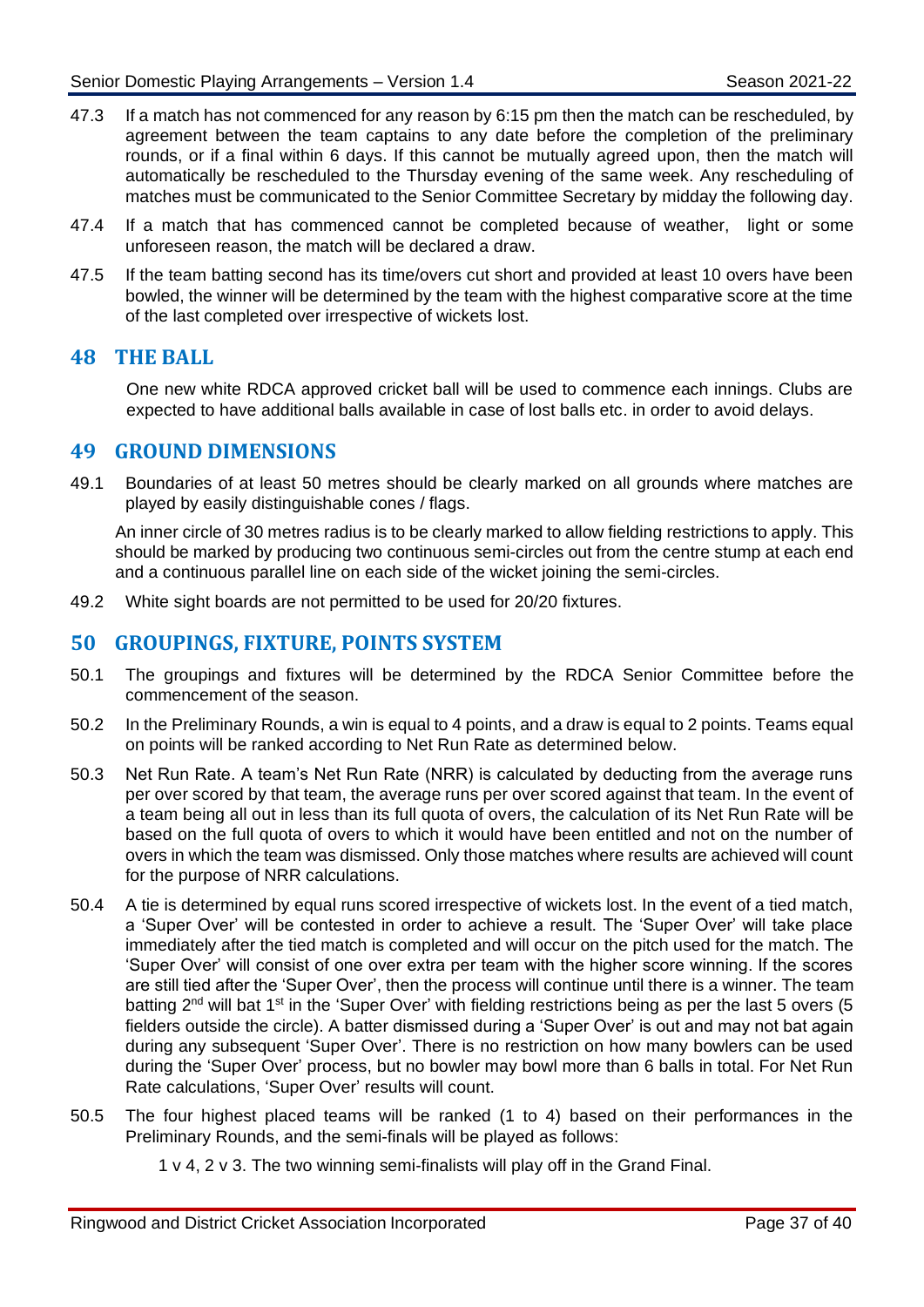## <span id="page-40-0"></span>**51 RESTRICTIONS ON THE PLACEMENT OF FIELDERS**

At the instant of delivery, there will not be more than five fielders on the leg side. Fielding restrictions will apply as follows:

- for the first 5 overs of an innings up to 2 fielders will be allowed outside a 30-metre circle
- for the next 5 overs (overs 6-10) up to 3 fielders will be allowed outside a 30-metre circle
- for the next 5 overs (overs 11-15) up to 4 fielders will be allowed outside a 30-metre circle
- for the remaining 5 overs (overs 16-20) up to 5 fielders will be allowed outside a 30-metre circle.

In an interrupted or reduced over match then fielding restrictions will apply as follows:

| Length<br>(overs) | 2 out   | 3 out    | 4 out     | 5 out     |
|-------------------|---------|----------|-----------|-----------|
| 20                | $1 - 5$ | $6 - 10$ | $11 - 15$ | 16-20     |
| 19                | $1 - 4$ | $5-9$    | $10 - 14$ | $15 - 19$ |
| 18                | $1 - 3$ | $4 - 8$  | $9 - 13$  | 14-18     |
| 17                | $1 - 2$ | $3 - 7$  | $8 - 12$  | $13 - 17$ |
| 16                | 1       | $2 - 6$  | $7 - 11$  | $12 - 16$ |
| 15                |         | $1 - 5$  | $6 - 10$  | $11 - 15$ |
| 14                |         | $1 - 4$  | $5-9$     | $10 - 14$ |
| 13                |         | $1 - 3$  | $4 - 8$   | $9 - 13$  |
| 12                |         | $1 - 2$  | $3 - 7$   | $8 - 12$  |
| 11                |         | 1        | $2 - 6$   | $7 - 11$  |
| 10                |         |          | $1-5$     | $6 - 10$  |

Less than 10 overs each  $=$  no match.

## <span id="page-40-1"></span>**52 BOWLING PROCEDURE**

- 52.1 Overs are to be bowled in five over blocks alternating between ends, i.e. overs 1 to 5 are bowled from one end, 6-10 from the other end etc
- 52.2 At the end of each over, only the two batters change ends (only officially appointed professional umpires are to officiate at the bowler's end).
- 52.3 Apart from normal fielding position changes, the fielders only change after each five over block. At the end of each five over block, the batters remain at the same end (as do umpires if 2 officially appointed umpires are in charge).
- 52.4 Matches may be played by bowling from only one end if umpires decide that the other end is unfit for play (wet, sun glare etc.) or other exceptional circumstances (e.g. propensity for lost balls).
- 52.5 No bowler will bowl more than 4 overs in an innings.
- 52.6 In a delayed or interrupted match where the overs are reduced for both teams or for the team bowling second, no bowler may bowl more than one-fifth of the total overs allowed. Where the total overs are not divisible by 5, one additional over will be allowed to the maximum number per bowler necessary to make up the balance.
- 52.7 In the event of a bowler breaking down and being unable to complete an over, the remaining balls will be allowed by another bowler. Such part of an over will count as a full over only in so far as each bowler's limit is concerned.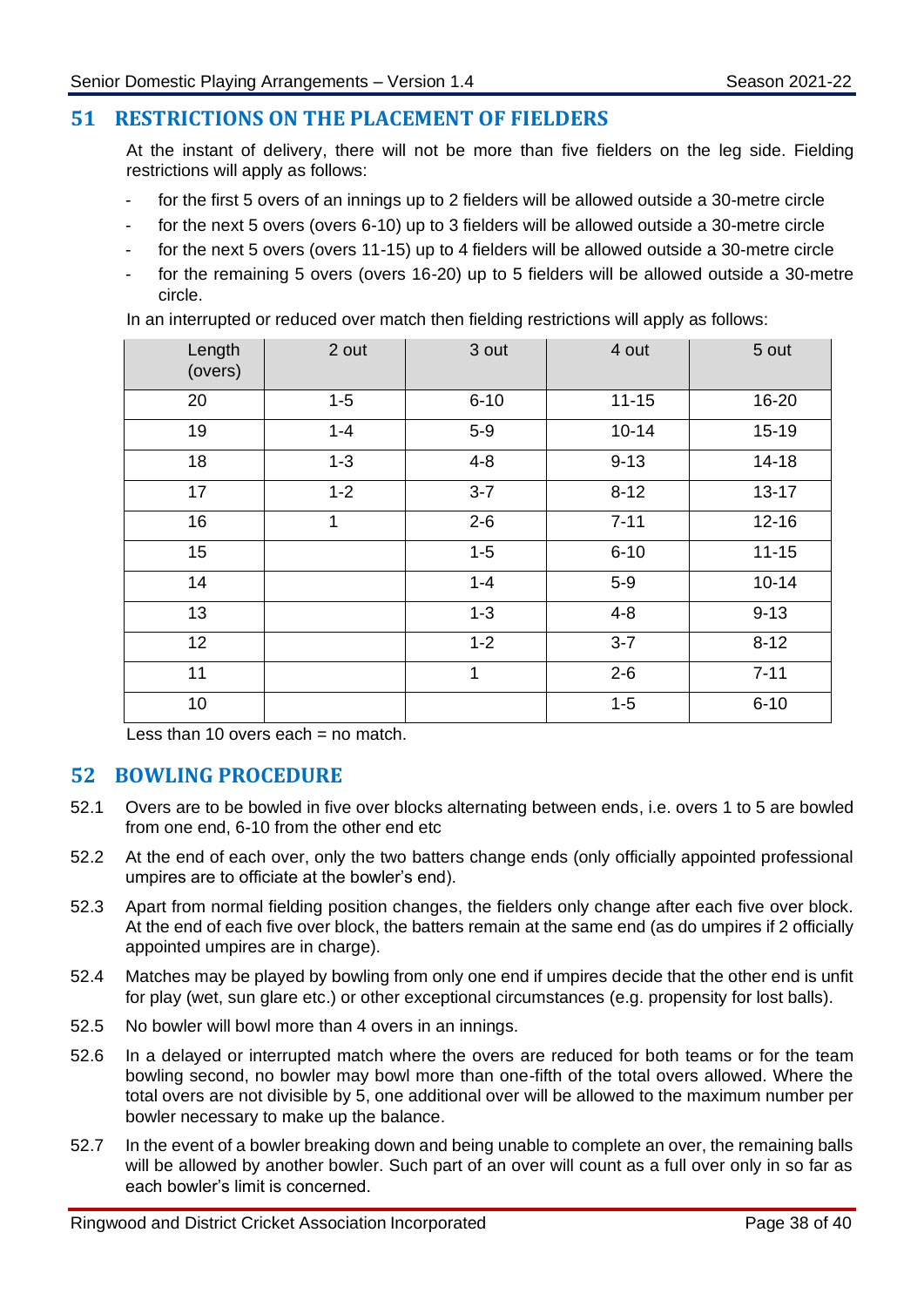#### <span id="page-41-0"></span>**53 DECLARATIONS**

The Captain of the batting team may not declare their innings closed at any time during the course of the match.

#### <span id="page-41-1"></span>**54 FREE HIT AFTER A FOOT FAULT NO-BALL**

- 54.1 The delivery following a no-ball called for a foot fault (Law 21.5) will be a free hit for whichever batter is facing it. If the delivery for a free hit is not a legitimate delivery (any kind of no ball or wide ball), then the next delivery will become a free hit for whichever batter is facing it.
- 54.2 For any free hit, the striker can be dismissed only under the circumstances that apply for a noball, even if the delivery for the free hit is called a wide ball.
- 54.3 Field changes will only be permitted for free hit deliveries if a different batter is on strike for the free hit delivery.

#### <span id="page-41-2"></span>**55 TIMED OUT**

The incoming batter must be in a position to take guard or for their partner to be ready to receive the next ball within 1 minute and 30 seconds of the fall of the previous wicket or they will be dismissed "timed out". The incoming batter is expected to be ready near the boundary to make their way to the wicket immediately after a wicket falls and is expected to jog to the wicket.

#### <span id="page-41-3"></span>**56 CLOTHING**

Players must wear coloured shirts, pants, and equipment subject to approval, in advance, from the RDCA Senior Committee. Pads must also be coloured or have coloured cladding.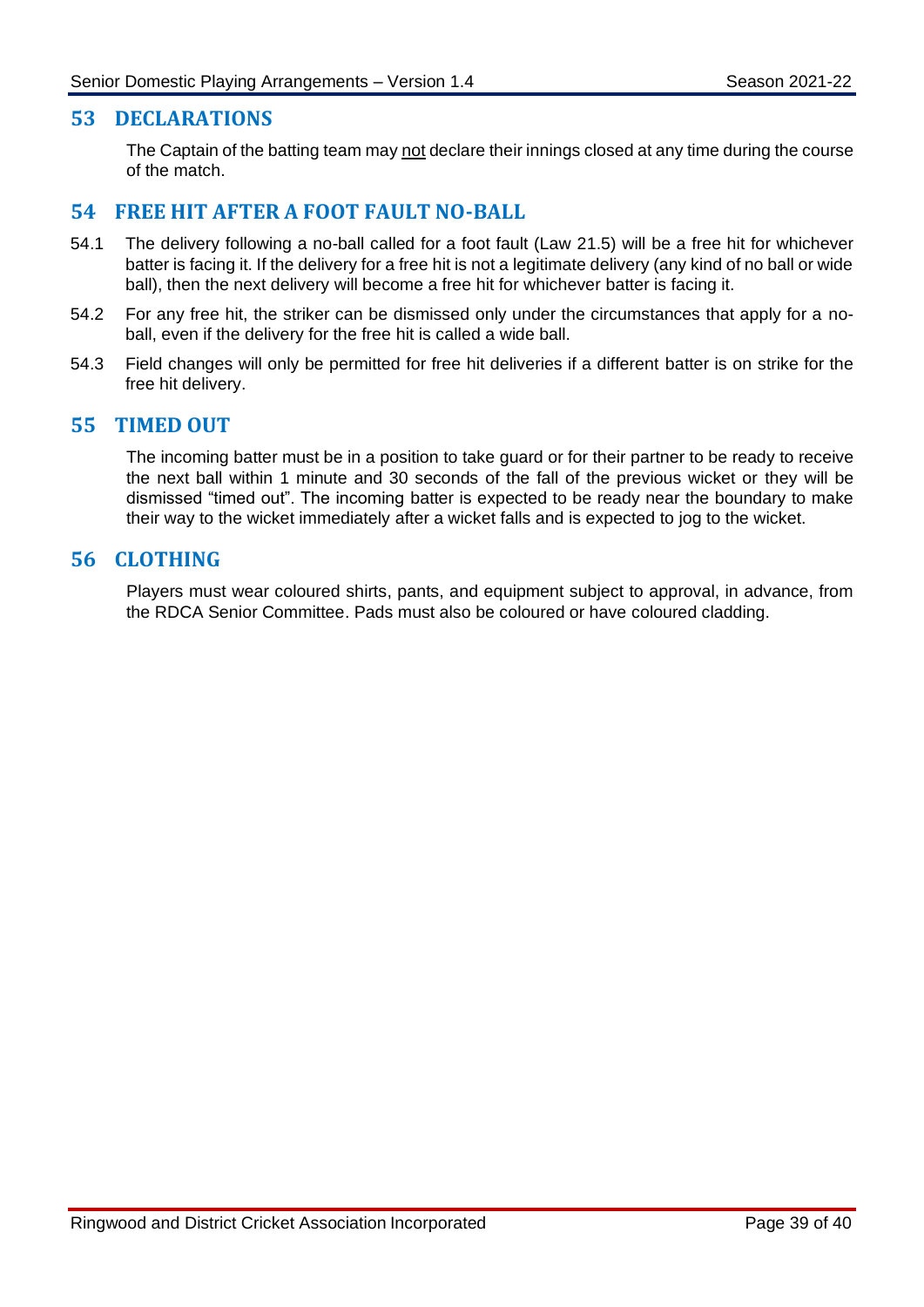# **Appendix A**

## **Example of Duckworth Lewis Calculation (Refer Rule 18):**

Calculation of reduced overs and completion of 40 over matches is:

#### **1. First Innings**

a) Team 1 innings is delayed by 45 minutes

45 mins  $/ 8 = 5$  overs. 40 overs  $- 5 = 35$  overs

b) Further loss of 33 minutes reduces overs thus:

 $45 + 33 = 78$  mins  $/ 8 = 9$  overs. 40 overs  $- 9 = 31$  overs

<span id="page-42-0"></span>c) Another interruption, likely to be a long one, occurs after 26 overs are bowled. The time during interruption at which compulsory closure is to be applied is calculated thus:

40 overs  $-26 = 14 \times 8 = 112$  minutes less 78 minutes previously lost = 34 minutes of current interruption to elapse for compulsory closure to apply.

#### <span id="page-42-1"></span>**2. Second Innings**

.

- a) The  $2<sup>nd</sup>$  team's initial entitlement of overs is the same as that which applied to compulsory close for the 1<sup>st</sup> team's innings or if ended earlier, would have applied to compulsorily close it e.g. if the innings of the team batting first was due for compulsory closure after 30 overs but dismissal occurred in the  $27<sup>th</sup>$  over, the  $2<sup>nd</sup>$  team's entitlement would be 30 overs.
- b) If the innings of the team batting second is delayed or interrupted, its entitlement does not alter unless the anticipated batting time available to 6.30 pm (6.00 pm standard time) is so reduced that the overs in respect thereof (see rule 18.2.4 ii) b) above) are less than the initial entitlement time available to 6:30 pm / 4 = maximum overs available plus those already bowled. The lesser number or the number already bowled if weather or light prevents further play, then becomes the entitlement which can be less than 20 overs because a result on actual or deciding scores may be possible in some cases. The entitlement must be completed except where Rule 18.2.6 specifically allows otherwise.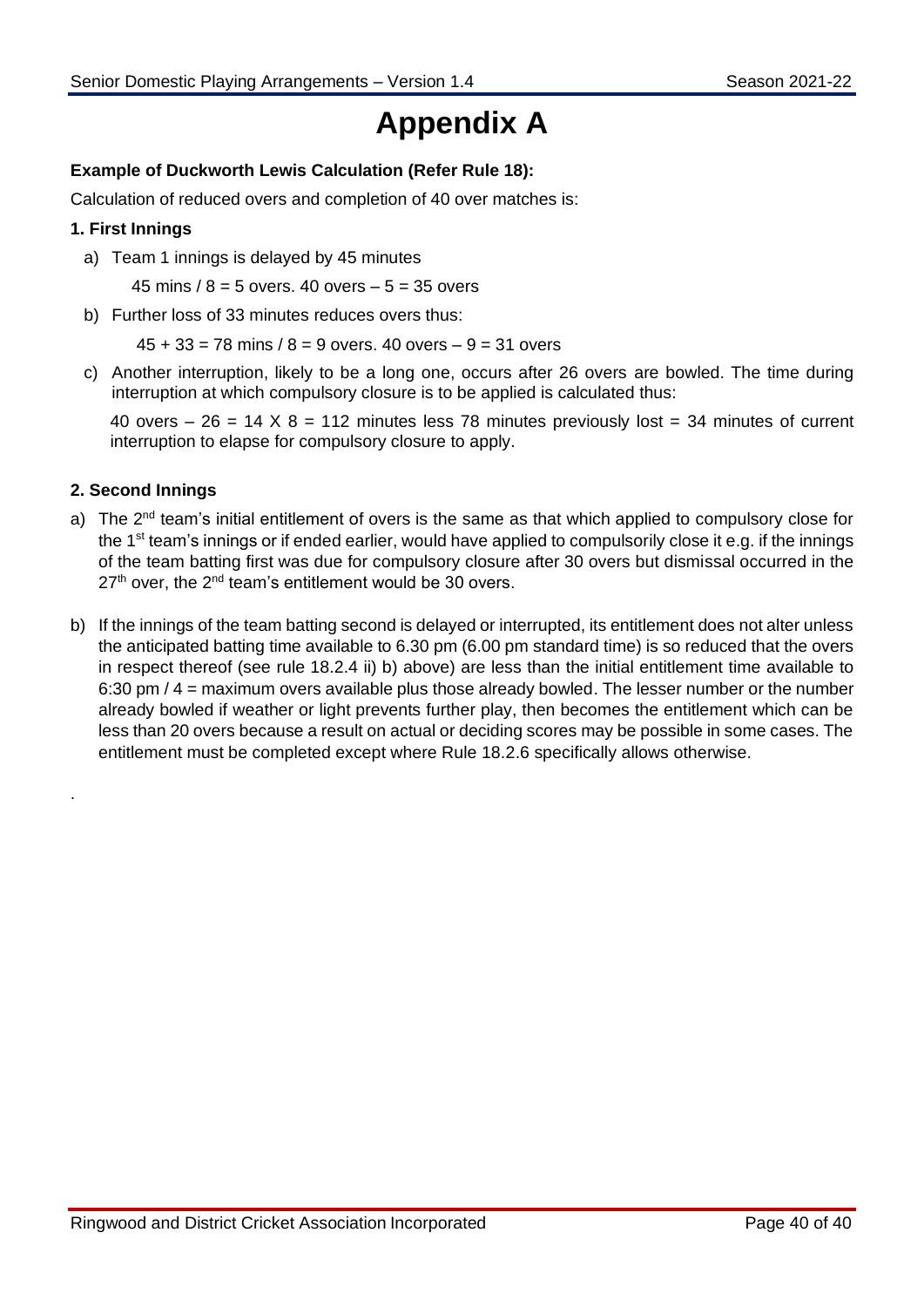# **Index**

<span id="page-43-0"></span>

| Appeal                                         |
|------------------------------------------------|
|                                                |
| Naming/suspension #14  8                       |
| Naming/suspension #14.4 ii)  8                 |
| Ball                                           |
|                                                |
|                                                |
|                                                |
|                                                |
|                                                |
| Batter(s)                                      |
| 20/20 (T20)/Free hit #54.1  39                 |
| 20/20 (T20)/Timed out #54.3  39                |
| Mod Grades/record @ inns split #21.3 iii) 20   |
| Modified Grades/Retired return  20             |
| Modified Grades/returns #21.2 iv)  19          |
| Resume innings Day 2 #15.9 10                  |
| Split Inns /record @ inns split #22.1 iii)  21 |
| Trophy qualifications #35.1  30                |
| Boundary(ies)                                  |
| 20/20 (T20) dimensions #49.1  37               |
| Captain of home club to advise #37.5  32       |
| Captains to advise umpire #38.3  33            |
| Setting/marking #27.11  25                     |
| <b>Bowler</b>                                  |
| Modified Grades #21.1 i) 18                    |
| Modified Grades limits  20                     |
| Split Innings Only limits 22                   |
| Unable to complete over #15.11 10              |
| <b>Bowling</b>                                 |
|                                                |
| Dangerous and unfair #15.6 9                   |
| Limited Match Overs (see Table 19)  15         |
| Limited-Over restrictions #18.1 ii) 15         |
| Minimum overs per hour #20.1  18               |
| Mod Grd /record @ inns split #21.3 iii)  20    |
| Modified Grades #21.1 i) 18                    |
| Option of 5 overs each end #15.10  10          |
| Restrictions responsibility #19.3  18          |
|                                                |
|                                                |
| Split Inns /record @ inns split #22.3 iii)  21 |
|                                                |
| Underage restrictions 17                       |
| Captain                                        |
|                                                |
| Advise of report by umpire #14.1 i)7           |
| Amateur (team) umpires #40  33                 |
|                                                |
|                                                |
|                                                |

| Finals game termination #23.2 iii) 22        |
|----------------------------------------------|
| Match abandonment #17.5  11                  |
|                                              |
| Modified Grades Team List #21.1 ix) 19       |
|                                              |
|                                              |
| Umpires appraisal #33.3 i) 29                |
| Umpires/Boundaries #37.5  32                 |
|                                              |
| Coin toss                                    |
|                                              |
|                                              |
| Conclusion                                   |
|                                              |
| Day's play entry in scorebook #32.2 28       |
|                                              |
| H&A premiership #30.5 28                     |
| Dangerous and unfair bowling #15.6  9        |
| Declaration                                  |
|                                              |
|                                              |
| Two-day matches #17 11                       |
| <b>Drinks</b>                                |
|                                              |
|                                              |
| Provision by home club #24.2 23              |
| Failure to field Team #7.2 i) 3              |
| Fielding                                     |
| 10 metre circles U/16 #16.5 refer also #29.6 |
|                                              |
| 20/20 (T20) 30 metre circle #49.1  37        |
| 20/20 (T20) restrictions #51 38              |
| <b>Fielding restrictions</b>                 |
| Premier Limited-Overs #18.7<br>13            |
| <b>Finals</b>                                |
|                                              |
|                                              |
| Modified Grades #21.4 20                     |
| Preliminary finals #23.3 i) 23               |
|                                              |
| Split Innings Only #22.4  22                 |
| T20 Grand finals #50.5  37                   |
|                                              |
| Follow On                                    |
|                                              |
|                                              |
|                                              |
| Forfeit                                      |
|                                              |
|                                              |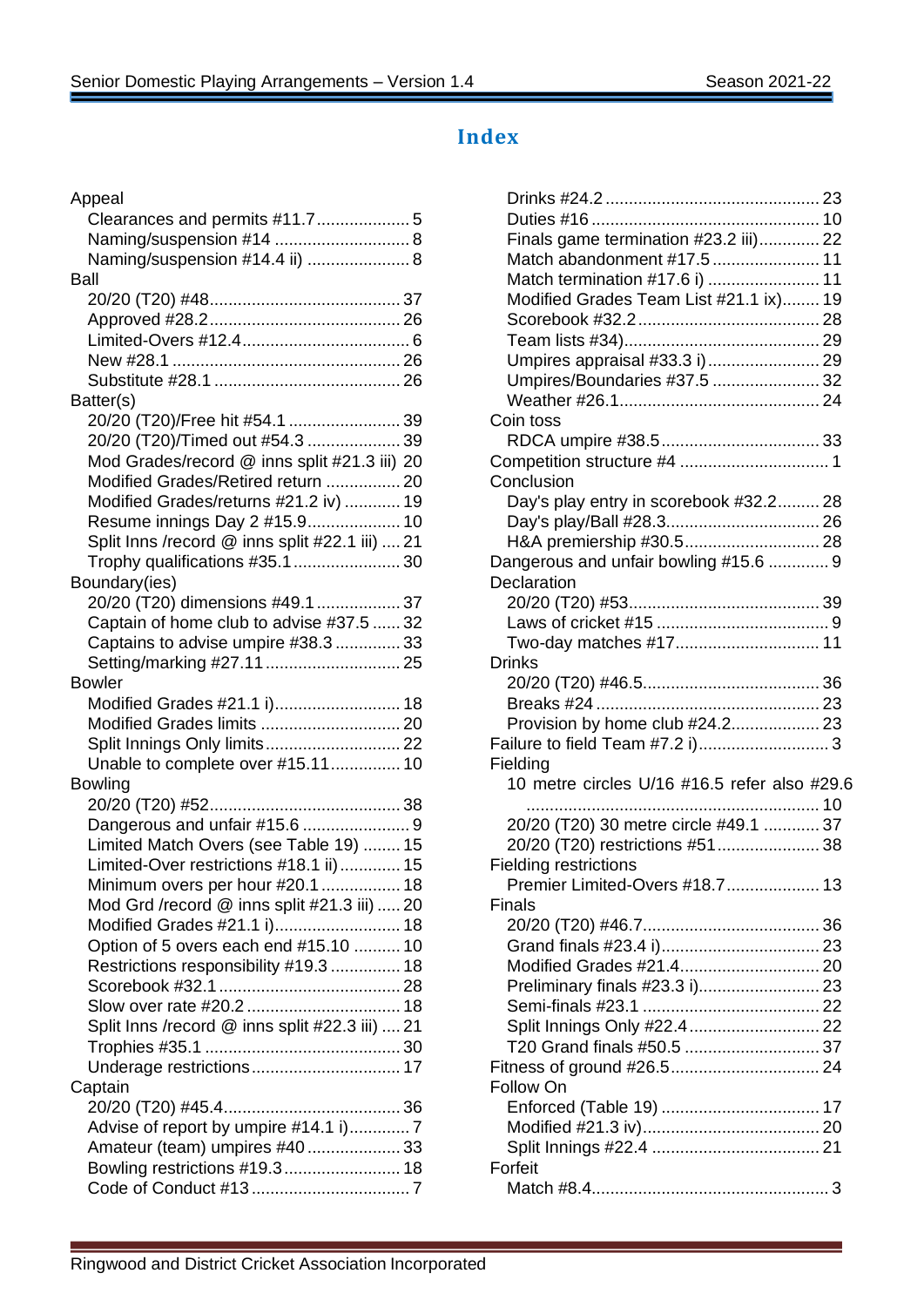| Grading, promotion and relegation #31.2 28    |
|-----------------------------------------------|
| Ground                                        |
| 20/20 (T20) dimensions #49) 37                |
|                                               |
|                                               |
| Suitability to play #26.1  24                 |
|                                               |
|                                               |
| Heat                                          |
|                                               |
|                                               |
| Innings                                       |
|                                               |
| 20/20 (T20) Declaration #53  39               |
| 20/20 (T20) Delay/Interruptions #47.1  36     |
| 2nd innings new ball #28.1  26                |
| Batter resume innings Day 2 #15.9  10         |
| Compulsory closure #17.2  11                  |
|                                               |
| Finals - first innings decision #23.2 iii) 22 |
| First innings decision reached #17.6  11      |
| Modified Grades/Two-day games #21.3 i) 19     |
| Premiership points #30.1  27                  |
| Scheduled overs Table 19 11                   |
| Scheduled overs Table 19.2  17                |
| Split Inns /Two-day games #22.3 i)  21        |
| Investigation                                 |
|                                               |
| Umpire intimidation #14.6  8                  |
| Light                                         |
| 20/20 (T20) Bad light #47.1  36               |
|                                               |
|                                               |
| Daylight saving #19.1 17                      |
|                                               |
| Limited-Over matches                          |
|                                               |
| Clothing, coloured #12.4  6                   |
| Coloured pads, matching #12.4 6               |
| Fielding restrictions #18.7  13               |
| Modified Grades #21.2 19                      |
|                                               |
| Premier grades 30m circle #18.7 13            |
| Split Innings Only #22.2  21                  |
| <b>Table of Entitlements</b>                  |
|                                               |
| Table of entitlements #19 17                  |
|                                               |

| Match points                                   |  |
|------------------------------------------------|--|
| Claiming #16.11 refer also #30 10              |  |
|                                                |  |
| Limited-Over matches #30.2 27                  |  |
| Loss of for offence #33.2  29                  |  |
| Slow over rate penalty #20.2  18               |  |
| Two-day matches #30.1 27                       |  |
| Match report                                   |  |
|                                                |  |
|                                                |  |
| Member Protection compliance #7.2ii) 3         |  |
| <b>Modified Grades</b>                         |  |
| Conditions of play #21  18                     |  |
|                                                |  |
|                                                |  |
| Match conditions table #21.5  20               |  |
|                                                |  |
| <b>MyCricket</b>                               |  |
|                                                |  |
|                                                |  |
| Spl. Inns. Team list #22.1 vi)  21             |  |
|                                                |  |
|                                                |  |
| No Ball                                        |  |
|                                                |  |
|                                                |  |
|                                                |  |
|                                                |  |
| Modified Grades 21.1 viii)  19                 |  |
|                                                |  |
|                                                |  |
| Split Innings Only #22.1 viii)  21             |  |
| Square leg umpire cal #41.41 34                |  |
|                                                |  |
| Online scoring                                 |  |
| Mandatory Premier Division #32.4  28           |  |
| Optional in all grades #32.5  28               |  |
| Player                                         |  |
|                                                |  |
| Absent at start of second day #15.9 10         |  |
| Clearances and permits #11 5                   |  |
|                                                |  |
|                                                |  |
|                                                |  |
|                                                |  |
| Misbehaviour penalties #14.6  8                |  |
| Modified Grades #21.1 iii) 19                  |  |
| Modified, 12th & 13 <sup>th</sup> #21.1 ix) 19 |  |
| Modified, substitute not allowed #21.1 x). 19  |  |
|                                                |  |
| Numbers of -District #34.6  30                 |  |
|                                                |  |
| Reportable incidents #14.6  8                  |  |
|                                                |  |
|                                                |  |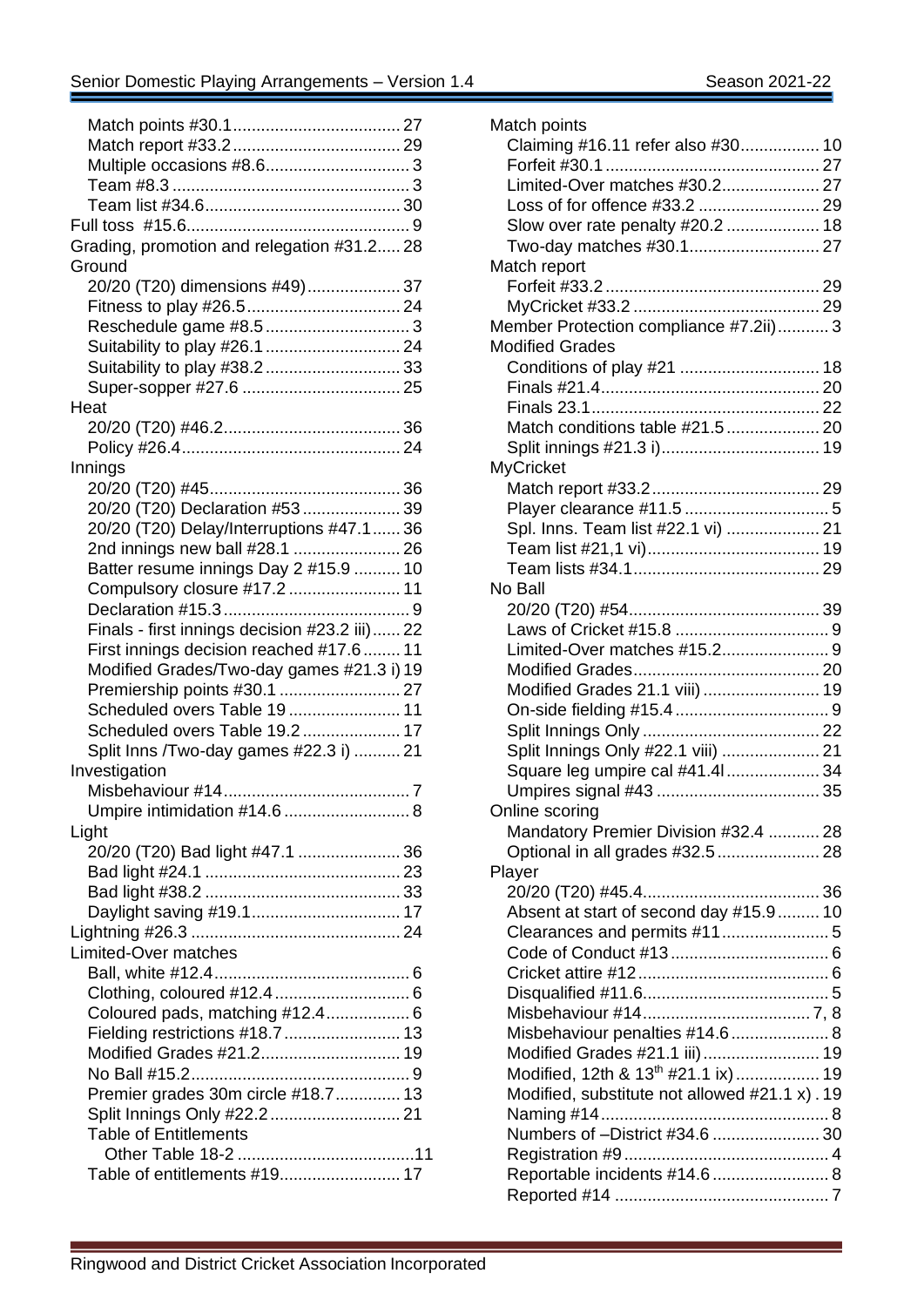| Split Innings Only #22.1 iii)  21      |
|----------------------------------------|
|                                        |
|                                        |
|                                        |
|                                        |
|                                        |
| Underage umpire #40.4 i)  33           |
| unregistered or ineligible #10.4 5     |
| <b>Player Safety</b>                   |
|                                        |
| Underage Players #29.6  26             |
| Premiership                            |
| Grand final drawn or abandoned 23      |
| Grand final tied #23.4 iii)  23        |
|                                        |
|                                        |
| Rain                                   |
|                                        |
| Modified Grades #21.3 vi)) 20          |
| Split Innings Only #22.3 vi)  22       |
|                                        |
| <b>RDCA</b>                            |
| Annual Presentation Function #35.3  31 |
|                                        |
| Player clearances and permits #11  5   |
| Player Registration #9 4               |
|                                        |
|                                        |
|                                        |
|                                        |
| Report                                 |
|                                        |
|                                        |
|                                        |
|                                        |
| By professional umpires #42  34        |
|                                        |
| Damaged pitch #27.1  25                |
| Umpire appraisal, captain #33.3 i) 29  |
| Result                                 |
|                                        |
| Final drawn or abandoned #23.4 iv)  23 |
|                                        |
|                                        |
| No result in match #30.1  27           |
|                                        |
|                                        |
| Shared premiership #23.4 iii) 23       |
|                                        |
| Scorebook                              |
|                                        |
| Modified Grade entries #21.3 iii) 19   |
| Signing at conclusion #34.5 30         |
| Spl. Inns. Team lists #22.1 iv) 21     |

| Split Innings entries #22.3 iii) 21         |   |
|---------------------------------------------|---|
| Substitute player #34.4  30                 |   |
|                                             |   |
|                                             |   |
|                                             |   |
| Scorer                                      |   |
| Premier Grade 1 <sup>st</sup> Xis #16.7  10 |   |
|                                             |   |
|                                             |   |
| Scoring                                     |   |
| Online mandatory Premier Div #32.4  28      |   |
| Signals                                     |   |
|                                             |   |
|                                             |   |
|                                             |   |
| Split Innings Only                          |   |
|                                             |   |
|                                             |   |
|                                             |   |
|                                             |   |
|                                             |   |
| Match conditions table #22.5  22            |   |
|                                             |   |
| <b>Starting time</b>                        |   |
|                                             |   |
| Hours of play Table 19.1 17                 |   |
| Match abandonment #17.5  11                 |   |
| Substitute                                  |   |
| 20/20 (T20) fielders #45.4 36               |   |
|                                             |   |
| Not allowed in Modified #21.1 x)  19        |   |
| Player, laws of cricket #34.3 29            |   |
|                                             |   |
|                                             |   |
| Suspension                                  |   |
| Appeal #14.4 v).                            | 8 |
|                                             |   |
|                                             |   |
|                                             |   |
| Set penalty and acceptance #42.4  34        |   |
|                                             |   |
| Tea Break                                   |   |
|                                             |   |
|                                             |   |
| Team                                        |   |
|                                             |   |
|                                             |   |
|                                             |   |
|                                             |   |
|                                             |   |
| Minimum players to compete #15.5 9          |   |
| Modified Grades #21 18                      |   |
| Number of grades player can drop #10.2 4    |   |
| Promotion and relegation #31.2 28           |   |
|                                             |   |
| Spl. Inns. Team lists #22.1 iv) 21          |   |